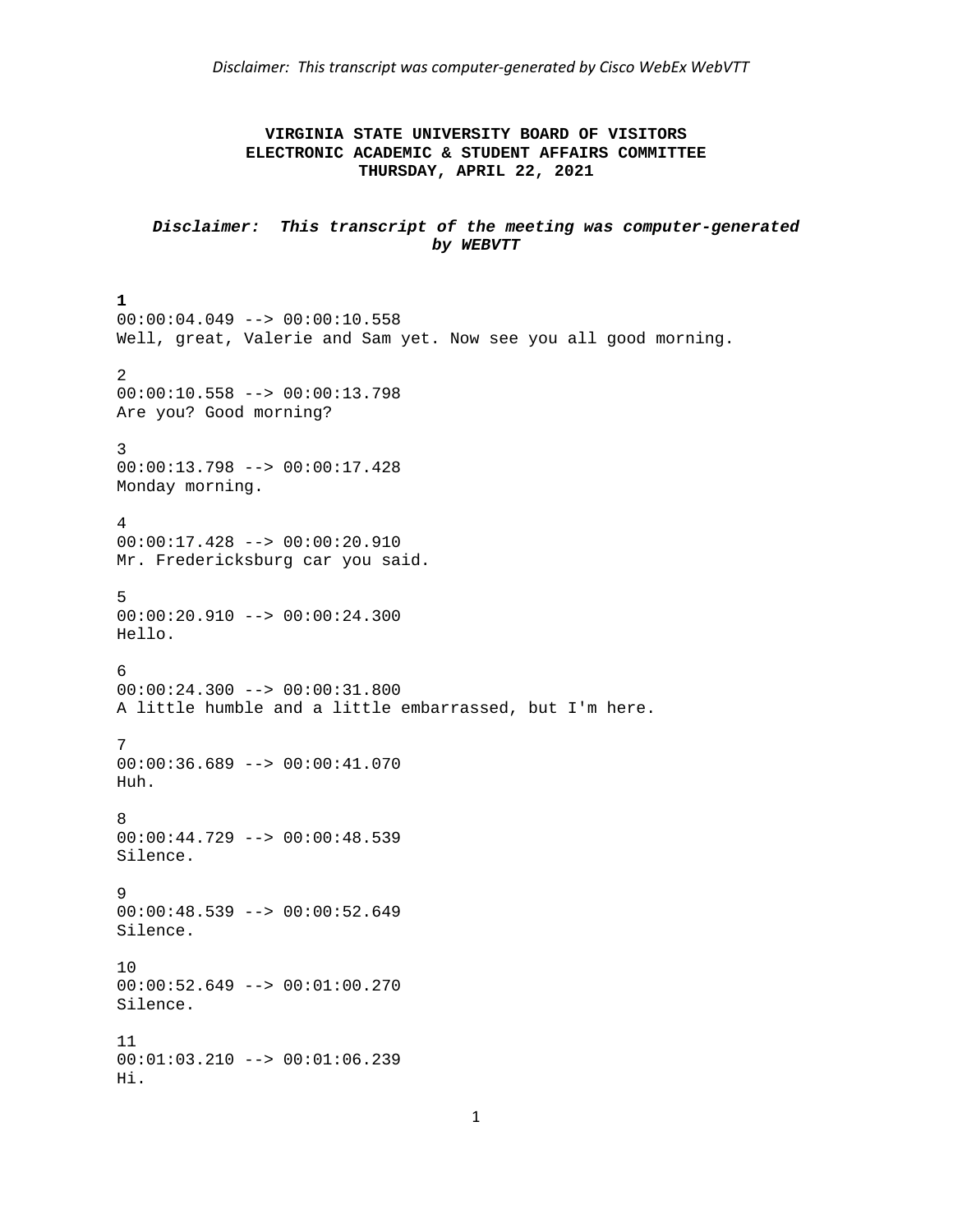12 00:01:07.769 --> 00:01:10.799 For. 13 00:01:10.799 --> 00:01:14.430 Okay. 14 00:01:14.430 --> 00:01:17.579 Okay. 15 00:01:20.189 --> 00:01:27.000 Silence. 16 00:01:29.700 --> 00:01:33.900 Silence. 17 00:01:33.900 --> 00:01:37.200 Silence. 18 00:01:37.200 --> 00:01:40.920 Silence. 19 00:01:42.959 --> 00:01:46.109 Silence. 20  $00:01:47.280$  -->  $00:01:50.400$ Silence. 21 00:01:50.400 --> 00:01:56.010 Silence. 22 00:01:56.010 --> 00:01:59.400 Silence. 23  $00:02:11.129$  -->  $00:02:14.340$ Silence. 24 00:02:15.900 --> 00:02:20.879 Silence.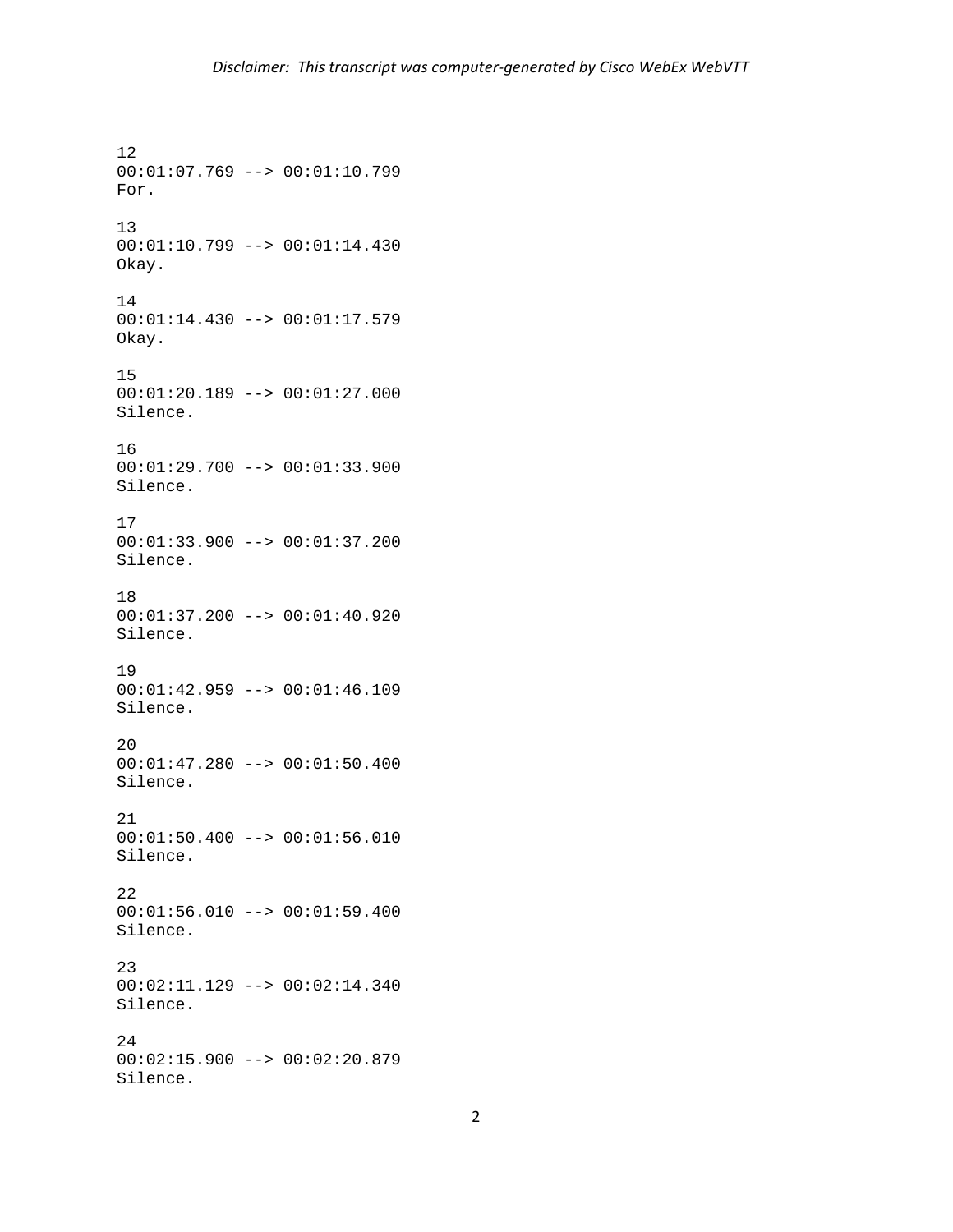25 00:02:20.879 --> 00:02:26.159 Silence. 26 00:02:31.530 --> 00:02:35.550 Silence. 27 00:02:43.439 --> 00:02:46.740 Hello. 28 00:02:46.740 --> 00:03:01.650 Hello hello I am it's PM Curry. I seem not to be able to get connected on Webex. So I figured I'd go ahead and call. 29 00:03:01.650 --> 00:03:05.159 You to. 30 00:03:05.159 --> 00:03:10.740 Charlie, I know the feeling. 31 00:03:10.740 --> 00:03:15.810 I've not had that problem before. 32 00:03:15.810 --> 00:03:19.620 I don't know. 33 00:03:19.620 --> 00:03:28.259 Yeah, that makes it feel better. We have a dedicated web X room here, and sometimes it doesn't work like, with the city of Virginia Beach. 34 00:03:28.259 --> 00:03:32.280 It never works. Well, he's going to zone to. 35 00:03:35.550 --> 00:03:46.259 Huh so I will ask Dr red and Dr Palm what they want to do for those of us who can't get into the meeting. 36 00:03:46.259 --> 00:03:49.979 We can pull up diligent and follow.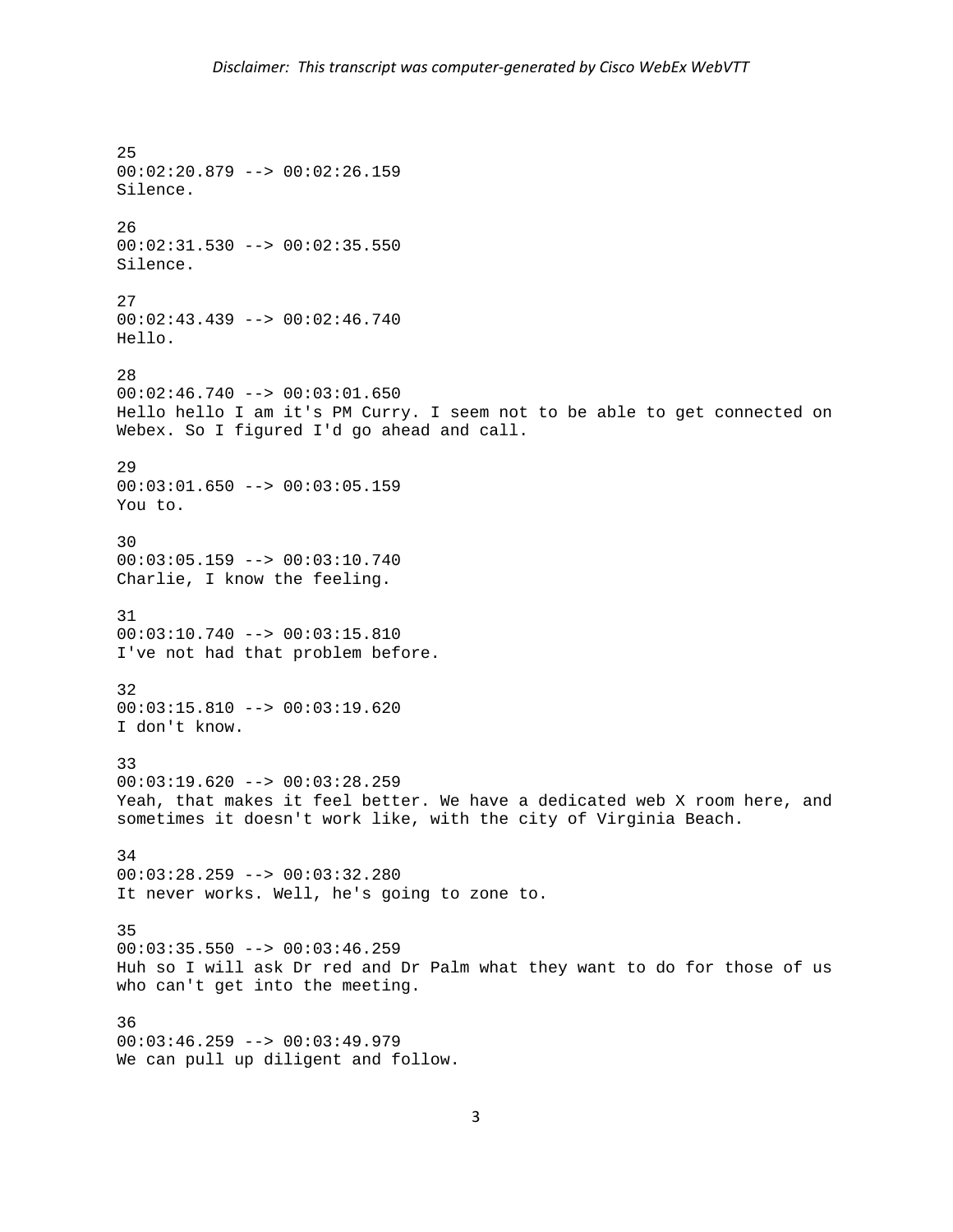37 00:03:49.979 --> 00:03:54.569 The, the speakers, we just won't be able to see them. 38 00:03:54.569 --> 00:03:58.889 Good morning? Yes. Good morning. 39 00:03:58.889 --> 00:04:02.699 1st of all is there anyone else who's having trouble getting introducing. 40 00:04:04.319 --> 00:04:10.349 I'm sorry, I'm getting into diligent. I can't get access to the Webex Webex meeting. 41 00:04:10.349 --> 00:04:13.439 Is there anyone else but, you know. 42  $00:04:13.439$  -->  $00:04:16.680$ Okay. 43  $00:04:16.680$  -->  $00:04:21.449$ All right, I sent the link again to several members this morning. 44 00:04:21.449 --> 00:04:30.418 Will you please? Yes, I'm going to work for you. 45 00:04:30.418 --> 00:04:36.269 I am not. Okay, so you go back out and. 46 00:04:36.269 --> 00:04:42.088 I do, we'll give it a go click on that link. Please. 47 00:04:43.468 --> 00:04:50.548 Okay, Eva. Okay. 48 00:04:52.288 --> 00:05:03.538 Silence. 49 00:05:14.069 --> 00:05:20.668 Yeah, it's still spinning.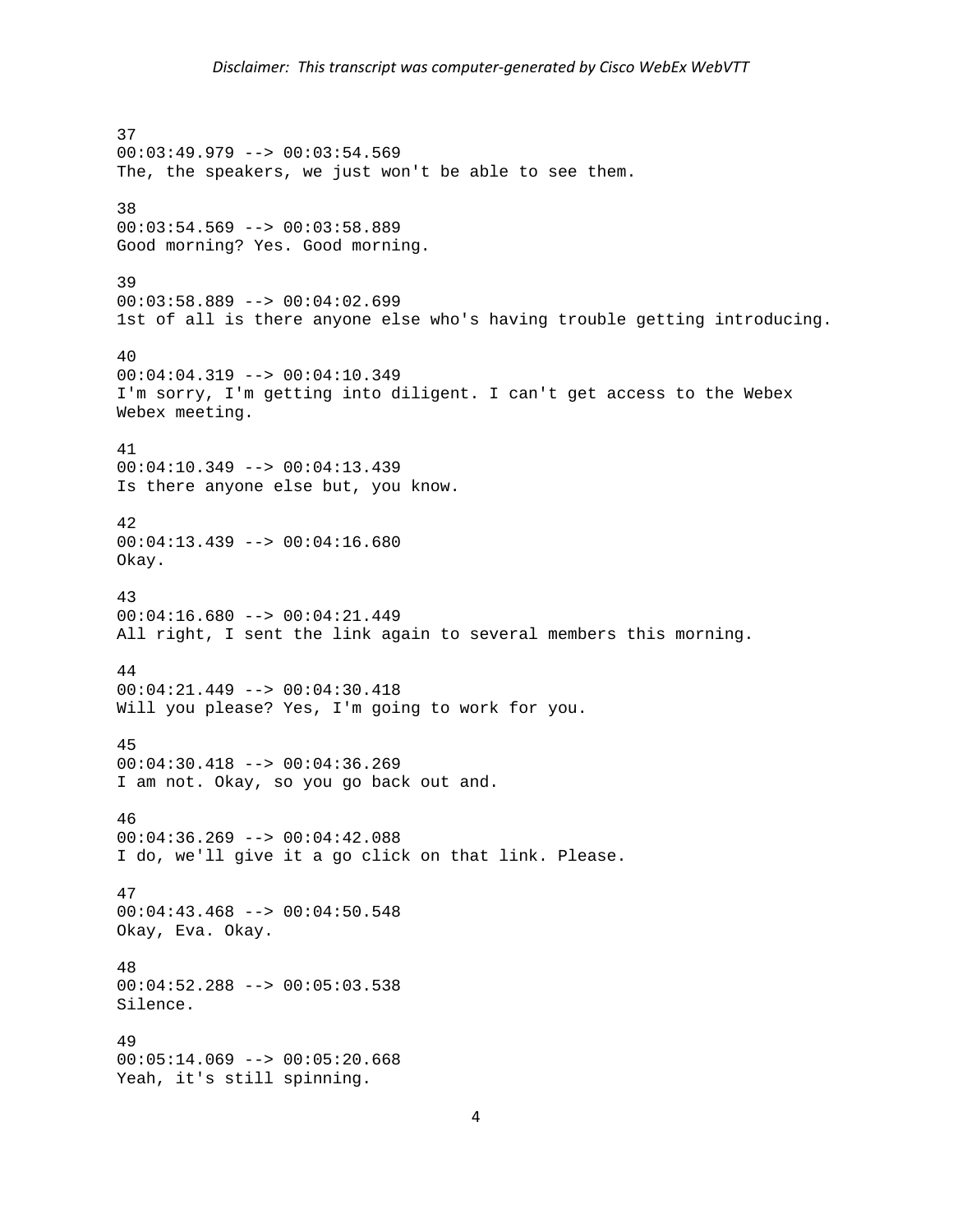50 00:05:20.668 --> 00:05:30.119 Silence. 51 00:05:33.059 --> 00:05:38.189 For a moment. 52  $00:05:40.019$  -->  $00:05:44.369$ Okay, if Mr Harris calls me, I have to sign off of. 53 00:05:44.369 --> 00:05:48.269 Being on, I guess. 54 00:05:48.269 --> 00:05:52.769 Can you call your home number? I just have cell. 55 00:05:53.848 --> 00:06:00.119 Okay. 56 00:06:00.119 --> 00:06:08.399 My Internet at home is working just fine. I've checked that. I've been trying to get in for about 10 minutes, 15 minutes. 57 00:06:11.639 --> 00:06:15.569 Can you call you on your. 58 00:06:15.569 --> 00:06:20.968 Okay, let me see if I can manage this. I'm not very competent. 59  $00:06:20.968$  -->  $00:06:25.649$ Silence. 60 00:06:31.168 --> 00:06:40.228 Silence. 61  $00:06:52.259$  -->  $00:06:56.579$ And that. 62 00:07:11.999 --> 00:07:16.288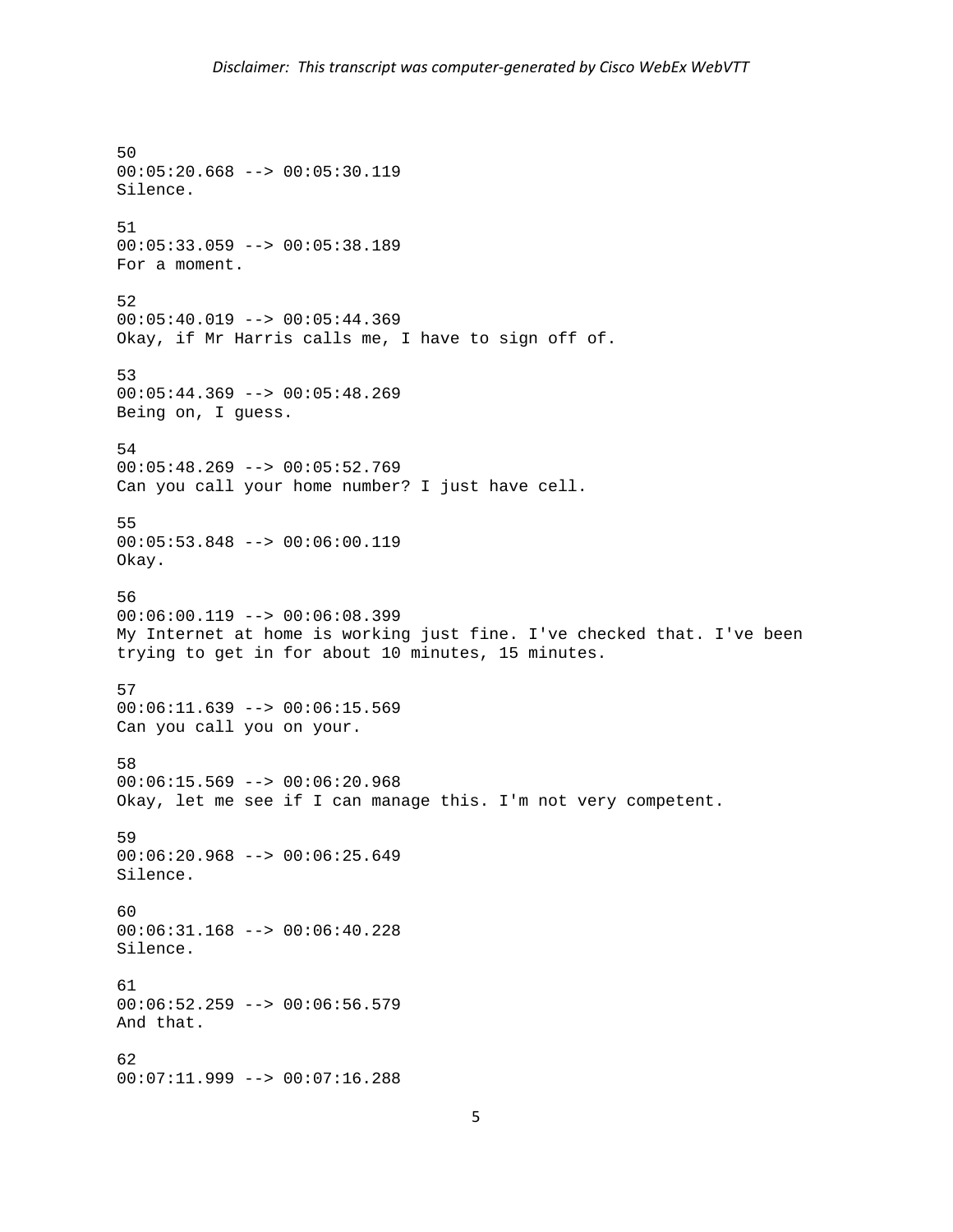Silence. 63 00:07:17.699 --> 00:07:23.309 Silence. 64 00:07:26.548 --> 00:07:30.658 Okay. 65 00:07:38.399 --> 00:07:43.108 Okay. 66 00:07:43.108 --> 00:07:47.728 Hello. 67 00:07:47.728 --> 00:07:51.449 Huh. 68 00:07:58.439 --> 00:08:06.598 Silence. 69 00:08:06.598 --> 00:08:10.168 Huh. 70 00:08:11.639 --> 00:08:18.718 No, okay. So again to the same place. 71 00:08:20.759 --> 00:08:26.819 Okay. 72 00:08:36.178 --> 00:08:40.528 Silence. 73 00:08:40.528 --> 00:08:44.818 Silence. 74 00:08:47.188 --> 00:08:53.849 I got a joint. 75 00:08:53.849 --> 00:08:58.769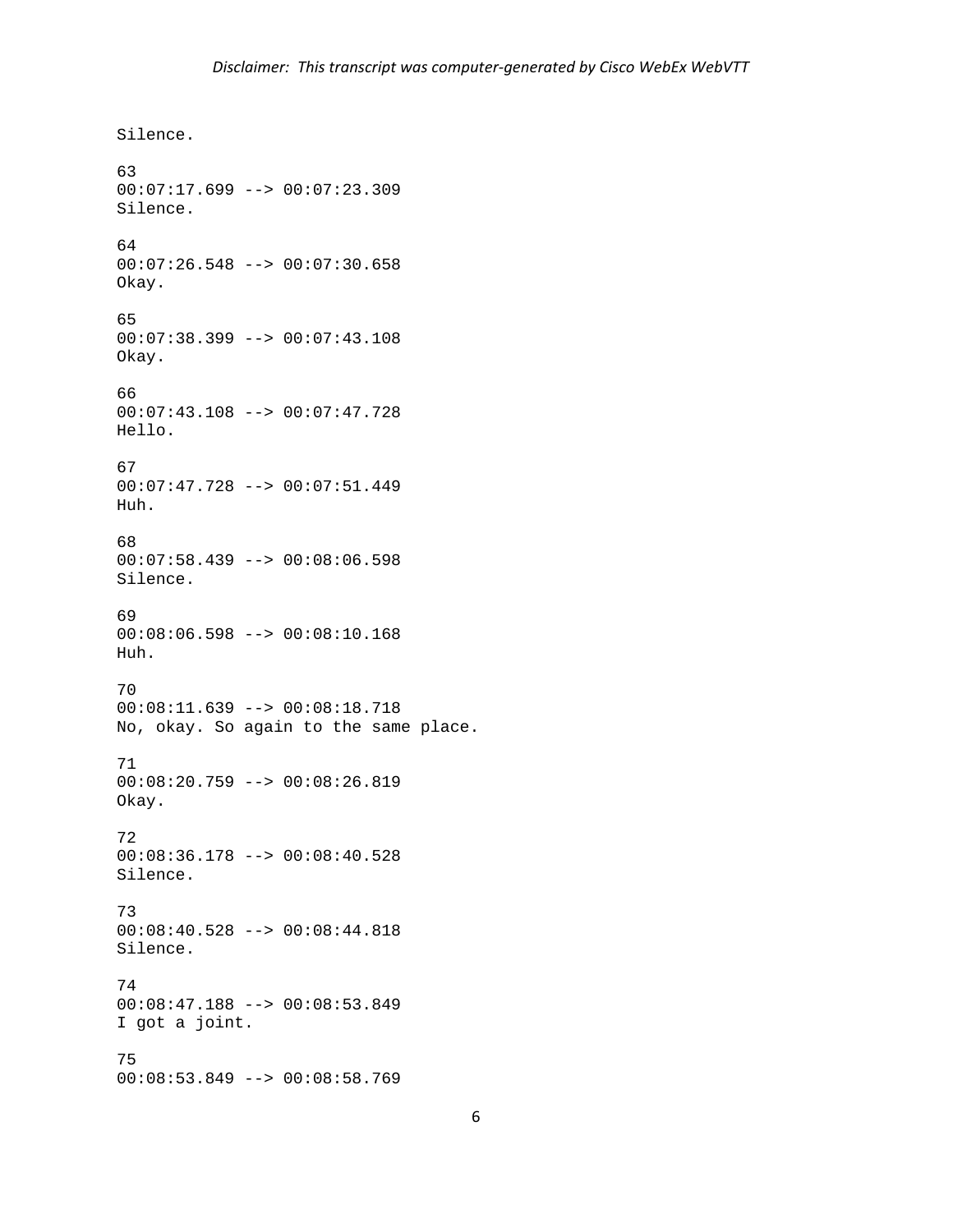Either. 76 00:09:00.178 --> 00:09:05.188 Silence. 77 00:09:05.188 --> 00:09:08.519 Right. 78 00:09:09.839 --> 00:09:15.509 Hi. 79 00:09:22.619 --> 00:09:26.038 Okay. 80 00:09:26.038 --> 00:09:29.158 Hey. 81 00:09:32.698 --> 00:09:36.958 Okay. 82 00:09:36.958 --> 00:09:39.989 And now. 83 00:09:39.989 --> 00:09:43.678 Johnny, it. 84 00:09:45.749 --> 00:09:52.048 Got it. 85 00:09:52.048 --> 00:09:56.038 Yeah, definitely yeah. 86 00:09:56.038 --> 00:10:02.278 Yeah, yeah, let me do. 87 00:10:03.869 --> 00:10:10.109 Silence. 88 00:10:14.339 --> 00:10:18.058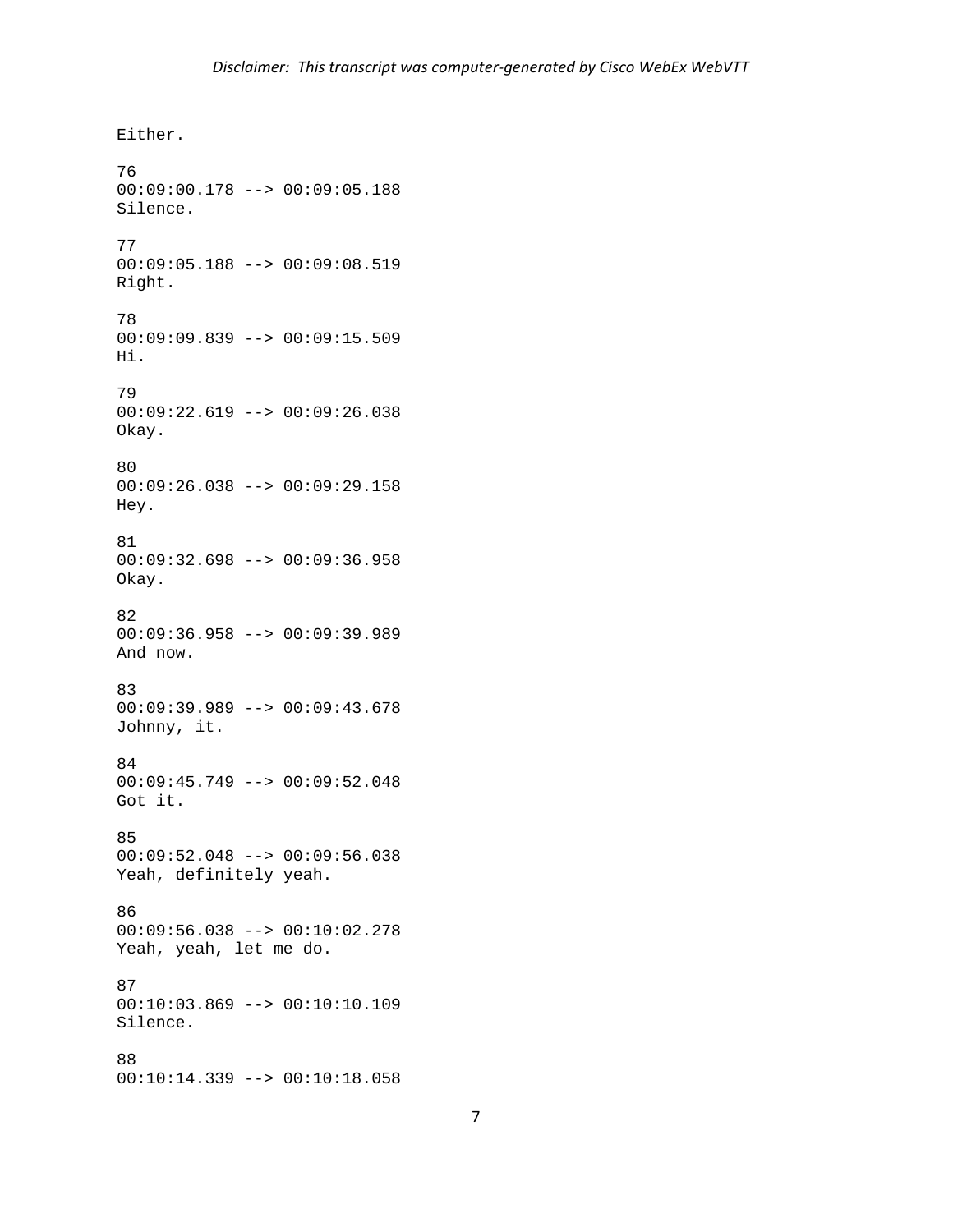Silence. 89 00:10:25.408 --> 00:10:31.288 Okay, I am the meeting. 90 00:10:31.288 --> 00:10:37.379 For the meeting. 91 00:10:39.989 --> 00:10:44.849 Now, connect Nick, and then in spending. 92 00:10:52.318 --> 00:10:57.359 Silence. 93 00:10:57.359 --> 00:11:02.158 Yeah. 94 00:11:03.899 --> 00:11:13.168 Side of the app. 95 00:11:13.168 --> 00:11:17.879 I think there's so much around and. 96 00:11:17.879 --> 00:11:24.808 But I have, yeah, so it's a. 97 00:11:31.918 --> 00:11:35.668 Thank you. 98 00:11:35.668 --> 00:11:39.719 Right. 99 00:11:44.158 --> 00:11:49.948 Silence. 100 00:12:00.418 --> 00:12:05.068 Yeah. 101 00:12:05.068 --> 00:12:15.629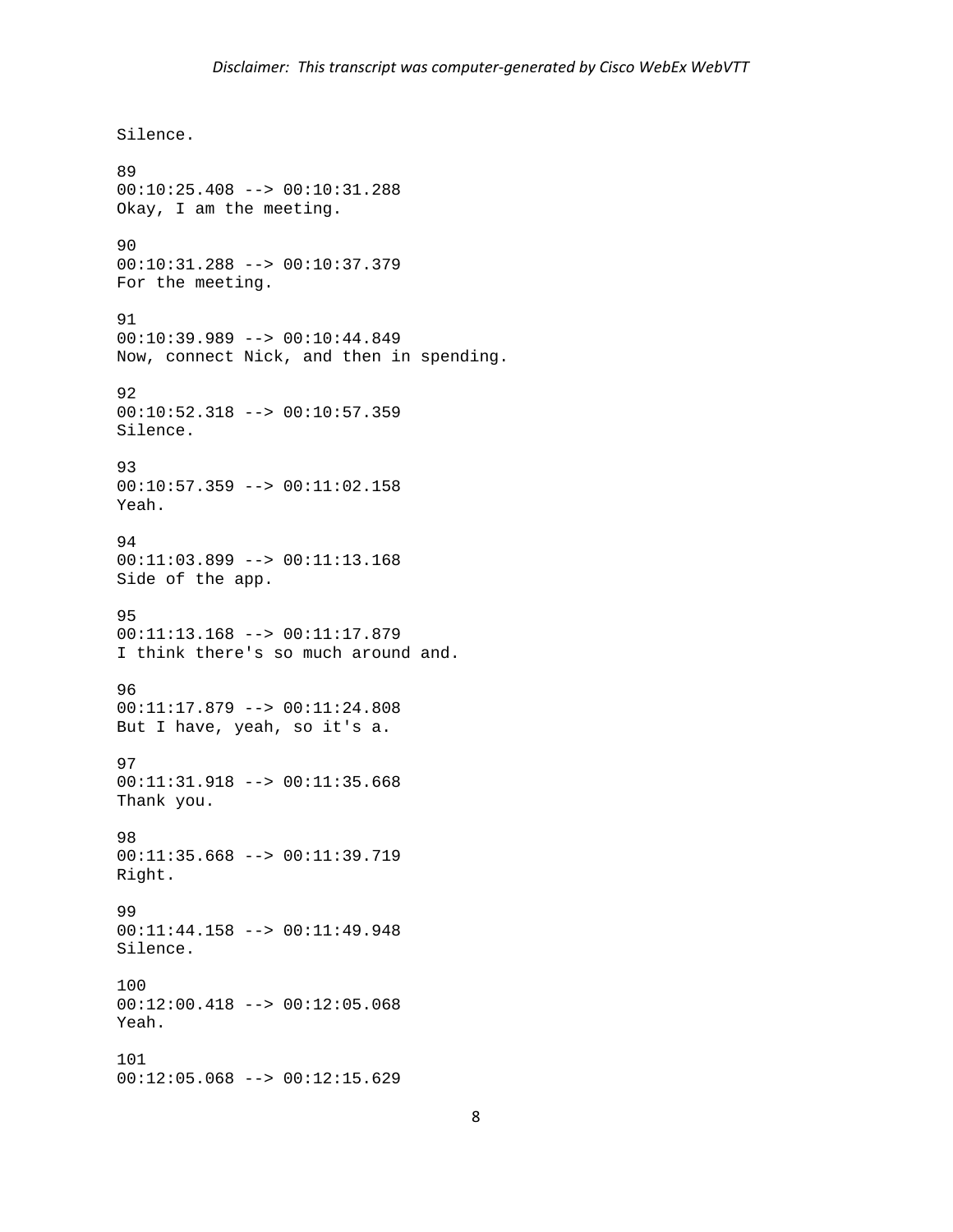Silence. 102 00:12:22.649 --> 00:12:34.438 Silence. 103 00:12:39.658 --> 00:12:47.908 Site, I mean, I'm not. 104 00:12:49.889 --> 00:12:53.519 I can't I. 105 00:12:54.749 --> 00:12:58.499 Okay. 106 00:12:58.499 --> 00:13:05.729 I forget on my back, I never do it on the back. I have all. 107 00:13:05.729 --> 00:13:08.729 Regular the command control. 108 00:13:08.729 --> 00:13:13.708 Silence. 109 00:13:20.849 --> 00:13:25.678 Hello. 110 00:13:25.678 --> 00:13:30.719 The training. 111 00:13:30.719 --> 00:13:35.219 Silence. 112 00:13:39.479 --> 00:13:48.119 Silence. 113 00:13:51.389 --> 00:13:54.448 Silence. 114 00:13:57.058 --> 00:14:03.089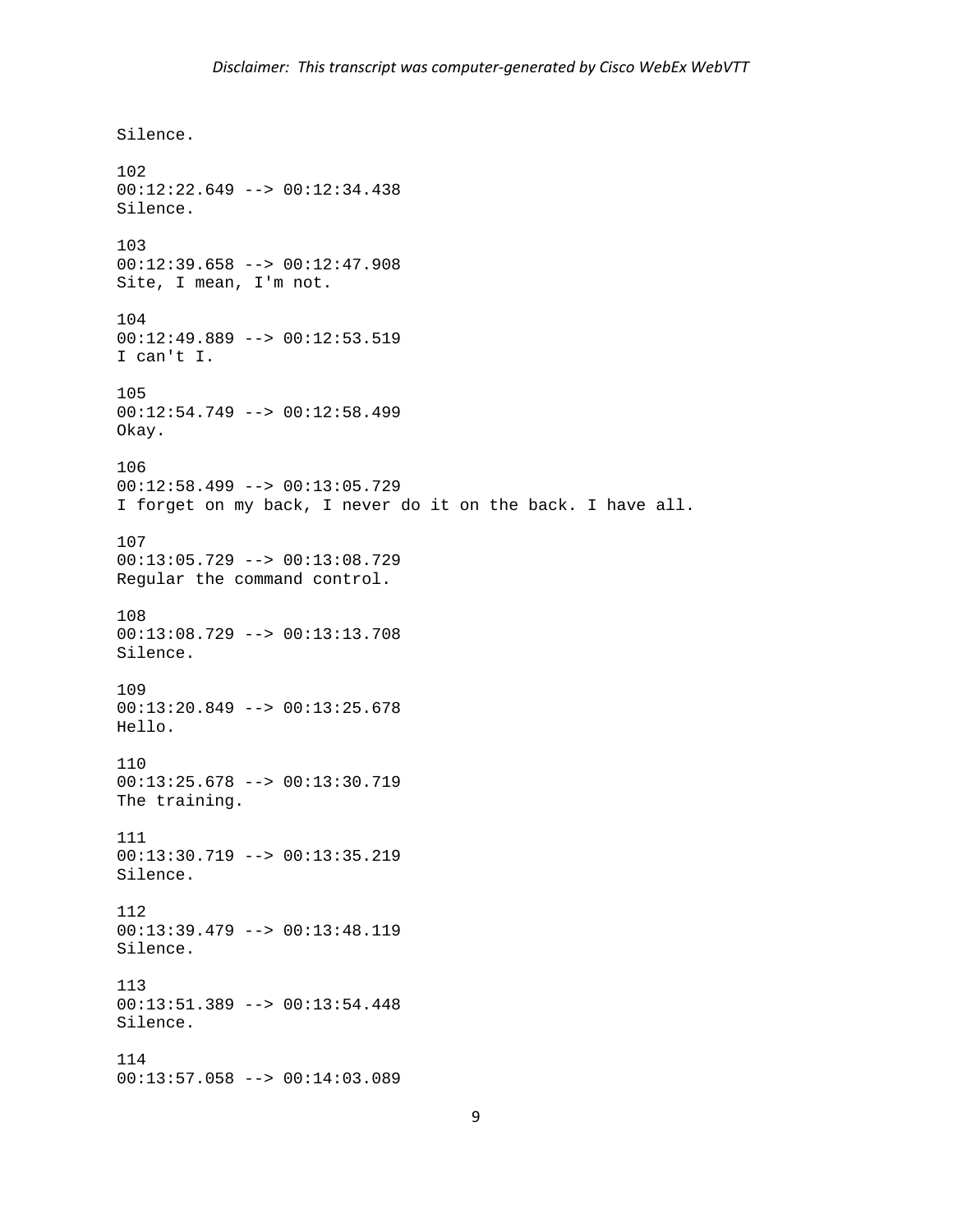Silence. 115 00:14:03.089 --> 00:14:08.969 Not to keep on the. 116 00:14:08.969 --> 00:14:12.599 Restart or shut down. 117 00:14:39.239 --> 00:14:46.288 Silence. 118 00:15:01.769 --> 00:15:05.129 Silence. 119 00:15:07.798 --> 00:15:11.249 Hello. 120 00:15:23.009 --> 00:15:28.678 Silence. 121 00:15:28.678 --> 00:15:37.918 To me, it just comes in the canvas. 122 00:15:37.918 --> 00:15:41.009 Really? Well, every other. 123 00:15:41.009 --> 00:15:46.168 Good morning. 124 00:15:46.168 --> 00:15:49.798 Good morning. Good morning morning. 125 00:15:49.798 --> 00:15:53.908 Morning. 126 00:15:53.908 --> 00:16:03.298 I was having trouble with my sound so I was just testing, making sure I was in here. Thank you. Everybody.

127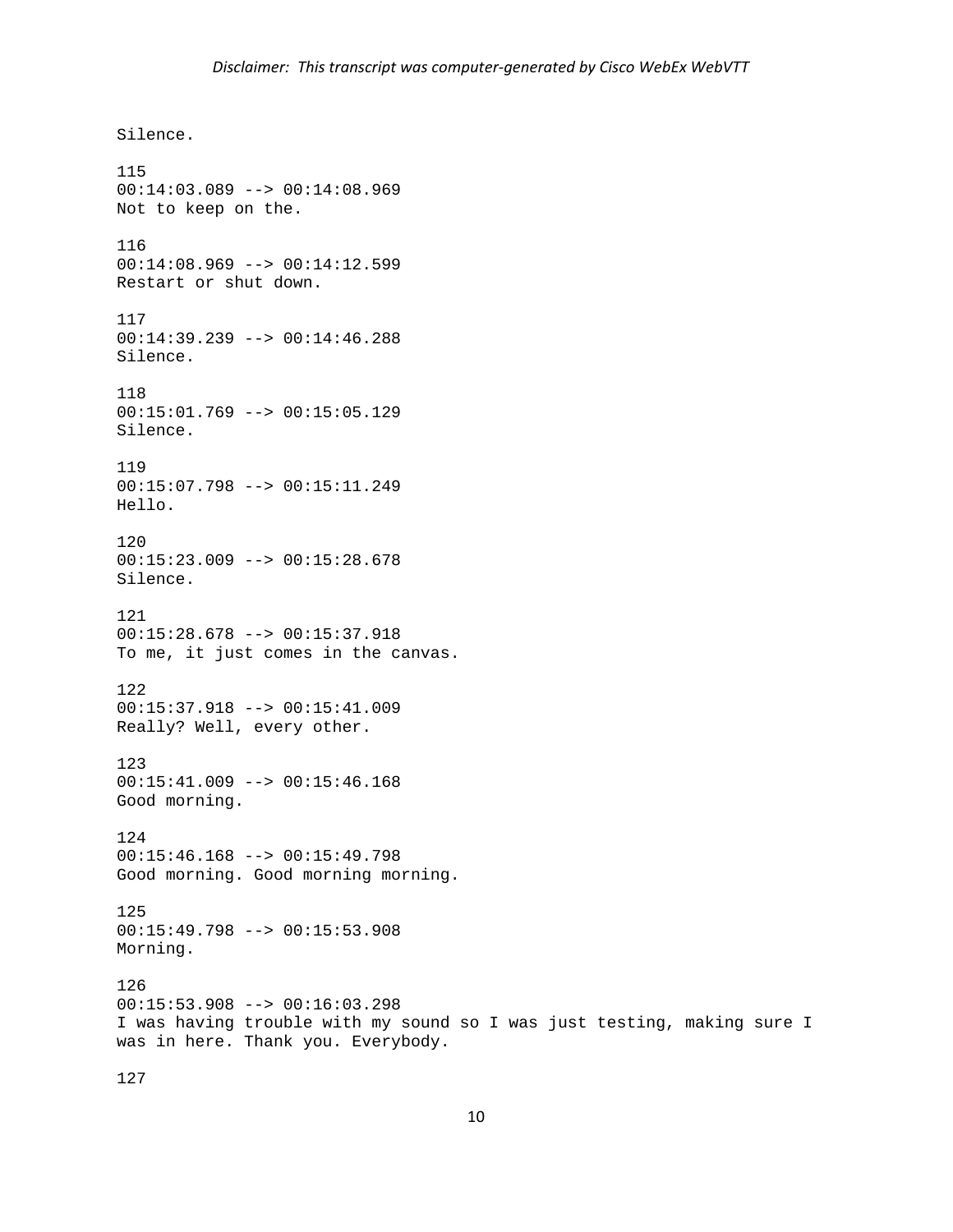00:16:16.048 --> 00:16:19.408 Silence. 128  $00:16:26.068$  -->  $00:16:32.458$ And again. 129 00:16:38.879 --> 00:16:44.068 Hello. 130 00:16:57.119 --> 00:17:01.198 Silence. 131 00:17:01.198 --> 00:17:07.979 I'll. 132 00:17:07.979 --> 00:17:13.229 Silence. 133 00:17:18.239 --> 00:17:29.249 Silence. 134 00:17:58.469 --> 00:18:12.088 Silence. 135 00:18:14.009 --> 00:18:47.308 Silence. 136 00:18:49.979 --> 00:18:54.628 Silence. 137 00:18:57.088 --> 00:19:00.929 Silence. 138 00:19:00.929 --> 00:19:04.588 Fine. 139 00:19:04.588 --> 00:19:11.338 Silence.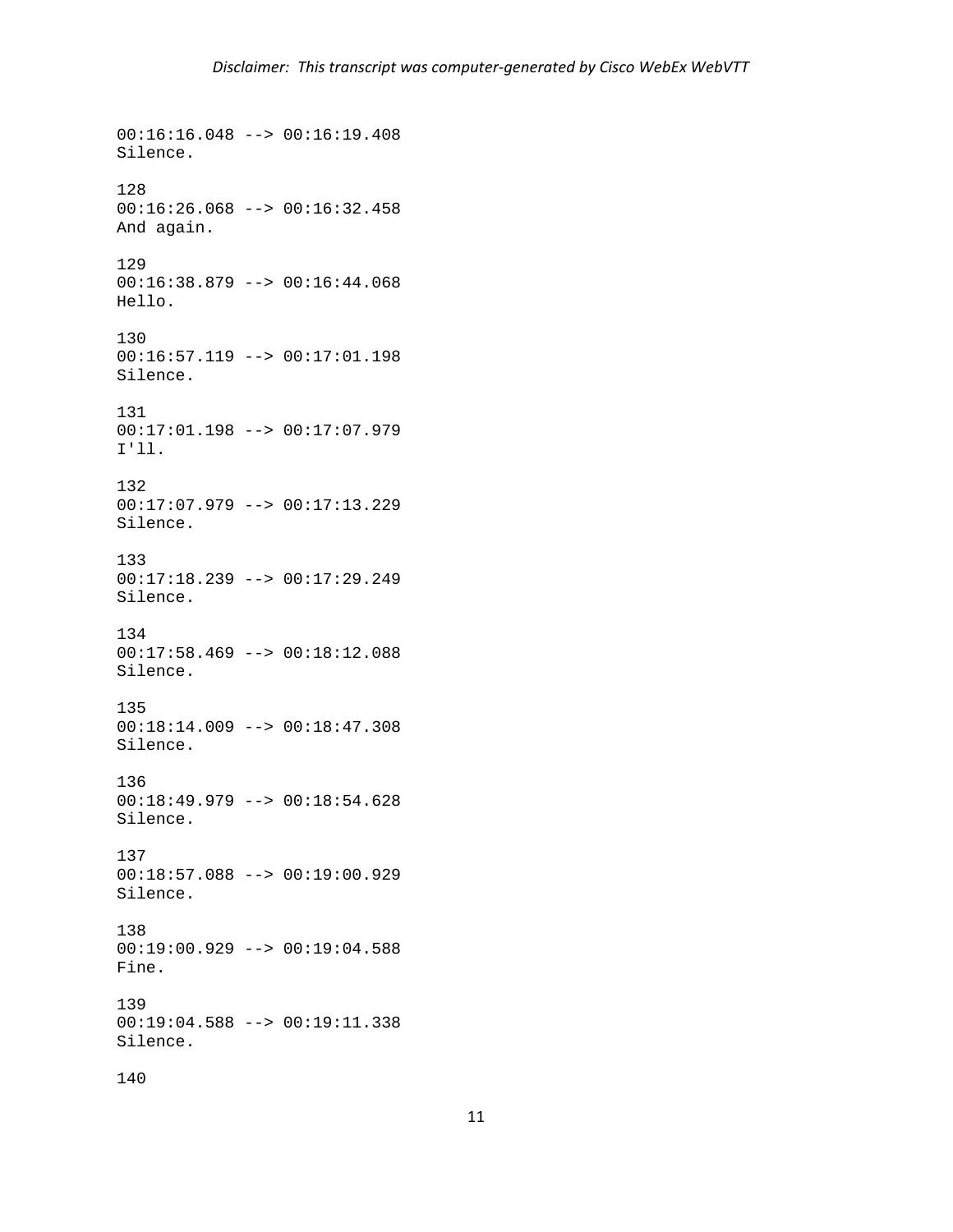00:19:13.798 --> 00:19:20.068 Silence. 141  $00:19:20.068$  -->  $00:19:23.578$ Right. 142 00:19:41.729 --> 00:19:49.769 Silence. 143 00:20:00.689 --> 00:20:13.108 Silence. 144 00:20:13.108 --> 00:20:22.469 Sorry, you're, you're Mike, is it. 145 00:20:24.719 --> 00:20:27.868 Hey, okay. How about now. 146 00:20:27.868 --> 00:20:37.169 Good right I sincerely apologize. There was something in my computer that we had to restart and. 147 00:20:37.169 --> 00:20:43.348 Any way we'll just go ahead. Did you all do anything in my absence? 148 00:20:43.348 --> 00:20:55.828 We waited I'm so sorry, I'm so. Sorry. Okay. Let's call the meeting to order and Dr red. Could you do a roll call for us? 149 00:20:57.148 --> 00:21:00.598 Yes, can you. 150 00:21:02.068 --> 00:21:05.429 Good morning. Hey, I heard. 151 00:21:05.429 --> 00:21:09.419 Here, that's the. 152 00:21:15.088 --> 00:21:19.138 Present and accounted for.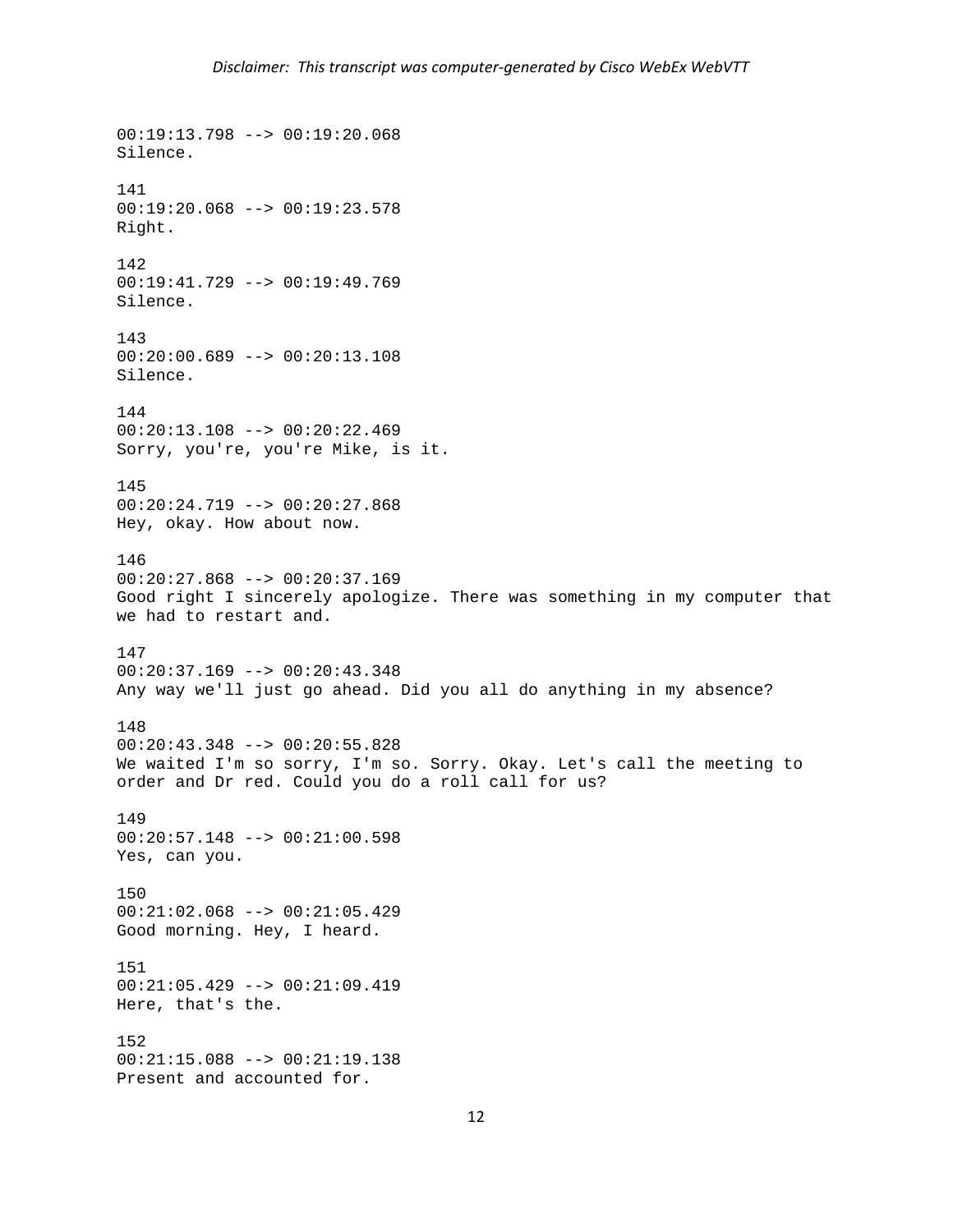153 00:21:19.138 --> 00:21:22.259 The way here. 154 00:21:22.259 --> 00:21:25.558 Or is it. 155 00:21:26.939 --> 00:21:33.719 The 1 interviews with the Gregory here. 156 00:21:35.909 --> 00:21:41.009 And we would like to acknowledge other board members who have joined that. 157 00:21:41.009 --> 00:21:44.249 Back to Valerie brown. 158 00:21:44.249 --> 00:21:48.179 Here we go. 159 00:21:48.179 --> 00:21:53.669 Here and our return to Ron on Wednesday. 160 00:21:53.669 --> 00:21:58.888 Good morning are beginning of the board member. 161 00:22:00.929 --> 00:22:03.929 Now selected no. 162 00:22:03.929 --> 00:22:09.028 We would also like to acknowledge that. 163 00:22:09.028 --> 00:22:13.798 Please, excuse me your bottom back to you. 164 00:22:14.939 --> 00:22:20.729 Is here, Cameron? Great our student representative. 165 00:22:21.838 --> 00:22:26.848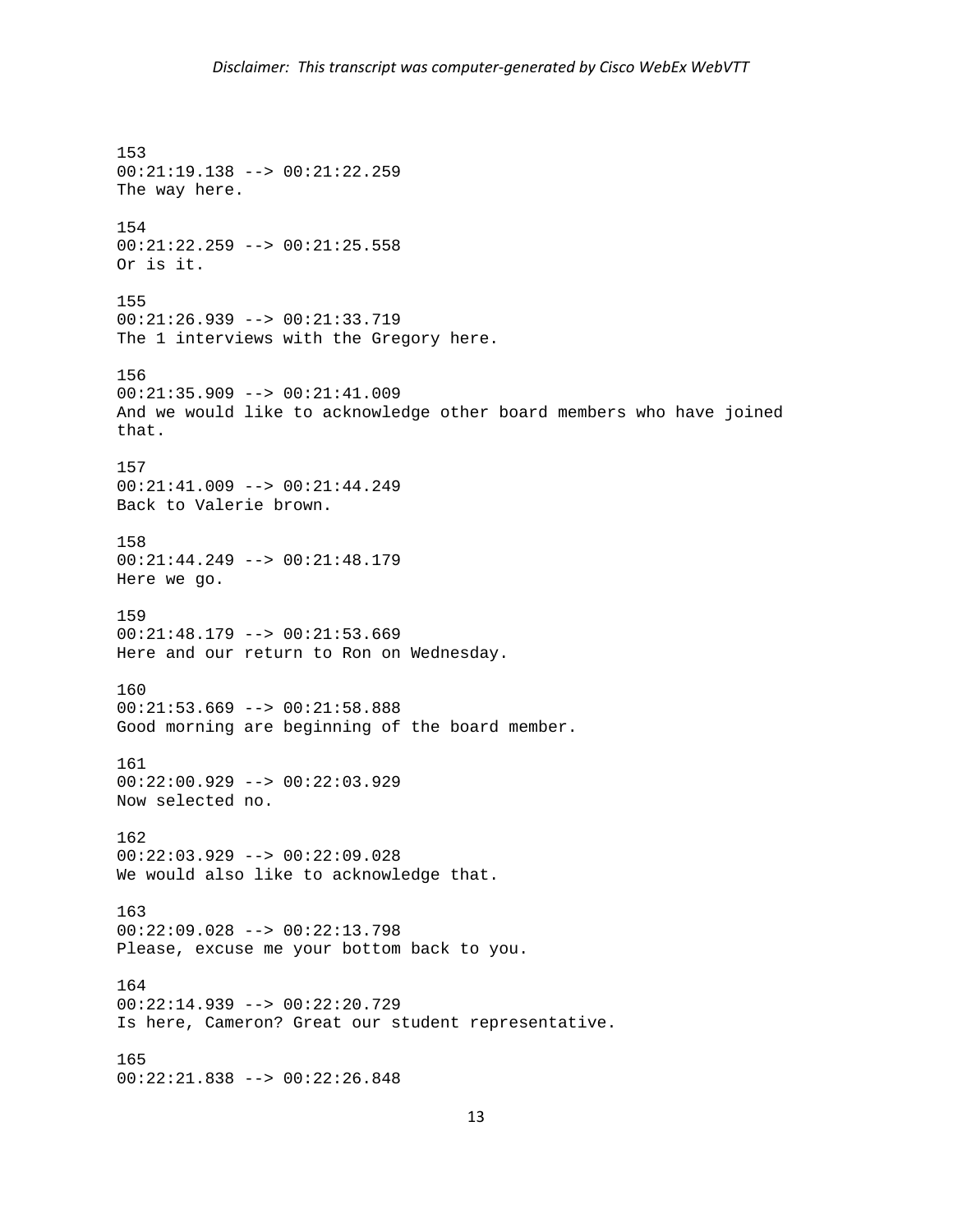The morning morning. 166 00:22:26.848 --> 00:22:30.509 That we care that is roll call. 167 00:22:30.509 --> 00:22:34.318 Thank you so much then I had trouble with audio, so. 168 00:22:34.318 --> 00:22:38.969 Can you hear me on this? All right? Yeah. Okay. 169 00:22:38.969 --> 00:22:42.989 All right, if we could have the indication now. 170 00:22:44.729 --> 00:22:49.469 Will you join me most gracious creator? We, thank you. 171 00:22:49.469 --> 00:22:54.689 For another day, we thank you that we have been brought into the safety of this day. 172  $00:22:54.689$  -->  $00:23:01.169$ We get thanks that, as we start this meeting, we pray that we will walk in wisdom. 173  $00:23:01.169$  -->  $00:23:04.199$ And respect to 1 another. 174 00:23:04.199 --> 00:23:10.769 And that, as we make decisions today that the decisions will be made best for. 175  $00:23:10.769$  -->  $00:23:18.419$ The body of Virginia State University continue to keep everyone continue to bless their coming and they're going. 176 00:23:18.419 --> 00:23:22.199 It's in the name of our collective. 177 00:23:22.199 --> 00:23:26.848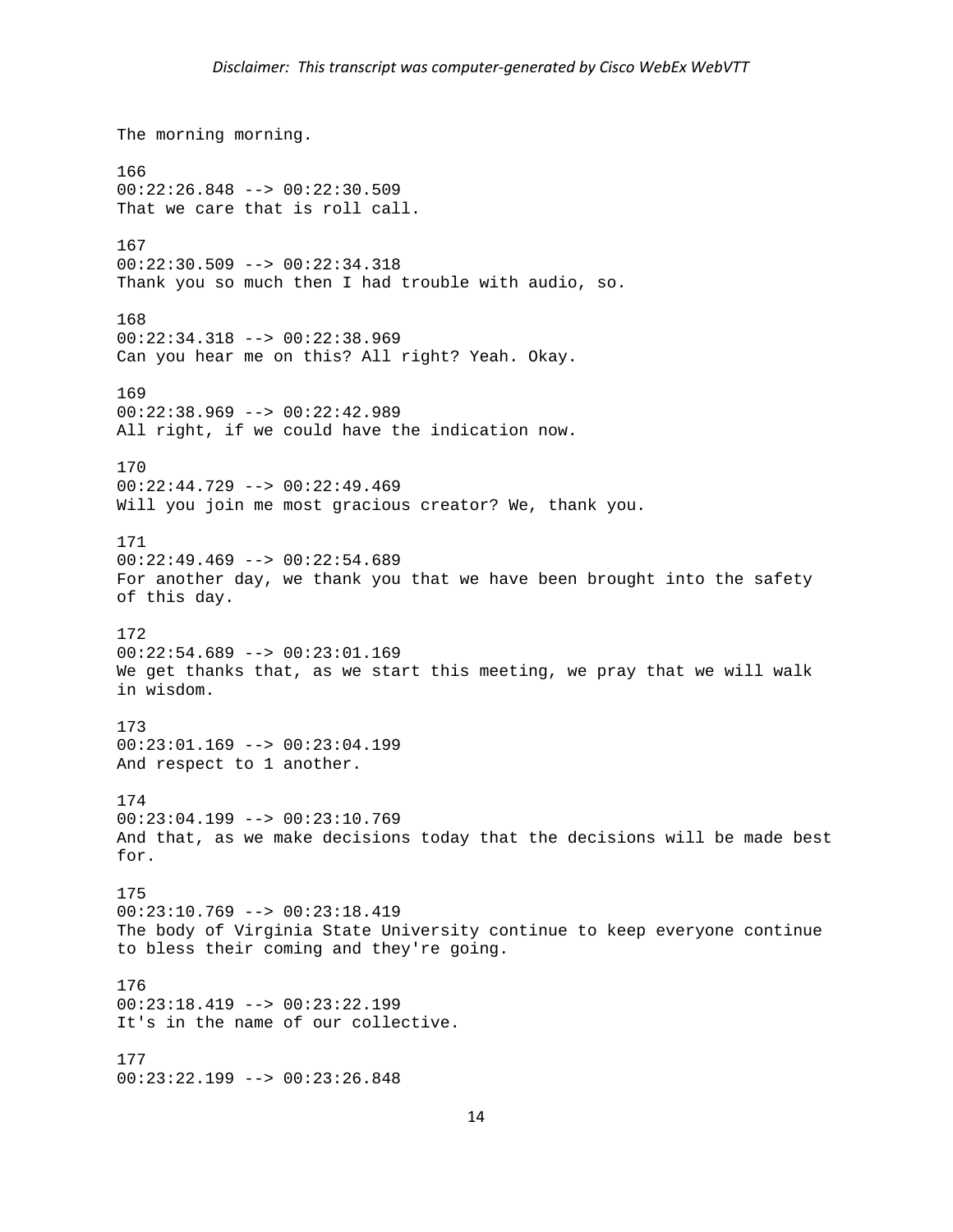```
Thank you very much. 
178 
00:23:26.848 --> 00:23:33.028 
You all have the agenda in your meeting materials are there any. 
179 
00:23:33.028 --> 00:23:36.838 
Corrections or additions deletions that need to be made. 
180 
00:23:36.838 --> 00:23:42.058 
If not, I'd take a motion for the approval. 
181 
00:23:42.058 --> 00:23:47.189 
The agenda the agenda. 
182 
00:23:47.189 --> 00:23:50.578 
Thank you in a 2nd. 
183 
00:23:52.888 --> 00:24:06.328 
2nd, thank you. Alrighty. Uh, the, uh, meeting minutes were available 
within, uh, diligence if you've had a chance to review them or is there 
any changes additions or deletions? 
184 
00:24:07.348 --> 00:24:10.679 
Hearing none, I'd take a motion. 
185 
00:24:12.239 --> 00:24:15.749 
Mobile approval ma'am share. 2nd. 
186 
00:24:15.749 --> 00:24:20.759 
Thank you do we need a roll call on that? Dr red. 
187 
00:24:22.288 --> 00:24:25.558 
Yeah, and I would like to that. 
188 
00:24:25.558 --> 00:24:28.979 
And I like your my. 
189 
00:24:30.388 --> 00:24:34.048 
Yes, and now we will, I would like to have.
```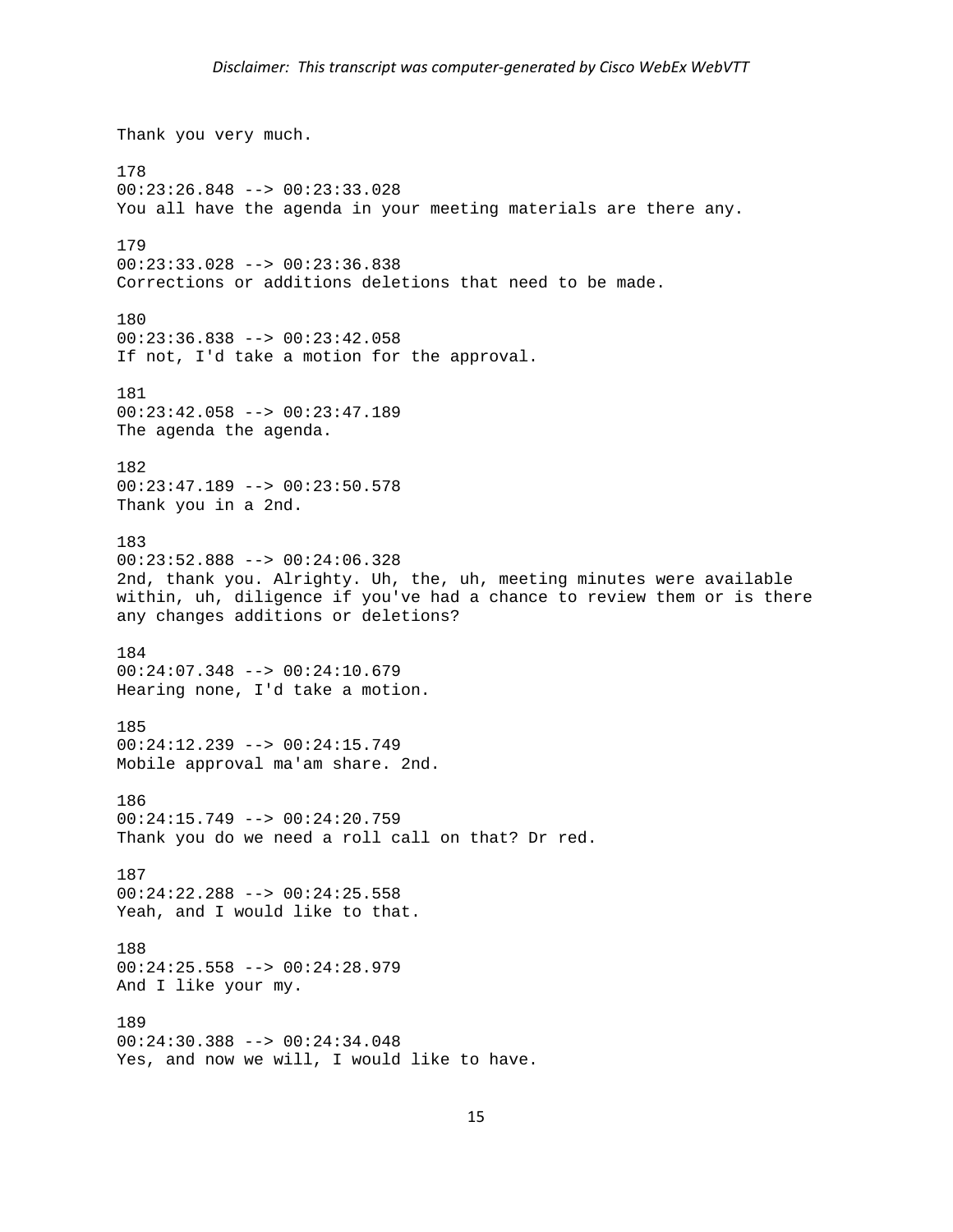190 00:24:34.048 --> 00:24:37.618 Board members when they make motions and. 191 00:24:37.618 --> 00:24:42.148 Or seconds to please identify yourself so that can record your name. 192 00:24:42.148 --> 00:24:46.469 Thank you break worldly, made the motion. 193 00:24:46.469 --> 00:24:49.888 And a 2nd, it. 194 00:24:52.019 --> 00:25:01.169 Thank you Eva. Okay. 195 00:25:01.169 --> 00:25:04.888 Yes. 196 00:25:10.078 --> 00:25:20.249 Silence. 197 00:25:20.249 --> 00:25:23.848 Yes. 198 00:25:23.848 --> 00:25:27.148 Yes, the video. 199 00:25:27.148 --> 00:25:32.159 Yes. 200 00:25:32.159 --> 00:25:36.088 Yes. 201 00:25:41.338 --> 00:25:49.019 Right. 202 00:25:50.519 --> 00:25:54.298 We're at it.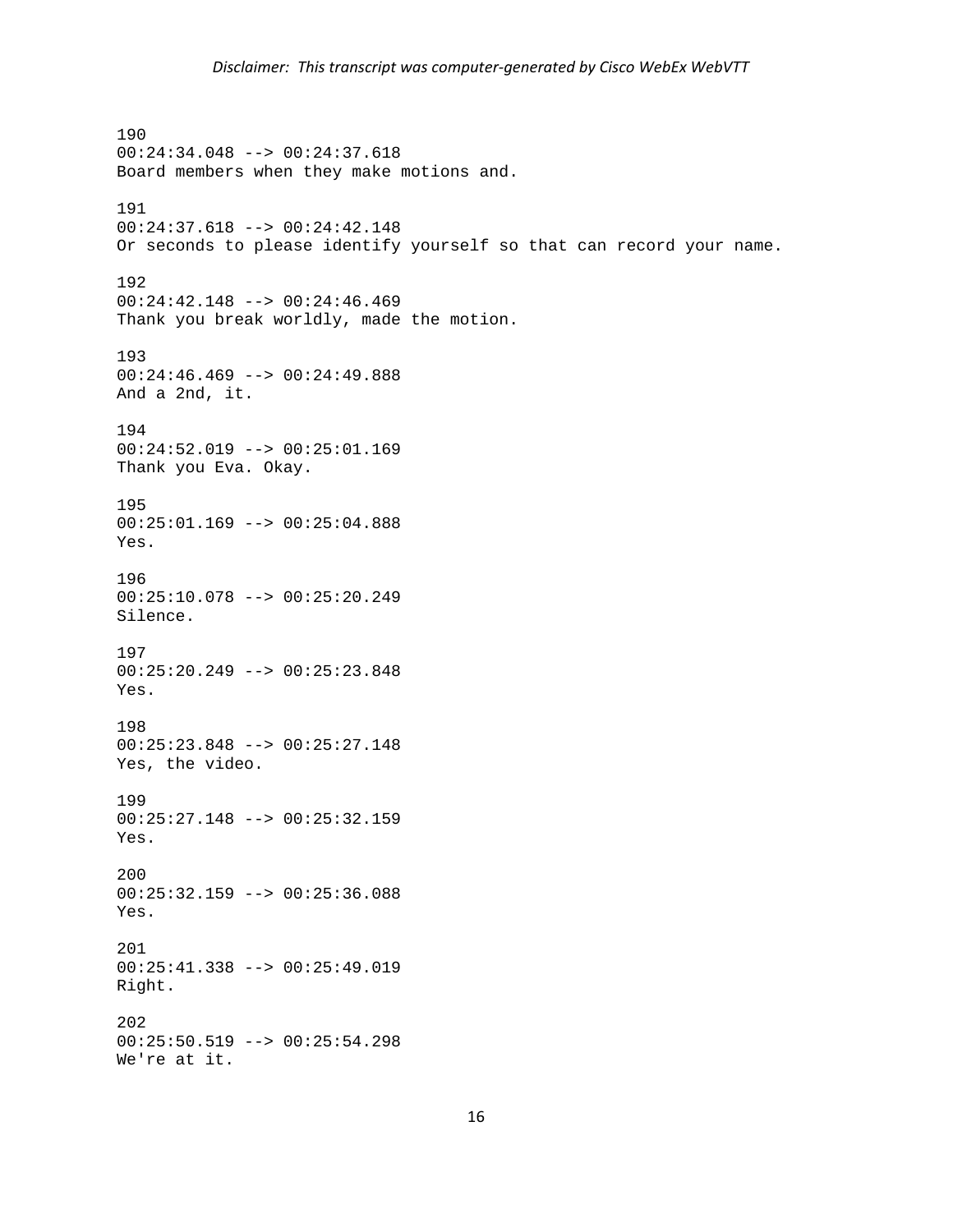203 00:25:54.298 --> 00:25:59.638 Yes. 204 00:25:59.638 --> 00:26:08.939 Thank you. Thank you doctor Ed. Mr President. I'm sure you have things to tell us. 205 00:26:08.939 --> 00:26:21.058 I don't have any remark that this time I can see the agenda is full and so can you manage? Okay, that sounds good. And again, I apologize. 206 00:26:21.058 --> 00:26:28.979 For the delay, um, I think we talked about going to have you having the Virginia state public health Institute. 207 00:26:28.979 --> 00:26:33.749 Do their presentation at this point. 208 00:26:35.903 --> 00:26:44.634 Yes, good morning. Everyone. Good morning Madam. Good morning. Mr. director vice director and the rest of the board of visitors. I did my pleasure to bring forward. 209 00:26:44.844 --> 00:26:51.114 Dr, truly Boyd who is the chair of the psychology department as well as the interim assistant? 210 00:26:51.114 --> 00:27:00.324 The natural health sciences bring you a brief presentation of the newly developed Virginia state Institute. 211 00:27:01.169 --> 00:27:07.679 Uh, again, and just to give you some of the great things that we're doing here with the person. 212 00:27:07.679 --> 00:27:13.169 Thank you so much for joining us. This is. 213 00:27:13.169 --> 00:27:16.378 I've asked, um, Dr palm to help us.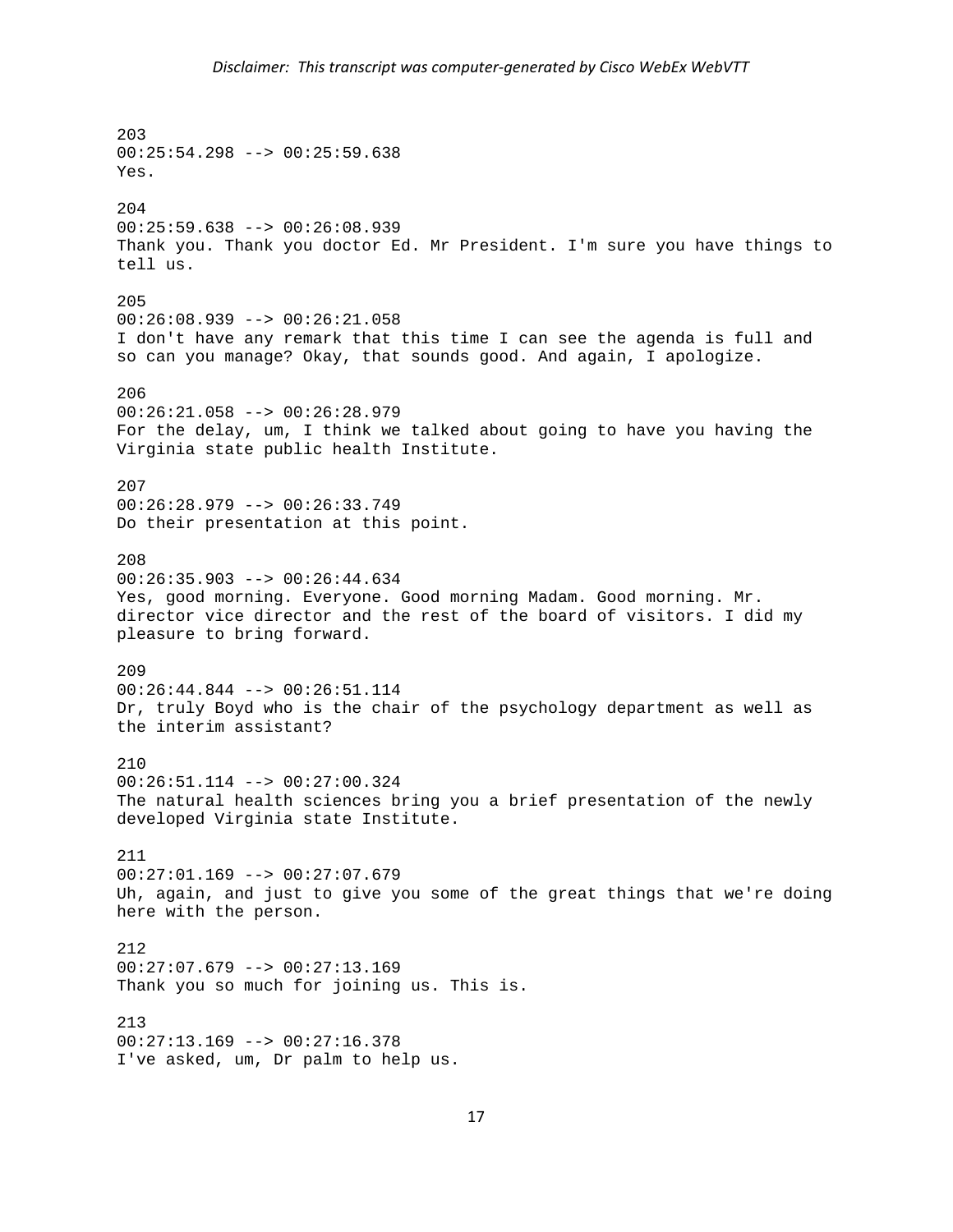214 00:27:16.378 --> 00:27:30.179 Sort of highlight either a faculty member or a program or initiative at the university that we really want to highlight at each met meeting. So that we get a better understanding of what all. 215 00:27:30.179 --> 00:27:36.503 Virginia state is contributing to the community and to the body of knowledge. 216 00:27:36.834 --> 00:27:49.104 So this seemed a perfect time to have this Institute and I'd like to thank everyone involved with it for the impact you're having and going to have. 217  $00:27:49.409$  -->  $00:27:56.669$ Thank you can everyone see the. 218  $00:27:56.669$  -->  $00:28:00.929$ Yes, yes. 219 00:28:00.929 --> 00:28:07.378 Okay, I'm excited to to present the into public health Institute. 220 00:28:11.398 --> 00:28:17.459 Okay, so vendor, we're going to talk about the issue leadership team. 221 00:28:17.459 --> 00:28:20.699 The steering committee, the committee. 222  $00:28:20.699$  -->  $00:28:26.759$ Key information and that finance so making sure we cover the mission vision and. 223 00:28:26.759 --> 00:28:31.679 The timeline and next step, and then open for in question. 224  $00:28:34.439$  -->  $00:28:40.673$ So she talked to him and says who was created under the executive sponsorship of Dr. 225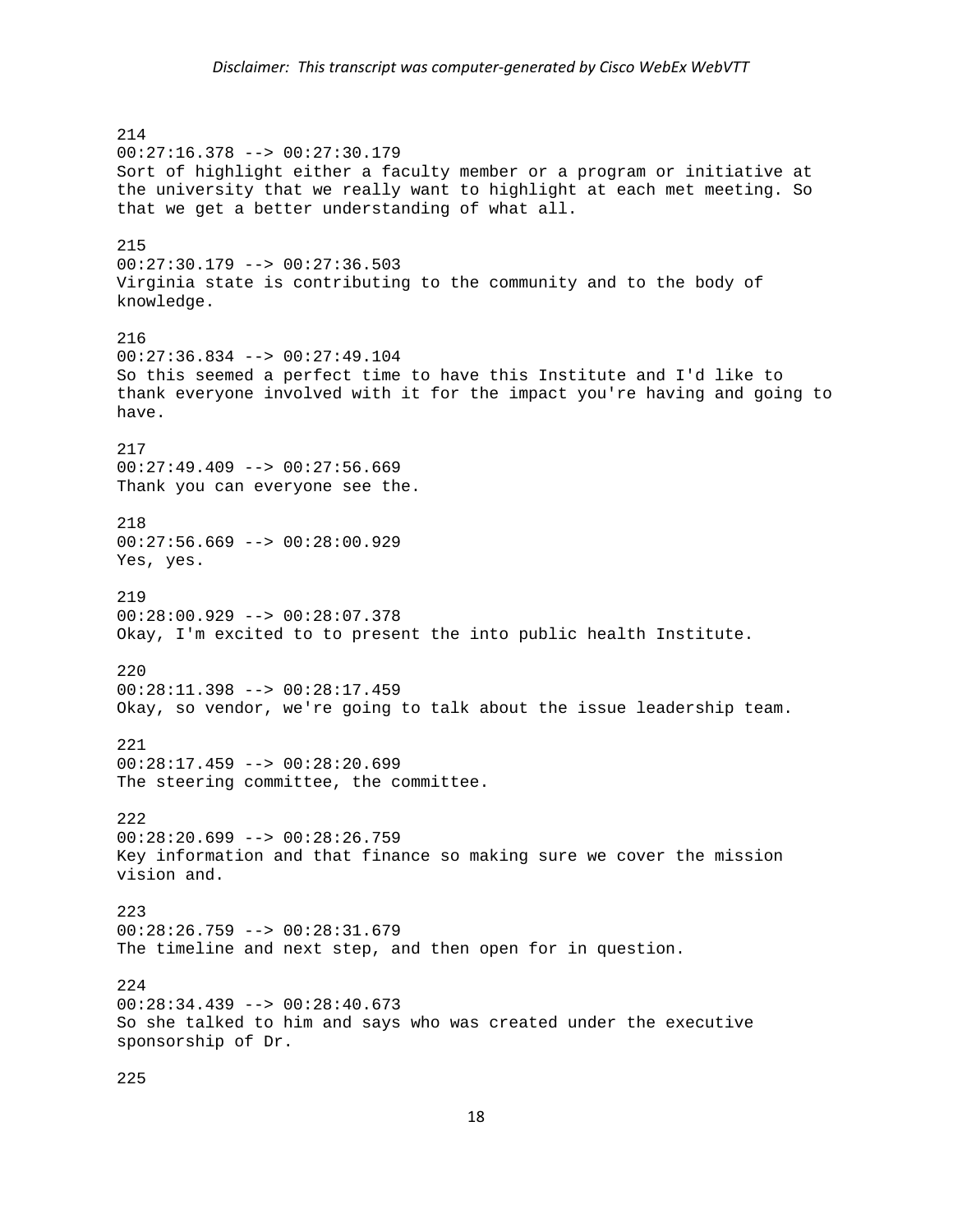00:28:41.003 --> 00:28:51.503 Tom we work closely together the Dr colace Dr Henderson and master and it was such an honor to be on such a wonderful team. 226 00:28:51.898 --> 00:28:57.298 So, we came together with a team, go. 227 00:28:58.588 --> 00:29:03.358 And was to establish. 228 00:29:03.358 --> 00:29:10.828 An academic program, there's a piece of responses invaders, offering. 229 00:29:10.828 --> 00:29:16.138 But really to make sure that we produce leaders and scholars. 230 00:29:16.138 --> 00:29:20.368 And would that look like. 231  $00:29:20.368$  -->  $00:29:28.048$ So this is the 1st thing, we would work with the steering committee across the state universities. 232 00:29:28.048 --> 00:29:32.519 And the committee was made up of individuals that had strong researched. 233 00:29:32.519 --> 00:29:37.348 Publications and a link to the community related to the public. 234 00:29:42.298 --> 00:29:52.828 Oh, the other thing I wanted to mention about the steering committee if we made sure it was called discipline so that we could ensure that we had everybody represented. 235 00:29:52.828 --> 00:29:58.828 In addition to that, we actually worked with an advisory committee memberships. 236 00:29:58.828 --> 00:30:07.199 Made up of that, we felt like, were the type of leaders that we want to ask students to aspire to become.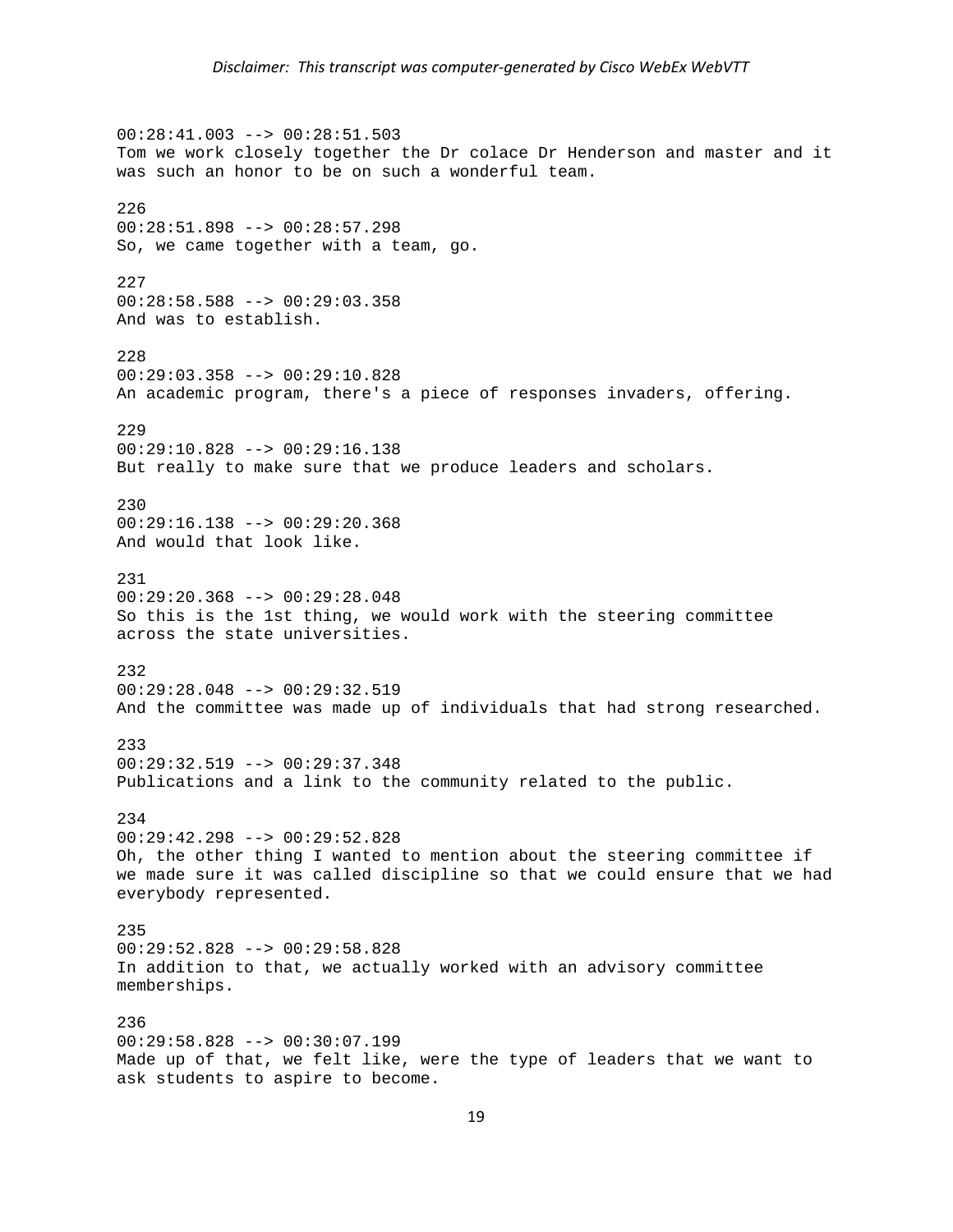237 00:30:10.078 --> 00:30:13.199 So, what does that include is. 238 00:30:13.199 --> 00:30:17.848 Public health experts. 239 00:30:17.848 --> 00:30:25.679 You also want to make sure that it is intuitive tools that could expand our resources and provide. 240 00:30:25.679 --> 00:30:34.888 Networking, and finally we want to make sure that the advisory committee also linked to the current time and and link to. 241 00:30:34.888 --> 00:30:40.048 Aligned with opportunities that are currently out in public related to public health. 242 00:30:42.179 --> 00:30:55.858 The goal was to make sure that we align the via 2 public Institutes with our universities, 2025, strategic plans. 243 00:30:58.378 --> 00:31:02.669 I go into more detail. 244 00:31:02.669 --> 00:31:07.979 All of this, and that we had an initial strategy. 245 00:31:07.979 --> 00:31:11.368 That was to advanced. 246 00:31:11.368 --> 00:31:21.959 Align with creative and develop strong research programs and vendors that make company and establish partnerships. 247 00:31:22.493 --> 00:31:36.114 And I'm so excited about the venture capital Institute, because already submitted our 1st proposal that link with central state hospital,

minority health contortion by the to emergency health system.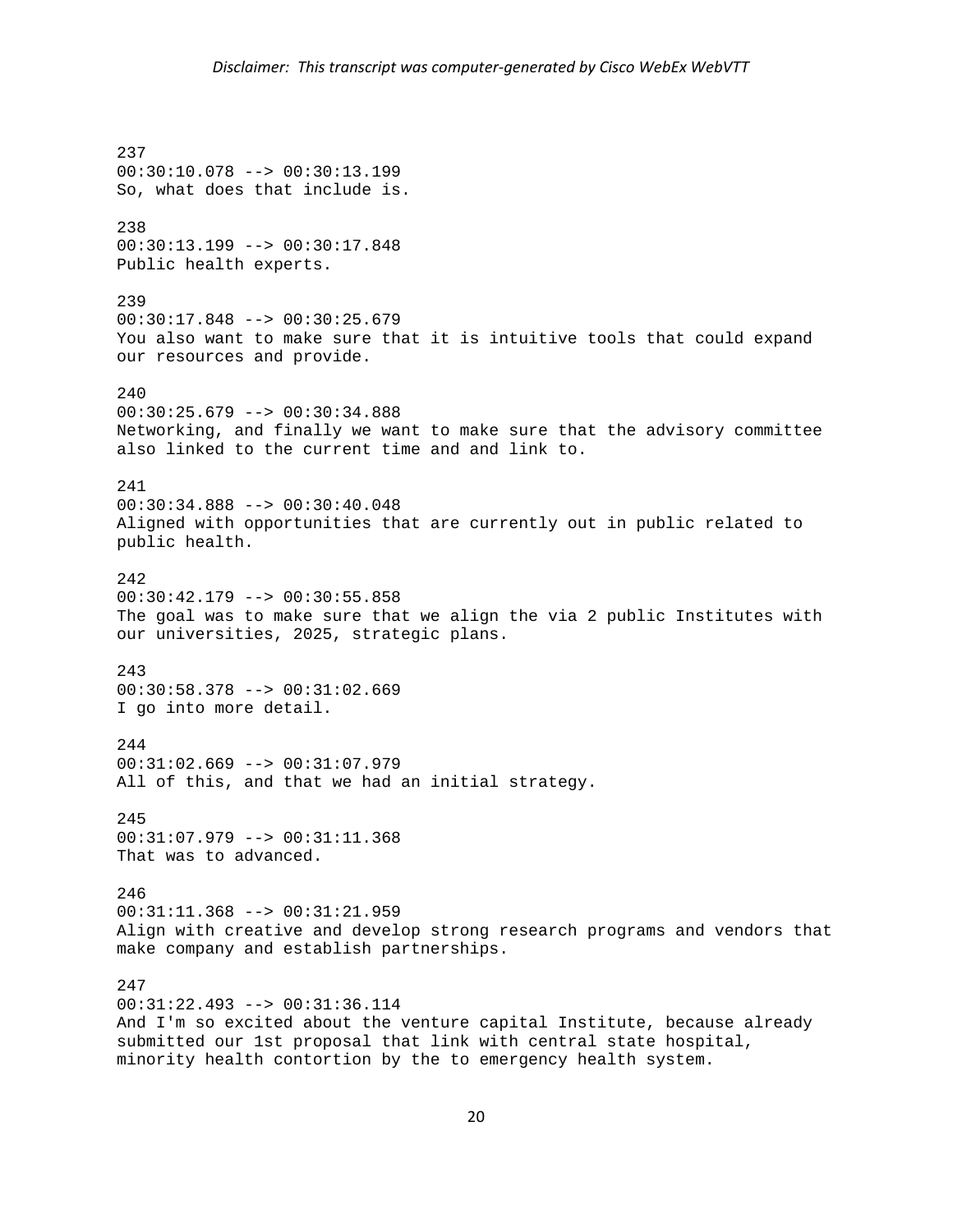248 00:31:36.294 --> 00:31:42.653 The city of Petersburg mayor check with your county administrator and various medical profession. 249 00:31:54.479 --> 00:32:00.358 I'm staying within 20 minutes, so I. 250 00:32:00.358 --> 00:32:05.759 Here that our goal is to elevate issues program. 251 00:32:05.759 --> 00:32:16.588 In research and health services, so practical experiences for students faculty, we want to have outreach with our communities. 252 00:32:16.588 --> 00:32:20.338 Silence. 253 00:32:20.338 --> 00:32:26.068 Which brings me to the most important. 254 00:32:29.429 --> 00:32:33.028 To academic program. 255 00:32:33.028 --> 00:32:37.229 To increase the work for. 256 00:32:37.229 --> 00:32:42.179 To have research agendas and develop leaders. 257 00:32:42.179 --> 00:32:47.009 With a vision of provide resources to our community. 258 00:32:47.009 --> 00:32:50.818 Resources that are linked to our current. 259 00:32:50.818 --> 00:32:56.398 Advocate just the research we can provide and outreach to community. 260 00:32:56.398 --> 00:33:02.098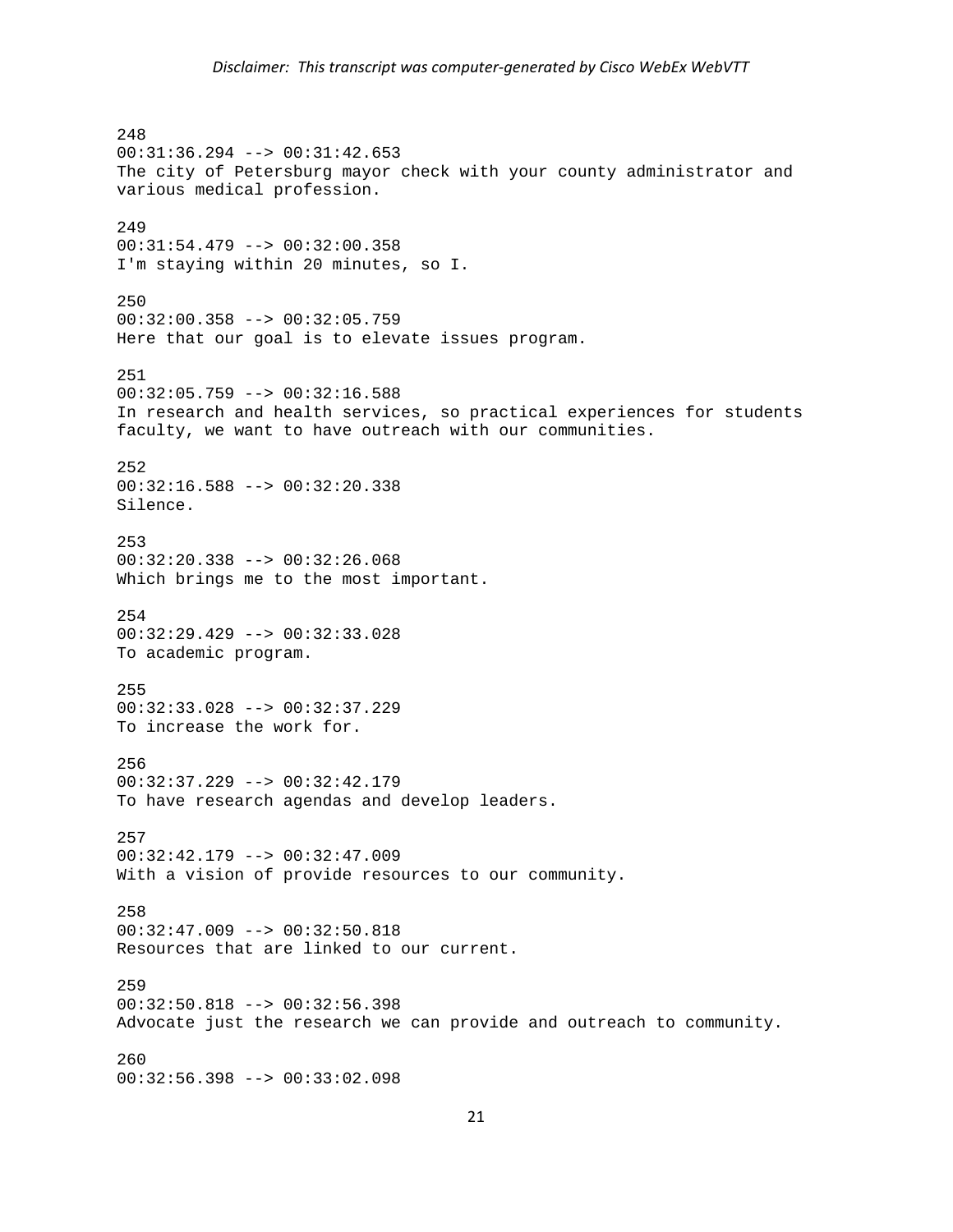Is to have innovative curriculum. 261 00:33:02.098 --> 00:33:08.489 Focus our efforts and diversity inclusion. 262 00:33:08.489 --> 00:33:18.058 And to develop a partnership for marginalized communities, minority community, and just address any health disparities that currently exist. 263 00:33:26.398 --> 00:33:30.118 Silence. 264 00:33:40.318 --> 00:33:44.459 Silence. 265 00:33:54.808 --> 00:34:00.778 Actually, that was the introduction because it gave you a chance to look at our mission values and vision. 266 00:34:03.989 --> 00:34:07.259  $S<sub>O</sub>$ 267 00:34:07.259 --> 00:34:13.139 We can start at this process in January of 2021. 268 00:34:17.034 --> 00:34:30.114 We actually had approval from the and was so excited for what we will be able to do this summer. We'll start working on public health certification. We'll start working event curriculum. 269 00:34:30.414 --> 00:34:36.744 We've already submitted 1 proposal, and another 1 in May related to the emphasis. 270 00:34:37.048 --> 00:34:42.478 But our actual amount of which is actually document include. 271 00:34:42.478 --> 00:34:56.423 75% of students and faculty, and part of the Institute will present posters at regional and national conferences. Once the 2 courses are enhanced courses will be offered related to public health each year.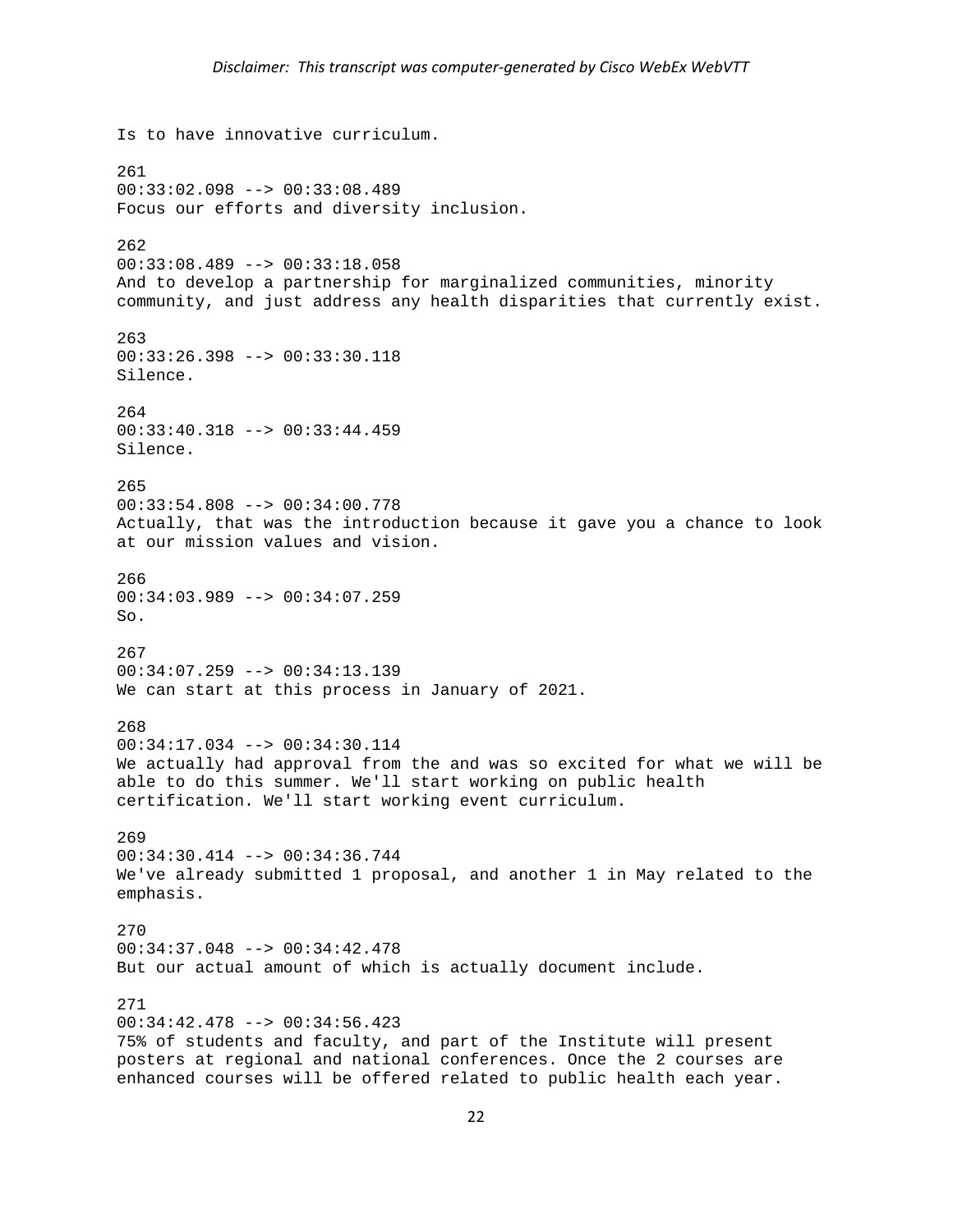272 00:34:57.838 --> 00:35:07.528 We're developing a 3 C a mentorship program that focuses on undergrad to graduate students the property expert 25% of our students. 273 00:35:07.528 --> 00:35:11.219 Link to the public health Institute. 274  $00:35:11.219$  -->  $00:35:24.989$ We believe that the institution is both innovative. We have an innovative technologies included. We have intimate interactions with expert, and I would call it the data driven strategy. 275 00:35:33.148 --> 00:35:40.139 Okay, so this. 276 00:35:40.139 --> 00:35:54.358 The year we want to have a bachelors degree, a publisher with a goals it's still very needed. 277 00:35:54.358 --> 00:35:59.309 Did you after that, we want to master the publisher and adopt the written focus. 278 00:36:00.838 --> 00:36:07.139 The answer to include well, public health event for each year. 279 00:36:07.139 --> 00:36:19.768 This will link to the current vaccination by the mobiles and where they're already reaching out, but we want to add more health screens. We want to add a mental health crisis. 280  $00:36:19.768$  -->  $00:36:26.579$ And again, all of these will lead to some of the current grants and scholarships available. 281  $00:36:26.579$  -->  $00:36:40.679$ Before taking questions, I want to leave 3 bullet points. If you think about the issue public health foundation that is development of mental and medical health professions.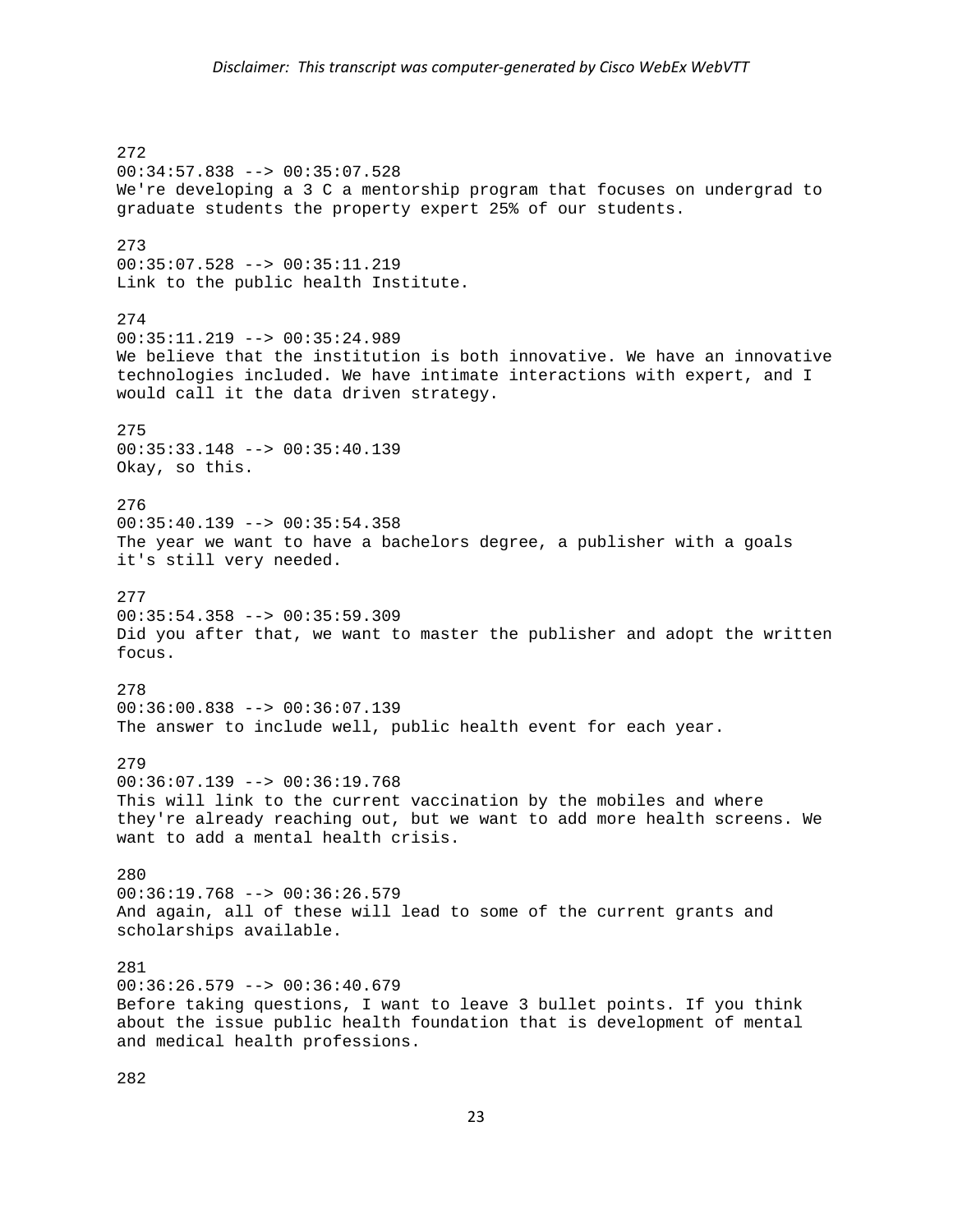00:36:40.679 --> 00:36:48.838 Will increase the pipeline of student, medical school and the other health, public health related workforce professions. 283 00:36:48.838 --> 00:36:52.949 Number 1, I leave you with the. 284 00:36:53.184 --> 00:37:01.853 In the public health Institute, we have improvement technological innovation and mobile help you focus on moving out into the community. 285 00:37:02.784 --> 00:37:10.014 We also included the interactive learning environment, which is mindfulness space therapy, cognitive therapy. 286 00:37:10.043 --> 00:37:17.813 And so finally the 3rd things leave you with is the idea of having a booth. 287 00:37:18.148 --> 00:37:27.418 And our community to address mental health, but the view and some environmental responses to chronic diseases. 288 00:37:30.809 --> 00:37:35.039 Okay. 289 00:37:35.039 --> 00:37:38.518 Okay, thank you. Dr boys. 290 00:37:38.518 --> 00:37:43.168 Is are there any questions for Dr probate or comments? 291 00:37:43.168 --> 00:37:46.498 Silence. 292 00:37:47.668 --> 00:37:52.858 Okay, well Dr, thank you for what you all are doing and. 293 00:37:52.858 --> 00:37:58.079 Keep going with this it is very timely.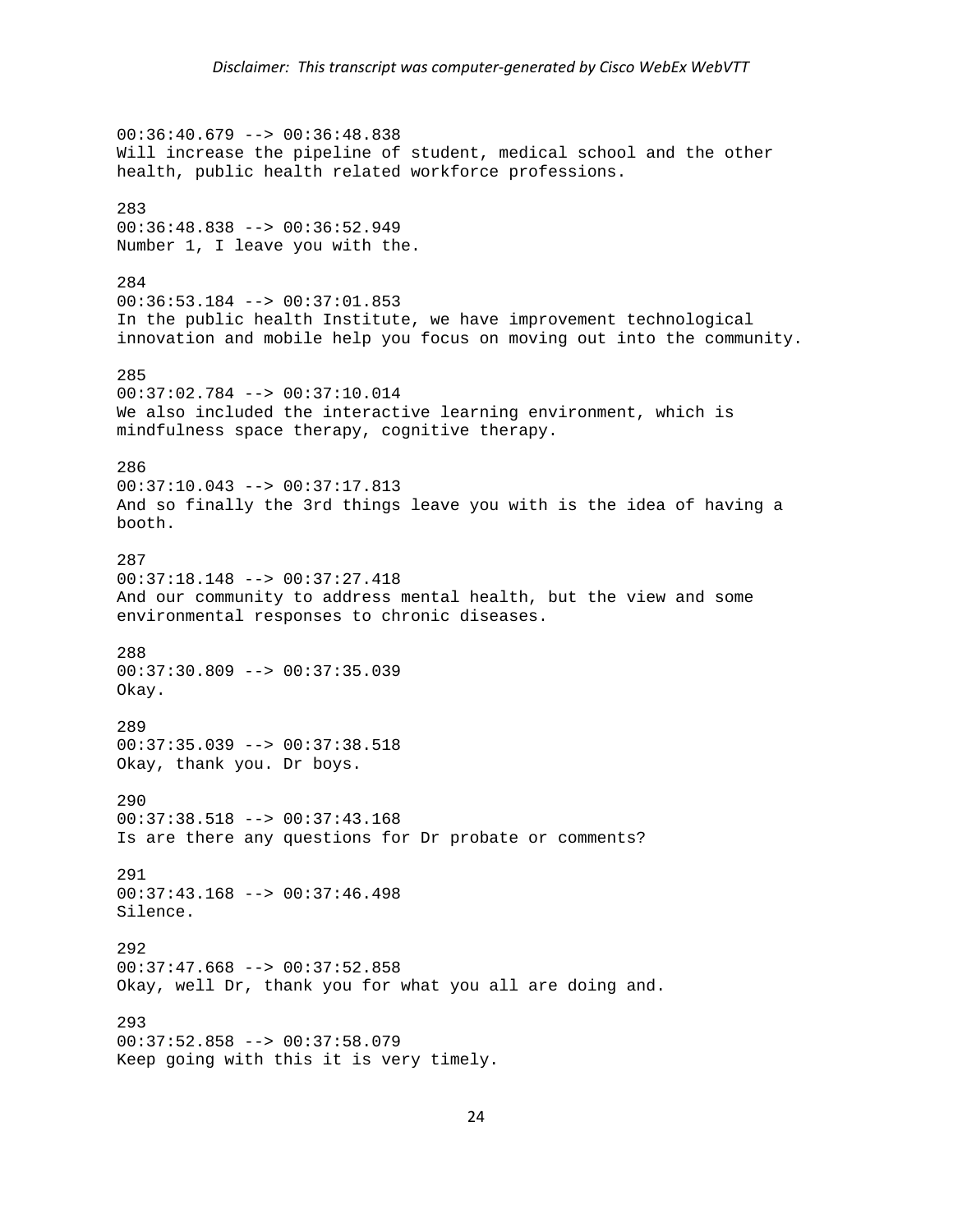294 00:37:58.079 --> 00:38:03.688 Thank you and thank you for giving me a moment to present to the public health. 295 00:38:03.688 --> 00:38:07.409 Thank you. 296 00:38:07.409 --> 00:38:10.918 Think we're going to move on to reports. 297 00:38:10.918 --> 00:38:16.619 And recommendations, and we'll be starting out with Mr hall. 298 00:38:16.619 --> 00:38:20.940 On enrollment management. 299 00:38:25.014 --> 00:38:39.204 This is very again I just want also just to give you an outline for the, for the agenda moving forward. Of course, we have 5 action items for approval. I just heard from the Virginia State University, public health Institute as to how come forward to talk about enrollment management. 300 00:38:39.510 --> 00:38:53.670 I don't recall, I didn't have 1 the actual flag. We'll give an update on the 19. we'll go through the performance of the new program innovation program and then, of course, come for. 301 00:38:53.670 --> 00:38:58.320 Okay, thank you. Com. 302 00:38:58.320 --> 00:39:11.250 Great morning. Good morning. 303 00:39:11.250 --> 00:39:20.130 Have allergy issues, we got to make it through those, so we're very excited to be here this morning. 304 00:39:22.769 --> 00:39:27.420 So, the issues report will go through. 305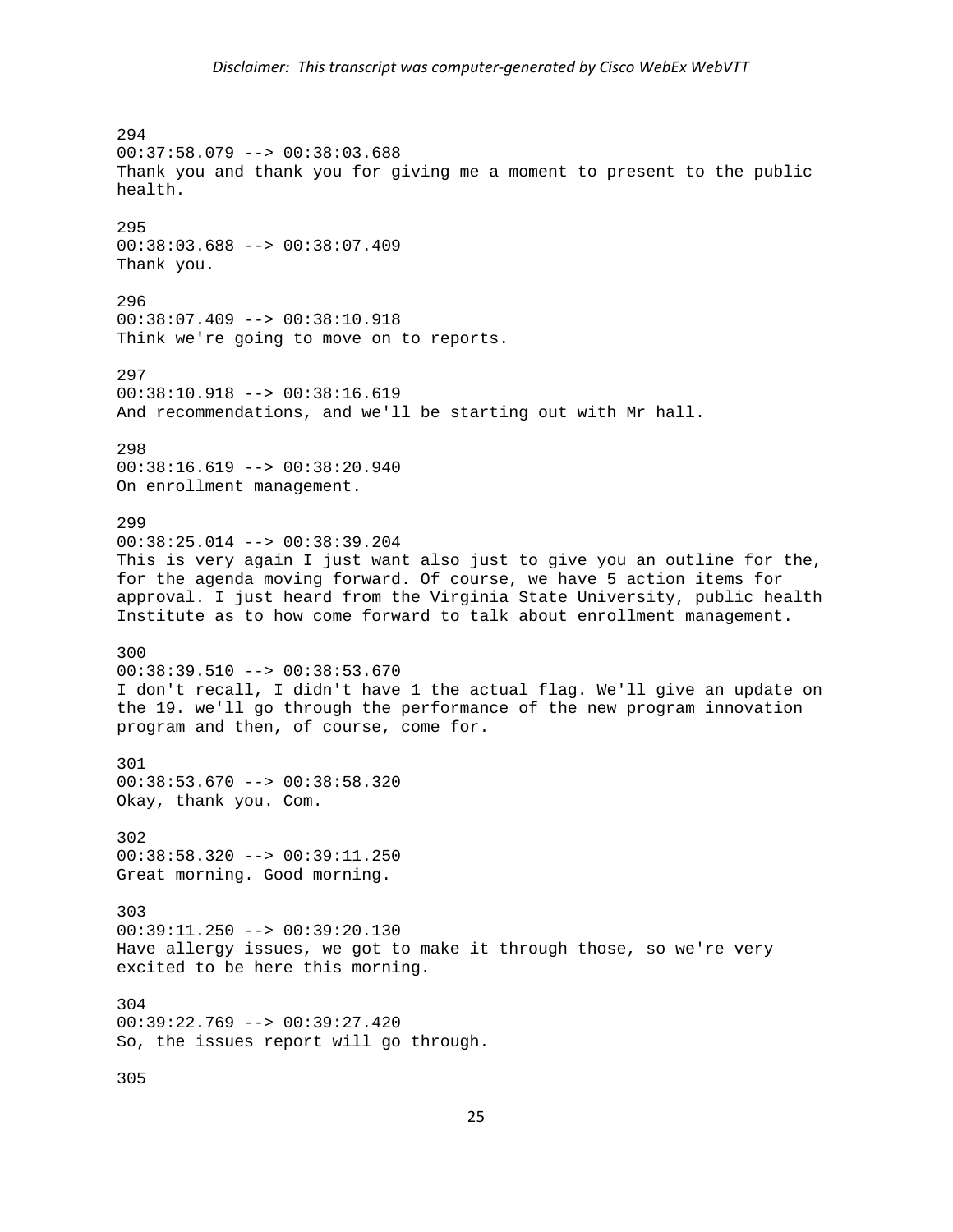00:39:27.420 --> 00:39:33.869 You're looking at the number of admitted students engage to deposits as we do every year. 306 00:39:33.869 --> 00:39:43.590 So the number of students, you'll see a significant decrease in the never admitted students thus far fault 21 compared to the previous 2 years. 307 00:39:43.590 --> 00:39:49.980 I think that's indicative across the state and the issue that the applications are down. 308 00:39:49.980 --> 00:39:57.300 We're encouraged with the progress that we're making with the engage students. So does, in case students wants to get the students who. 309 00:39:57.300 --> 00:40:05.425 Have been admitted, they reached out to the university to request more information, financial aid, academic student life. 310 00:40:05.454 --> 00:40:13.585 So we, even though we have fewer admitted students, we have a higher number or on par with the previous engage students. 311 00:40:13.920 --> 00:40:28.079 You also, the deposits are slightly up. This is last last week's numbers and this trend is holding true for this week that we are in line with fall of 20. what's the number of deposits. 312 00:40:28.079 --> 00:40:31.559 So, we end this is fall in 2019 with us. 313 00:40:31.559 --> 00:40:37.800 That you want the students about 892 for for 20, of course, due to the pandemic. 314 00:40:37.800 --> 00:40:44.730 So, we've really encouraged by these numbers. We're looking down at the transfer numbers. We're kind of flat there. 315 00:40:44.730 --> 00:40:47.730 The students also, the engage students.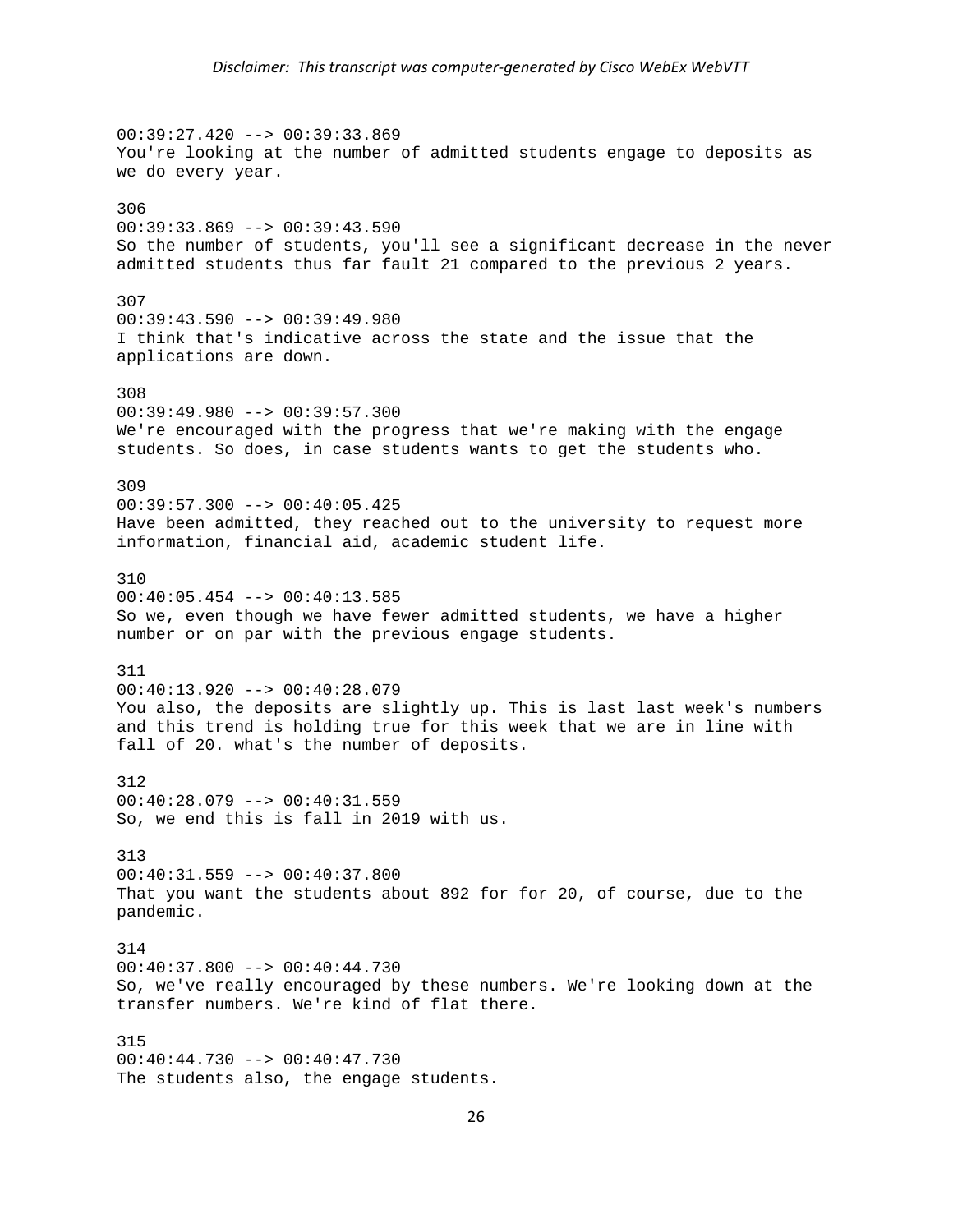316 00:40:47.730 --> 00:40:56.099 And the deposits are flat, so we're making some leeway in that area as well that I'll speak about in a future slide. 317 00:40:56.099 --> 00:41:00.059 But those are the numbers we carries moving forward to the. 318  $00:41:00.059$  -->  $00:41:14.670$ Were there any questions about this 1? That's how I was just curious. Why? Why would the admits. 319  $00:41:14.670$  -->  $00:41:18.659$ Down from the previous year. 320 00:41:18.659 --> 00:41:27.599 Few applications this year we start on 1 of our programs a little later as well. 321 00:41:27.599 --> 00:41:32.489 So those applications went out a little later, but across the country, you're seeing the. 322 00:41:32.489 --> 00:41:44.309 A lot of institutions, there's 1 institution that's and is quite frequently in their complications, but that's not the landscape across Virginia. So, at end of this year, we'll see that. 323  $00:41:44.309$  -->  $00:41:49.320$ Most of the schools in the kind of what are experiencing that decrease in the number of admitted students. 324 00:41:49.320 --> 00:41:52.380 Thank you. 325 00:41:57.355 --> 00:42:07.614 So the next slide, this slide was a week. We do it on the 1st of the month. So this is April 7 data just really just trying to give an idea of what removing as far as the yield. So, the yield would be the. 326 00:42:07.889 --> 00:42:13.139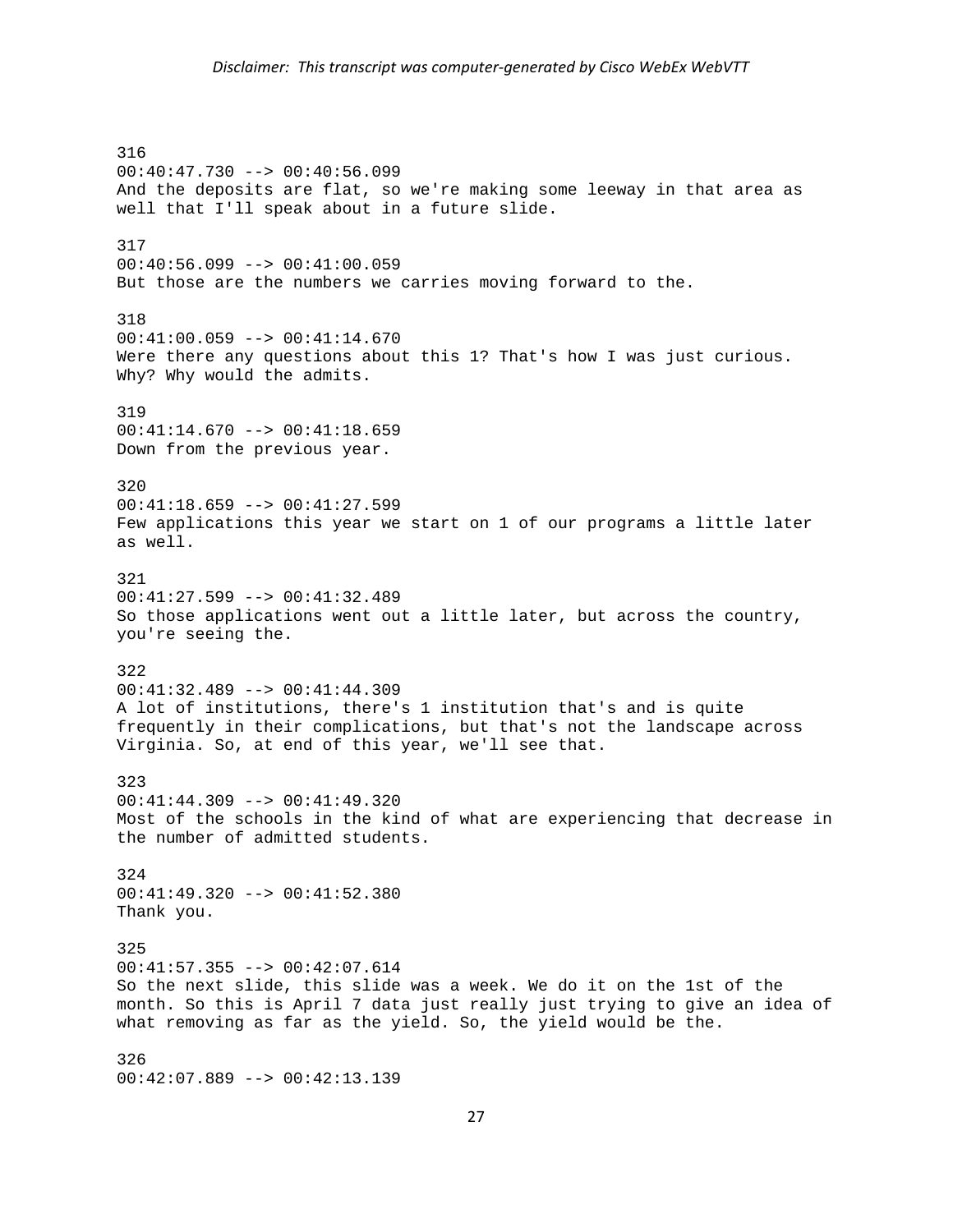Number of visits students versus deposits I mean, this is really what we look at. 327  $00:42:13.139$  -->  $00:42:26.489$ When we get to the fall that final number is the time to be stupid, we admit, versus how many in our case or validated, which is really in line with the number of deposited students. So you notice the last 3 columns. 328 00:42:26.489 --> 00:42:32.400 19 and 20 at this point about it at 3.2 and the 2.9% yield. 329 00:42:32.400 --> 00:42:36.179 This at this point, now we're about a 4.6 year. 330 00:42:36.179 --> 00:42:41.550 And that's really what we talk about when we talk about engaging with the faculty staff and the alarm. 331 00:42:41.550 --> 00:42:51.869 And how to increase the deal and so we've been successful this year with getting the yield up and just checking my email this morning. And corresponding with some faculty members are doing a great job. 332  $00:42:51.869$  -->  $00:42:55.980$ Talking to students, engaging with students and that's what we want. 333 00:42:55.980 --> 00:43:07.860 So, we could expand the fruit of the labor of the admissions team, but more importantly, with the faculty alone, I think I get an email a text from every day with someone at the University. 334 00:43:07.860 --> 00:43:17.219 Bringing the student to my attention that they corresponded with and that's that's what it takes on as part of the recruitment team. So we make them some visual deputies. 335 00:43:17.219 --> 00:43:21.960 The admissions office to make sure that we can get those and for the fall 2021. 336 00:43:26.519 --> 00:43:38.550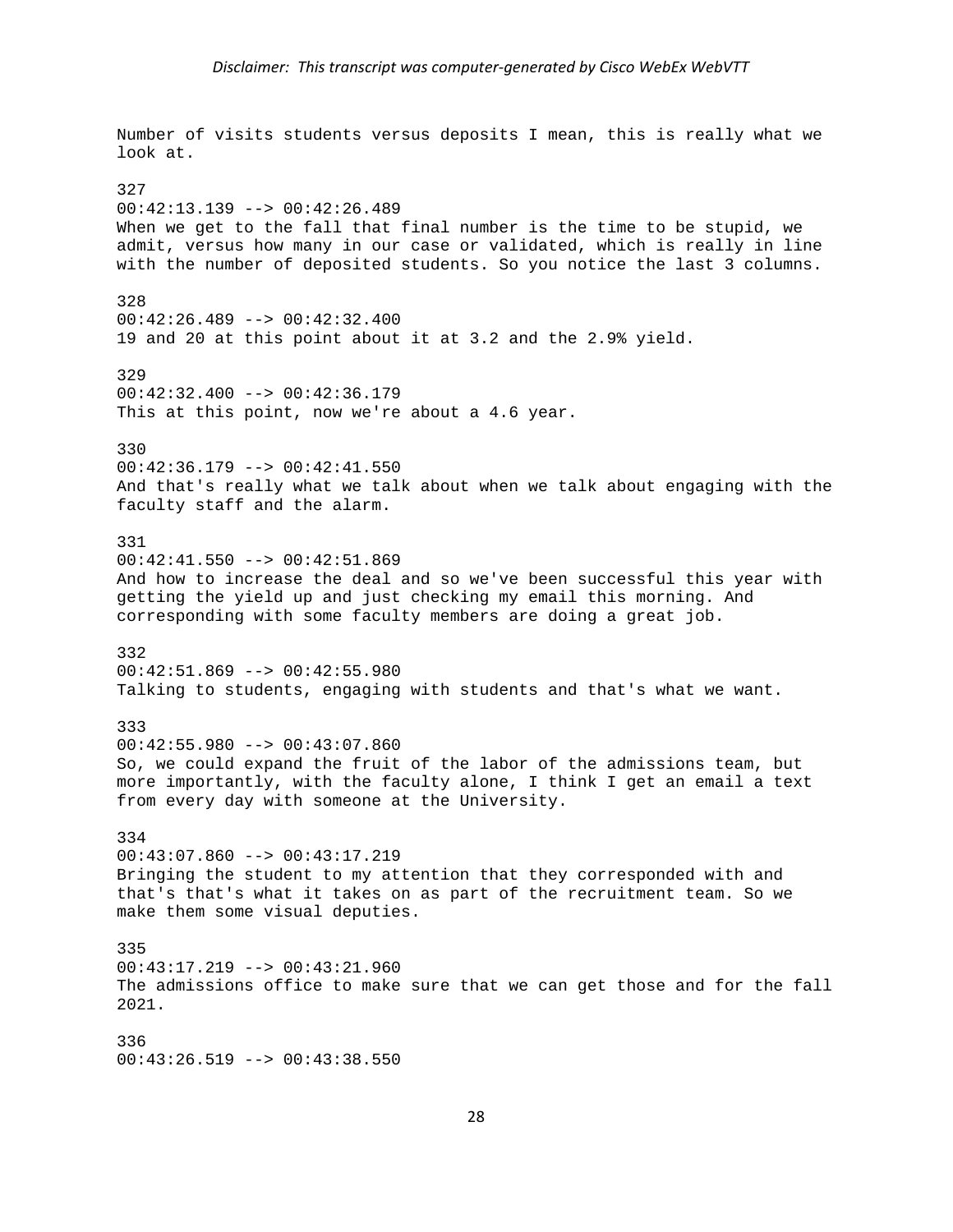So, just a few updates on the interact interactive campus, mat and virtual tour on the Virginia college affordability network. 337 00:43:38.550 --> 00:43:42.960 The enrollment team, and some things that we plan to do, the things that we've done. 338 00:43:45.690 --> 00:43:54.150 So, if you see this beautiful map here, this was kind of the map that we were using for a while at the University. 339 00:43:54.150 --> 00:43:58.710 Not so great, you know, it's kind of cartoonish, but. 340  $00:43:58.710$  -->  $00:44:06.239$ He got the job done, but we did actually complete my team. Patrice Walton Angela dates are working the project. 341 00:44:06.239 --> 00:44:13.079 The shots are completed of campus, so right now they're going to do on campus photos sheet on May 10th and 11. 342 00:44:13.079 --> 00:44:17.489 So, we're actually going to do shots of campuses. 343 00:44:17.489 --> 00:44:25.619 We'll also do the video of the student leaders across campus doing the actual virtual tour so the students will be doing a. 344 00:44:25.619 --> 00:44:38.699 Virtual tuism be available online also we'll do some panoramic pictures with use an interior shop to some of the buildings as well. So it'll be a really full blown campus tour. 345 00:44:38.699 --> 00:44:42.329 And so we're really excited about that that point of the project. 346 00:44:42.329 --> 00:44:45.389 And this image. 347 00:44:45.389 --> 00:44:49.050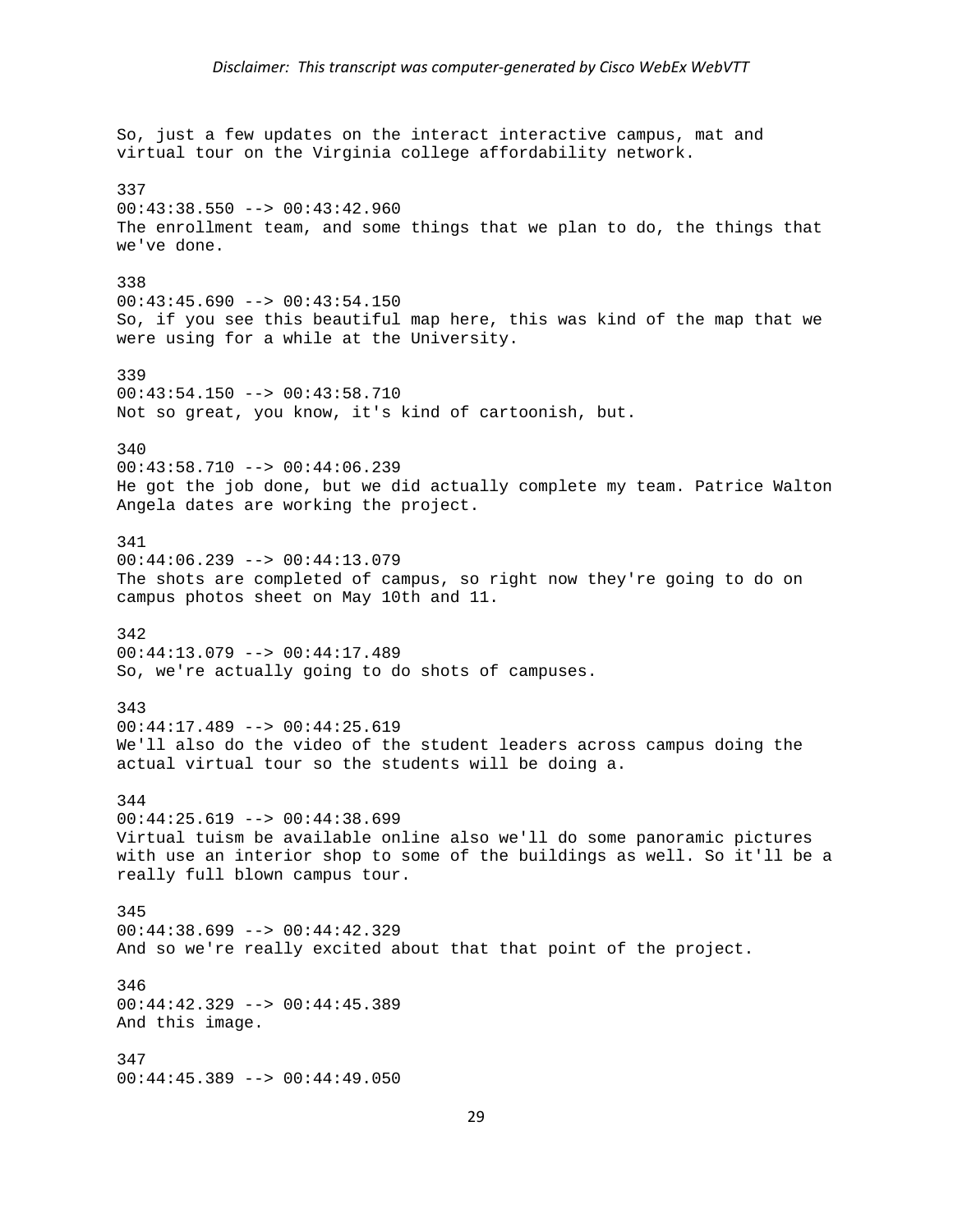It's kind of what we're looking at this direction of campus. 348 00:44:49.050 --> 00:44:52.590 This is 1 of the many photos they came. 349 00:44:52.590 --> 00:44:57.750 Probably hundreds of photos that we have to choose from, but this is 1 point you're working with. 350 00:44:57.750 --> 00:45:02.219 Of course, it will be zoomed in, but you'll be able to see this view. 351  $00:45:02.219$  -->  $00:45:07.860$ Excuse me to navigate around the campus and look at the big things and do the virtual tour. So. 352 00:45:07.860 --> 00:45:12.809 Super excited. This is something we've been hoping for for a while and so. 353 00:45:12.809 --> 00:45:19.230 We're looking at the early fall as an optimistic approach to getting that out online for the students. 354 00:45:19.230 --> 00:45:23.340 And the community, and so we know that once we've talked to students. 355 00:45:23.340 --> 00:45:29.340 They say if they come on a campus tour, their lives it to attend the University. So. 356  $00:45:29.340$  -->  $00:45:33.780$ We don't want to be a hidden Joel we want to show everyone, but we're doing down here at Virginia state. 357 00:45:33.780 --> 00:45:38.070 And this is a great way to promote those opportunities and, and the campus. 358 00:45:38.070 --> 00:45:48.659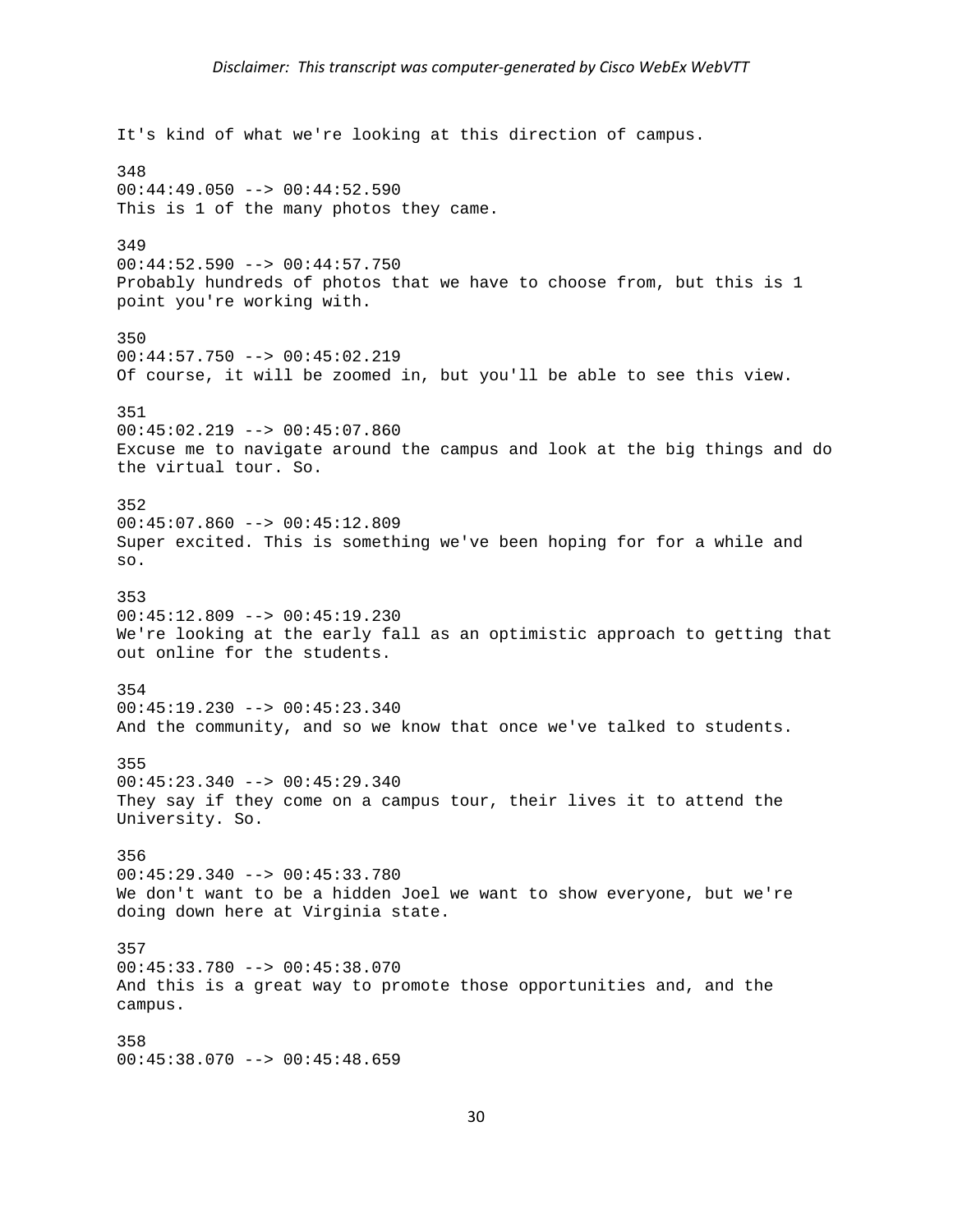In addition, we will have an area of the form as well. So we'll do the entire campus. So everything will be included for students to take a look at. So we're really excited about that. 359 00:45:49.949 --> 00:45:56.820 Really excited about. 360 00:45:56.820 --> 00:46:02.489 We actually went out, we can back up, we're awarded. 361 00:46:02.489 --> 00:46:08.519 Free tuition and fees for students were count eligible and within 25 miles of campus. 362 00:46:08.519 --> 00:46:13.199 So, we've really been hitting the ground running. I'm working with my team tomorrow. 363 00:46:13.199 --> 00:46:20.010 Philips, Asian, and the budget office that you really get this going also. Mr. Barry Nelson burdened. 364  $00:46:20.010$  -->  $00:46:25.110$ Has been working on this program, so reaching out to students in 25 miles was eligible. 365 00:46:25.110 --> 00:46:33.809 To get those students an opportunity to have no cost education and this is a picture we had. 366 00:46:33.809 --> 00:46:38.039 Last week, and the welcome center where some students came to campus. 367  $00:46:38.039$  -->  $00:46:45.150$ And we presented them with a check out a little chance to let him know that. But money will be on the award letter. 368  $00:46:45.150$  -->  $00:46:50.429$ So, we're excited and I'll tell you that 1 of my best friends at the University.

```
369
```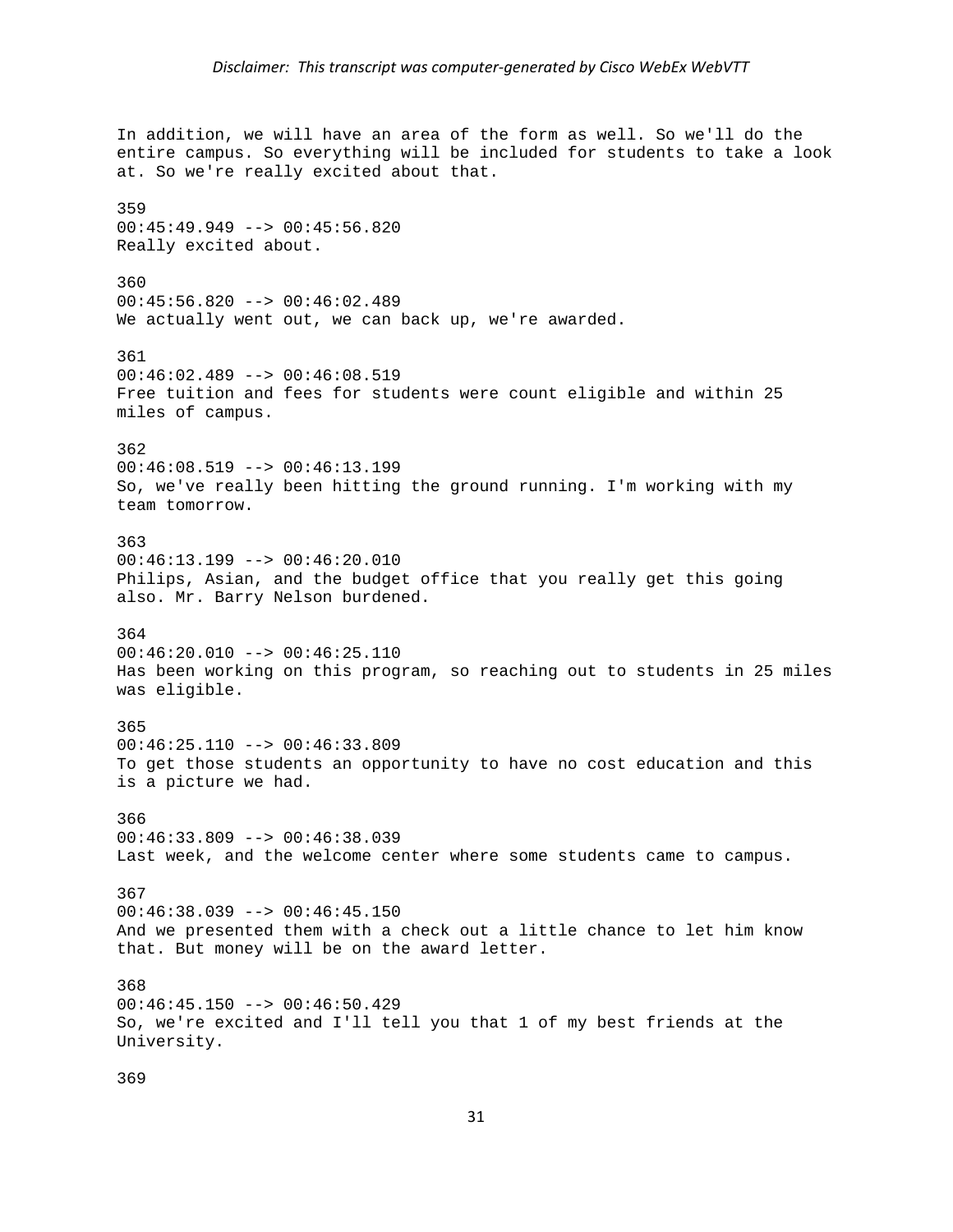$00:46:50.429$  -->  $00:46:58.980$ Miscarriage retailer is, she's sitting down and she is so excited about the opportunity for the students and so she. 370 00:46:58.980 --> 00:47:09.150 Got 3 to come to campus in a moment's notice, and they were so excited and we put out working with Dr dance, which we have to put out a press release. 371  $00:47:09.150$  -->  $00:47:12.539$ We got some good this 1 just came in this morning. 372 00:47:12.539 --> 00:47:17.579 On CBS, 6, I want to interviewed 1 of my students for a series. They hadn't. 373 00:47:17.579 --> 00:47:28.409 That in mind, so we're excited. We've put out 150 offers to students. We have at least 150 more. We're trying to get those to in and. 374 00:47:28.409 --> 00:47:32.880 For the fall semester, so it's going well and we're excited about things moving forward. 375 00:47:32.880 --> 00:47:46.920 Mr. hall. Um, I did see some of the press and that all looks good. 1 of the things that I think there did interest in at the last meeting was. 376 00:47:46.920 --> 00:47:50.010 Whether there could be any reciprocity. 377 00:47:50.010 --> 00:48:00.119 Is it allowed within the program parameters from the state with state and their 25 mile radius? 378 00:48:03.775 --> 00:48:15.775 Yeah, so I actually sent the email to Adrian yesterday. We want to try to get a meeting with them just to fine tune to make sure that which for every avenue for the weekend. So I did send that email out to her. We're working to see. 379 00:48:16.079 --> 00:48:25.590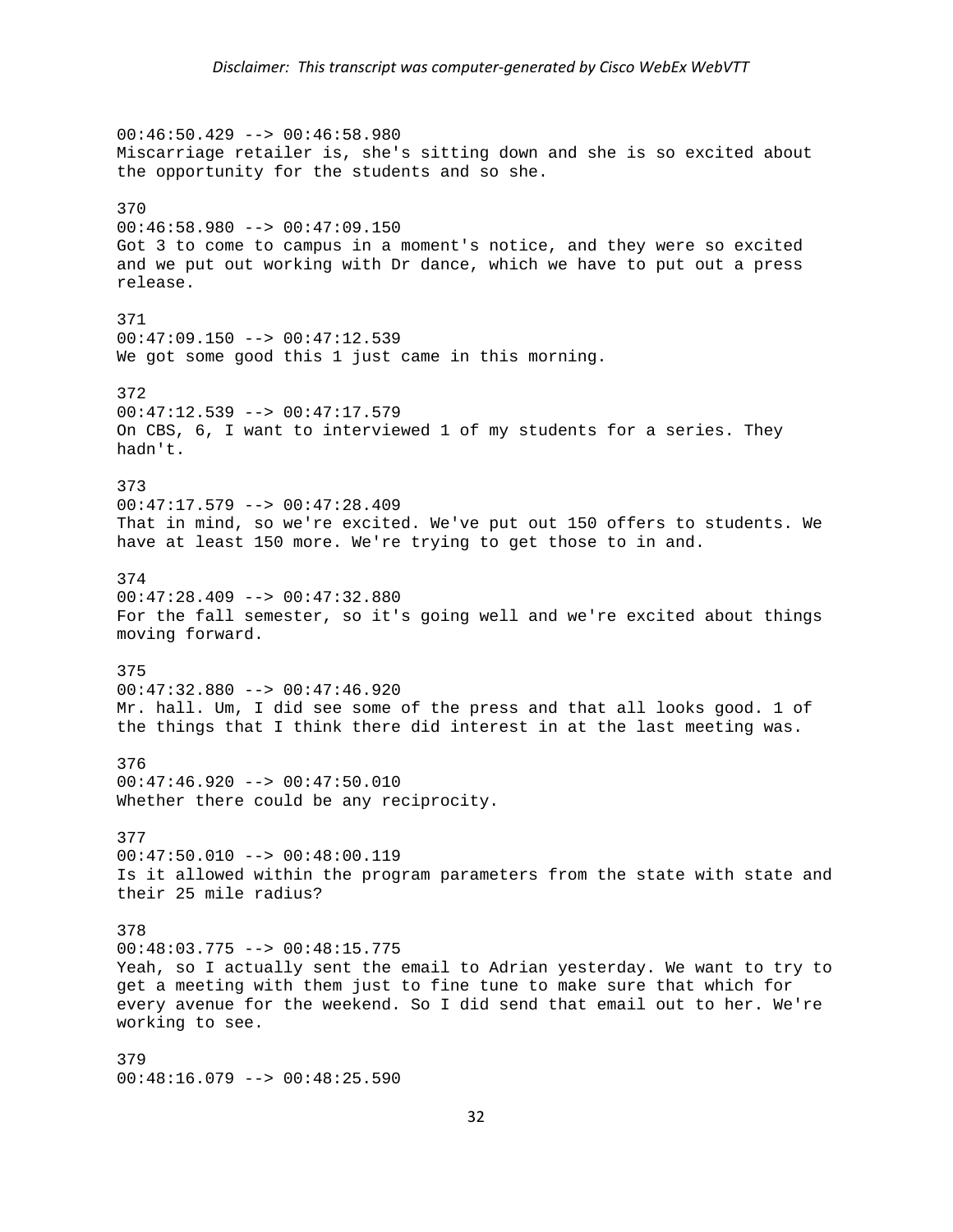Within the parameters what we can do. Yeah. Okay. And I think the point had been made that sometimes kids don't want to be in the back. 380 00:48:25.590 --> 00:48:36.809 Yards their home, so that, you know, if you accomplish the, if the argument could be made to the state folks that you could accomplish the same things. 381 00:48:36.809 --> 00:48:41.309 By allowing the 2 institutions to to share. 382 00:48:41.309 --> 00:48:46.170 And see how that goes. I know the committee was interested in that. 383 00:48:46.170 --> 00:48:52.079 Right. That would definitely get right on that. That's a that's a great opportunity for our students. 384 00:48:52.079 --> 00:48:55.230 Thank you thank you. 385 00:48:55.230 --> 00:49:06.780 So, we have a new enrollment team our director of the transfer center actually started last month on Mr. Gordon. 386  $00:49:06.780$  -->  $00:49:10.679$ So, that's what I was speaking about, he's already hit the ground running. 387 00:49:10.679 --> 00:49:23.635 Getting students involved and really just increase your level of connection with our students. So excited to have them on board. Our executive director of admissions will start on Monday. Mr. Garret will start on Monday. 388 00:49:23.965 --> 00:49:32.844 So, we're excited to get a lot of innovative ideas about communication, social media. So he's really excited. He actually posted on Facebook the other day. 389 00:49:33.179 --> 00:49:47.190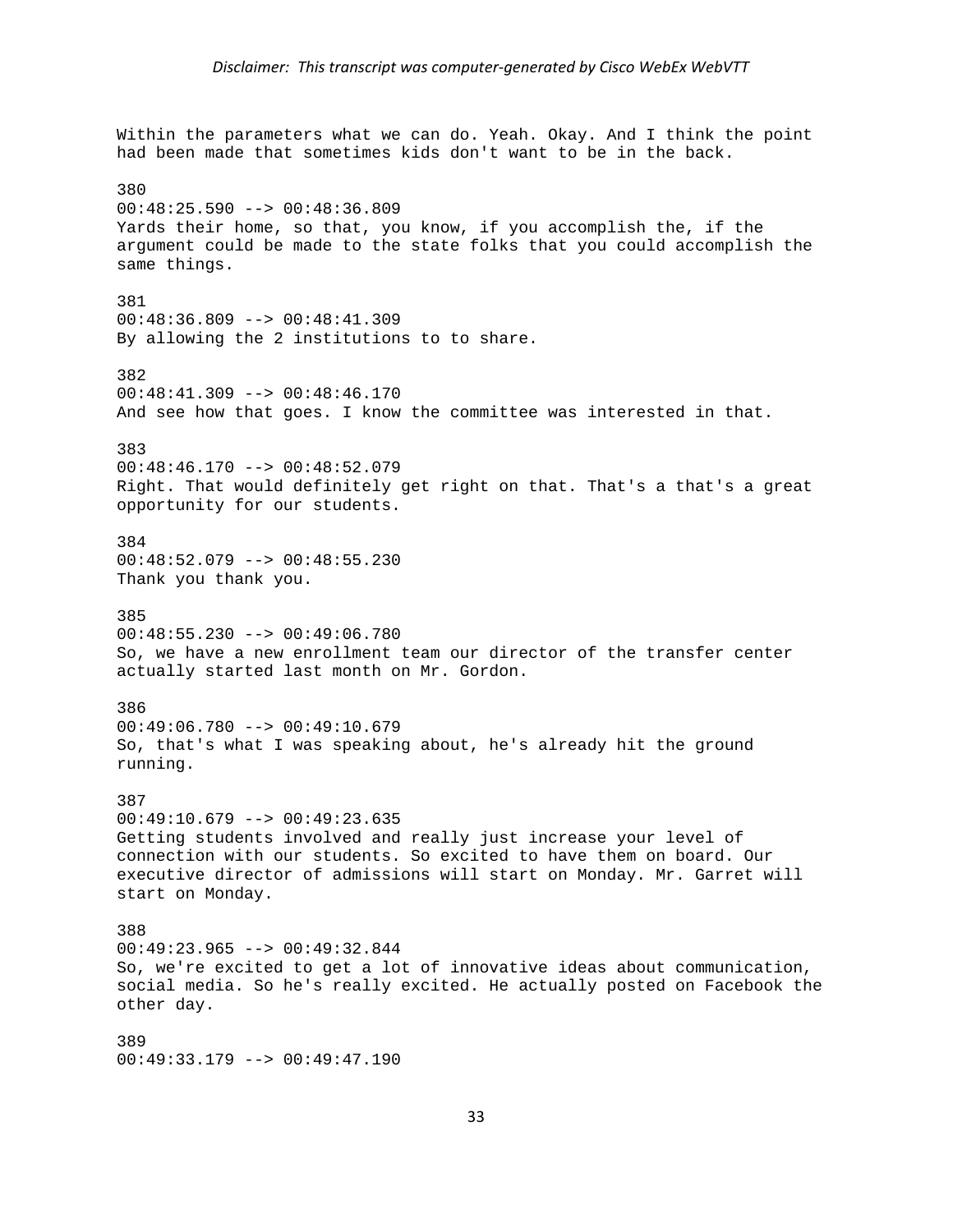I'm kind of a Superman video of inhaling his Virginia State University. Sure. So he's 1 of those guys. So I'm excited to have that board director weekend strategic initiatives. 390 00:49:47.190 --> 00:49:51.239 I'm really excited Tom, so she verbally accepted yesterday. 391 00:49:51.239 --> 00:50:03.420 Strategic picture this are really putting forth influence on initiatives on increasing our diversity specifically in the last ex community. And so. 392 00:50:03.420 --> 00:50:08.760 This young lady has great experience with Diane and a lot of organizations. Okay. 393  $00:50:08.760$  -->  $00:50:17.699$ To do that. So we're excited, especially tying that into became because we have quite a few students and Chester county who we feel convinced that from weekend. 394  $00:50:17.699$  -->  $00:50:24.989$ Um, as well, and also bilingual a cultural council who were looking to sign to come on board as well. So. 395 00:50:24.989 --> 00:50:31.019 Really developing the team so super excited about the people coming in and the great work that we'll be doing in the future. 396  $00:50:32.039$  -->  $00:50:44.880$ Some of the events we have going on virtual events, college affairs emissions financially. We actually had a virtual open house is coming on board. 397 00:50:44.880 --> 00:50:51.030 We're doing an in person campus tours. We'll roll it out to the full community. We're looking to do that in May to have that. 398  $00:50:51.030$  -->  $00:50:57.690$ Online, they'll be small, we're getting a lot of requests, so we try to definitely make sure we keep it socially distance.

399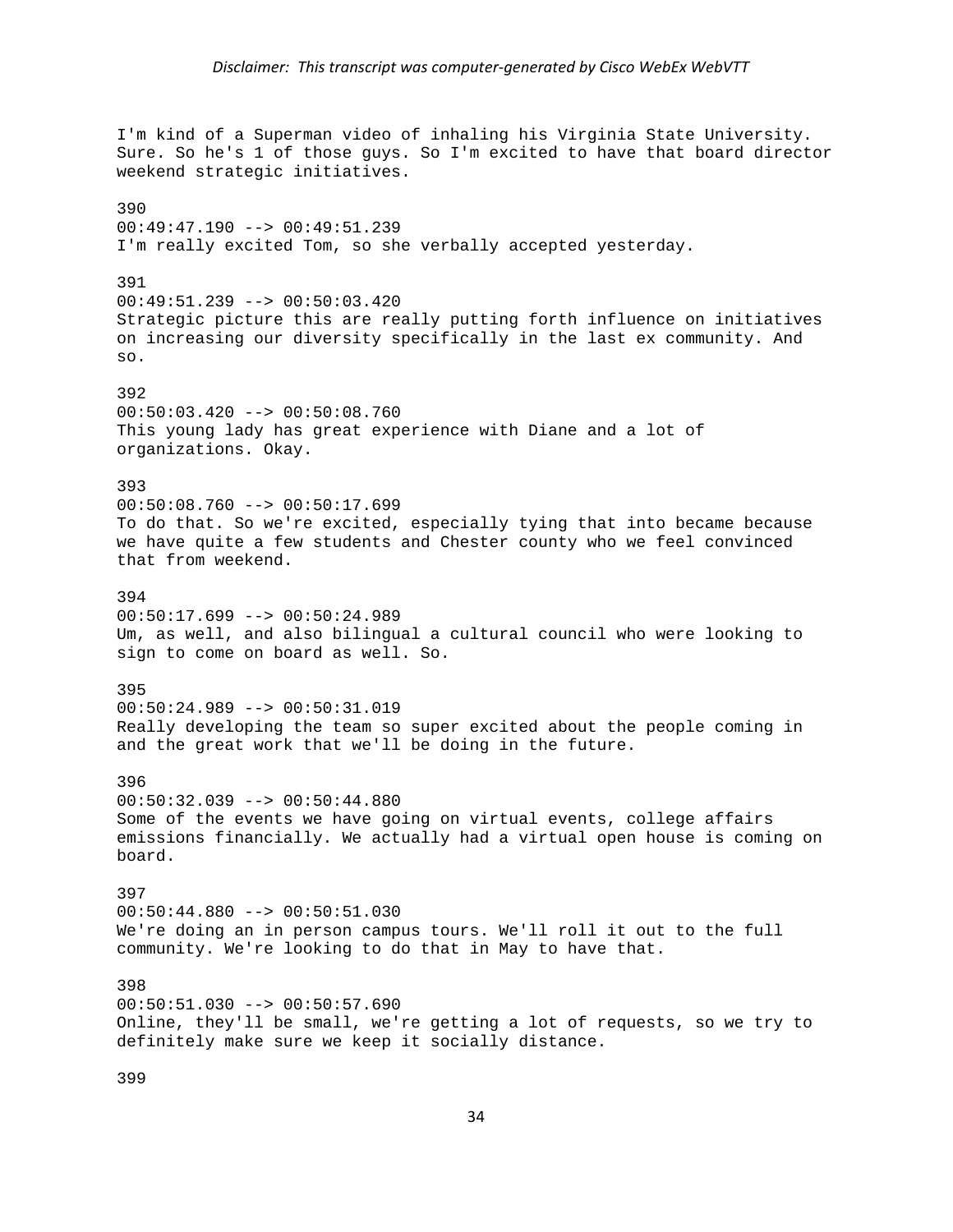$00:50:57.690$  -->  $00:51:05.369$ So, those are actually happening this week and last week. So we're excited. Some students on campus. We actually, 1 student came from the bottom. 400 00:51:05.369 --> 00:51:10.409 On the campus on a campus tour with some faculty and the engineering department. 401 00:51:10.409 --> 00:51:23.875 Sent me an email last night saying I'm excited to come on to make my deposit. So really great things wants to do is get on campus so we want to increase that opportunity transfers dimension, open house and cashier outreach. 402  $00:51:24.204$  -->  $00:51:25.494$ We actually did a. 403 00:51:26.094 --> 00:51:36.715 In conjunction with the top border alumni, chapter and outreach event and went really well, we have some students on there and the alumni they spoke about their experiences at the University. 404  $00:51:37.014$  -->  $00:51:47.755$ They provided students with direct contact information of how to get them engaged before they start. And even after they graduate, so that was afraid to spend and we look to continue to do those types of events. 405 00:51:48.059 --> 00:51:56.280 With the, with the alarm and that's all I have for you. 406 00:51:56.280 --> 00:51:59.429 Any questions. 407  $00:52:01.289$  -->  $00:52:05.909$ Mount chair yeah, I do have a question. This is Greg. 408  $00:52:05.909$  -->  $00:52:09.719$ Mr. hall on the the minutes. 409  $00:52:09.719$  -->  $00:52:13.590$ That we just approved.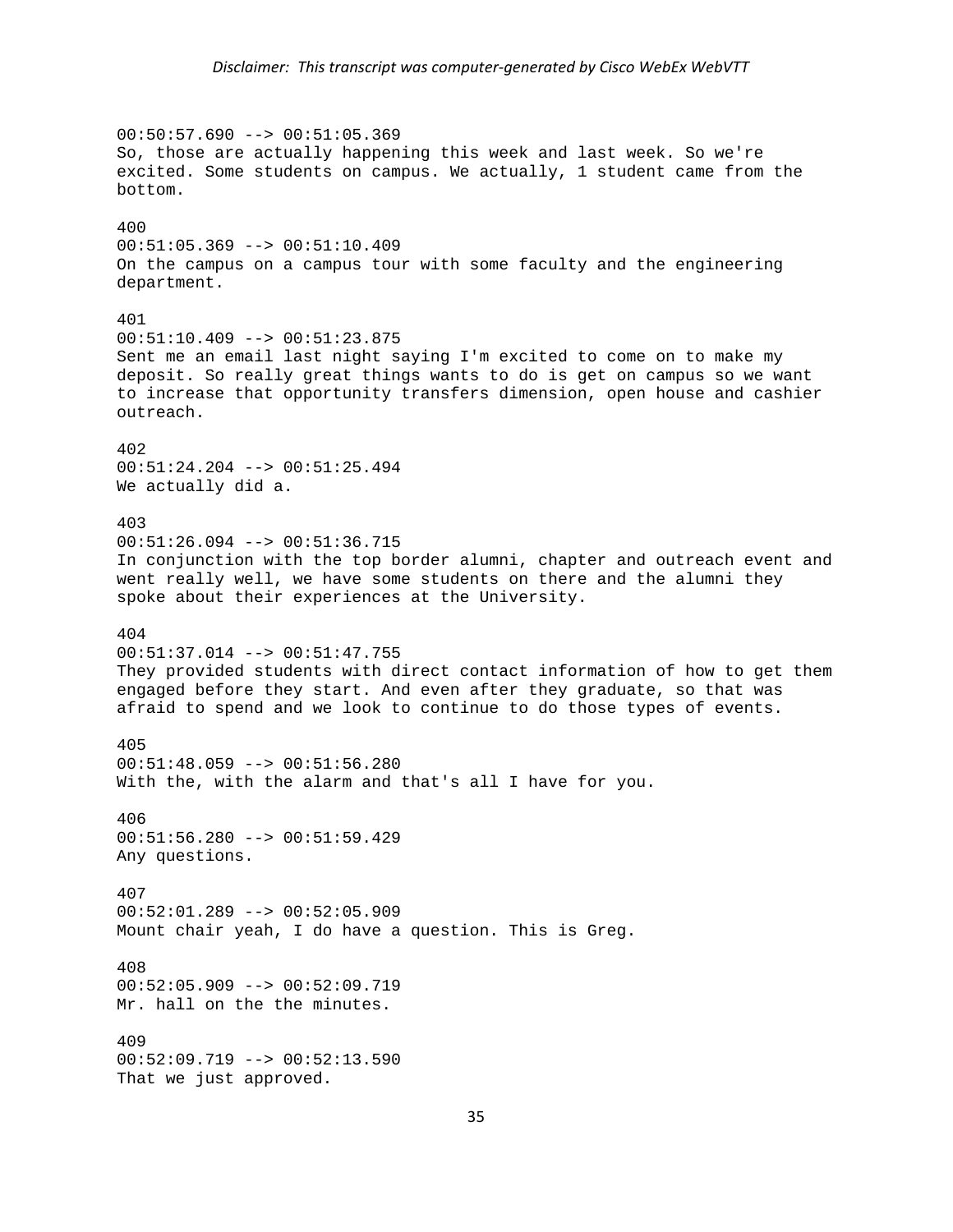410 00:52:13.590 --> 00:52:16.980 And I think it was on page 3 of the minutes. 411 00:52:16.980 --> 00:52:22.050 It was stated that you felt that our enrollment. 412 00:52:22.050 --> 00:52:27.840 At that time for, I'm not sure who foosball or told enrollment. 413 00:52:27.840 --> 00:52:32.400 Would be lower than the last 2 previous years. 414 00:52:32.400 --> 00:52:38.010 Have you sticking with that estimate or have you changed your views on that? 415 00:52:38.010 --> 00:52:44.940 Well, rep, flatter went for the university for the fall of 2021. 416 00:52:46.500 --> 00:52:50.760 You're projecting a flat enrollment. 417 00:52:51.960 --> 00:52:57.179 And is that and how about the spring bring. 418 00:52:57.179 --> 00:53:00.329 2022. 419 00:53:00.329 --> 00:53:08.070 Yes, I think that we'll be flat and both of those terms we, as I mentioned before. 420 00:53:08.070 --> 00:53:15.480 I think we're making progress with a freshman class, any increase in the enrollment for the freshman and transfer students. 421 00:53:15.480 --> 00:53:25.949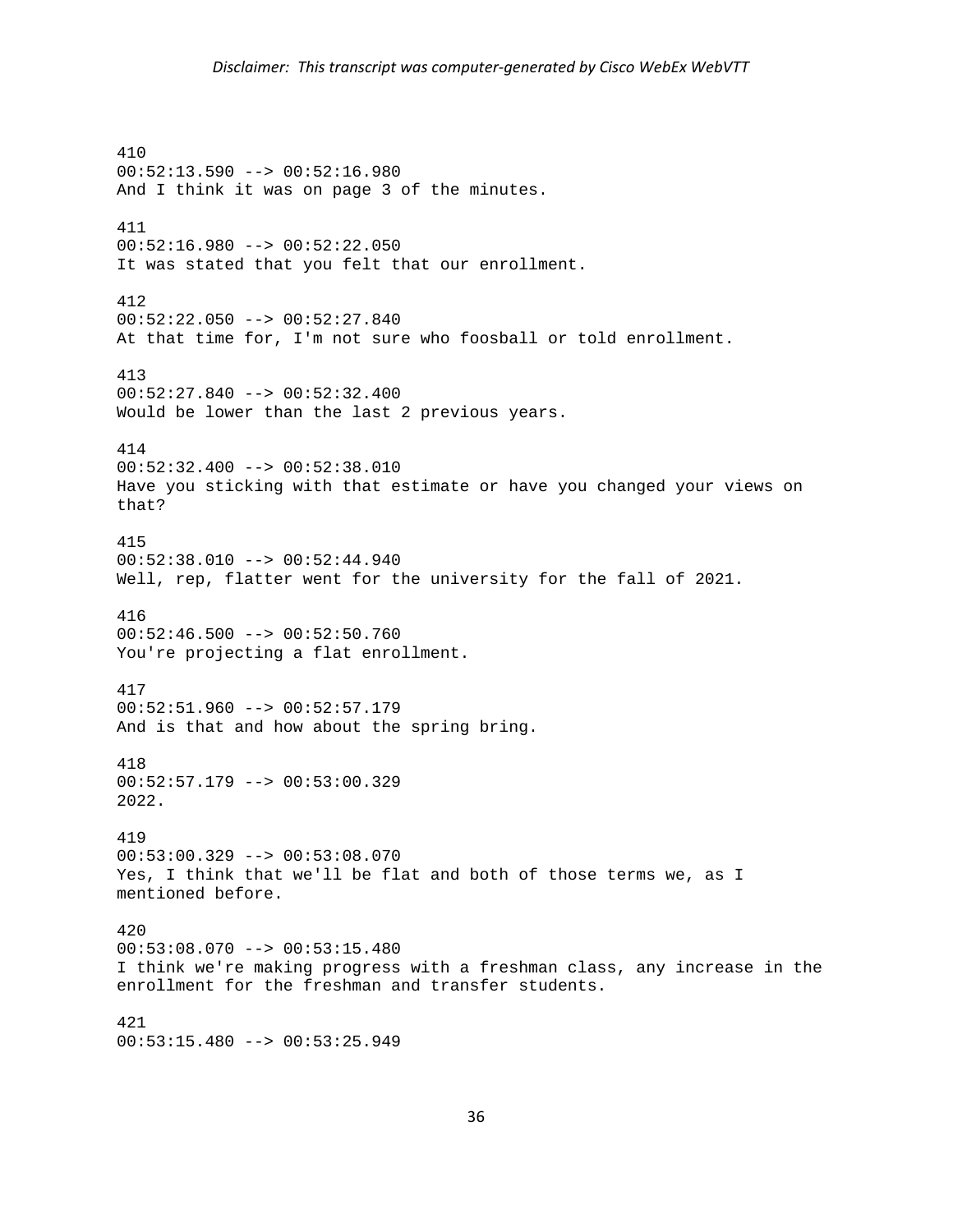Could impact that involvement, but the overall prediction will be a flat enrollment for the fall of 2021. then academic school year. I guess you could say, 200,122. 422 00:53:25.949 --> 00:53:30.119 Silence. 423 00:53:30.119 --> 00:53:34.260 Okay, I the reason I was asking a question because I know. 424 00:53:34.260 --> 00:53:39.929 When we get to the Finance Committee meeting, there's projection that our enrollment may be. 425 00:53:39.929 --> 00:53:44.159 Increasing, and I just want to make certain that. 426  $00:53:44.159$  -->  $00:53:48.000$ That, um, I had your your take on that. 427  $00:53:48.000$  -->  $00:53:53.130$ And if I've gotten it. 428 00:53:53.130 --> 00:53:56.909 Uh, if I have that incorrect, then maybe someone might want to jump in and. 429 00:53:56.909 --> 00:54:00.659 And that's add some more explanation to that. 430  $00:54:00.659$  -->  $00:54:09.539$ So would be a combination of what Mr hall talks about with the new admits with the freshman. 431 00:54:09.539 --> 00:54:22.619 And the continuing students, if I'm getting that wrong correct me Mr. hall. So, Mr Paul may want to speak to that or doctor Paul may want to speak to that. 432  $00:54:24.210$  -->  $00:54:29.489$ And maybe I have it wrong, but I, I think 1 of our budget assumptions.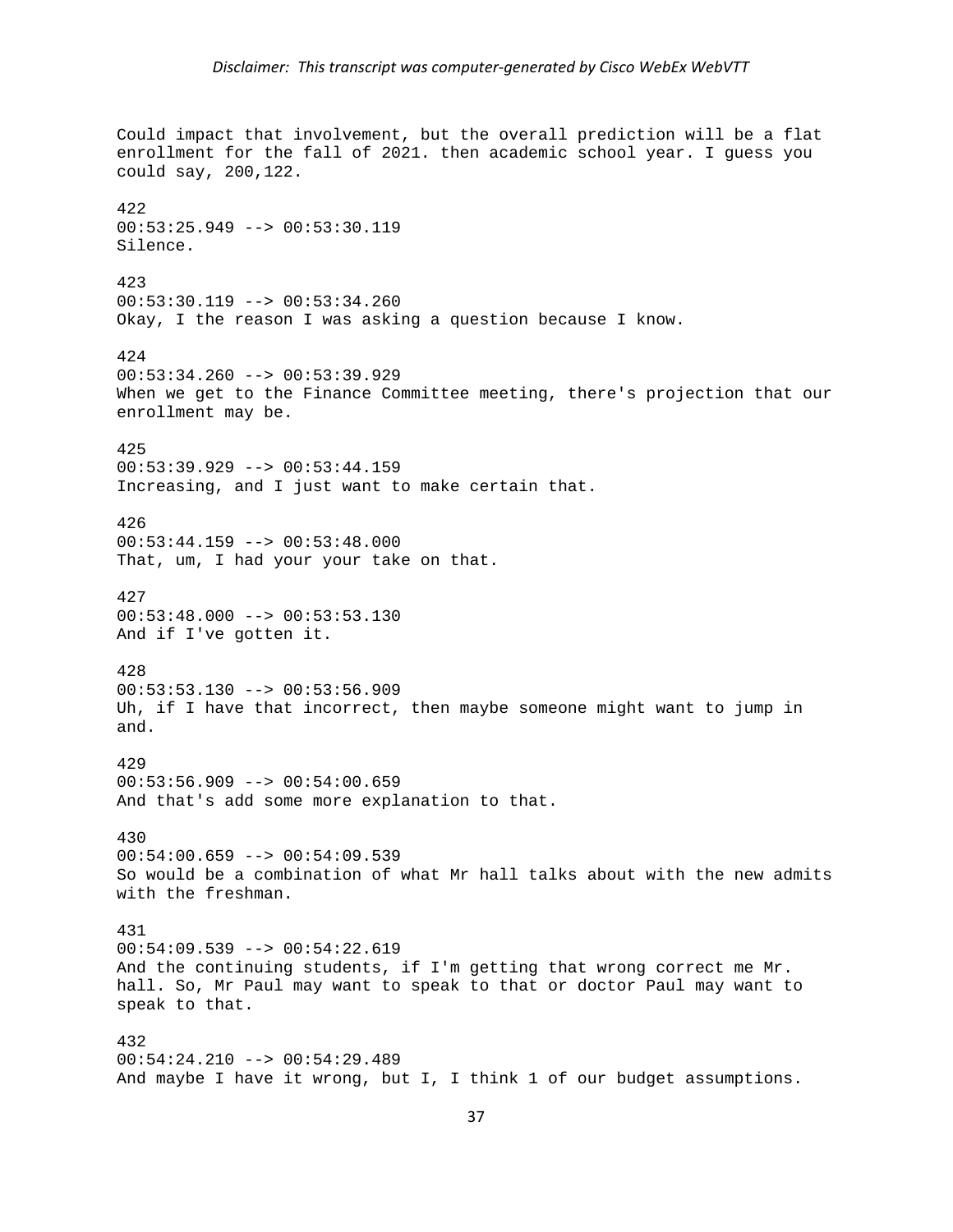433 00:54:29.489 --> 00:54:35.940 In the Finance Committee is that our enrollment is increasing 10% or last year. 434 00:54:35.940 --> 00:54:39.900 And I wanted to make certain that said I understood. 435  $00:54:39.900$  -->  $00:54:46.650$ Mr. Hall's perspective on that. So then I'll know how to address that. When we get to the Finance Committee meeting. 436  $00:54:46.650$  -->  $00:54:55.260$ This is not a problem here. Yes, it's month of the. 437 00:54:55.260 --> 00:55:00.059 The budget it actually was not increased from last year. 438 00:55:00.059 --> 00:55:11.909 So, again, it's notification, I believe maybe I'm mistaken. They, I'm thinking that we're budgeting. 439 00:55:11.909 --> 00:55:23.369 Yes, sir. Mr. well, this is Nicole. I yes, we are projecting a flat enrollment, but the budget and the budgeted enrollments. 440 00:55:23.369 --> 00:55:31.469 Is actually a less than a head count and it was in the fall of 2020 and so we're not budgeting not pushing an increase in. 441 00:55:31.469 --> 00:55:35.190 Okay. 442 00:55:35.190 --> 00:55:40.829 Uh, thank you. I'll, uh, I'll, I'll just cover that when we get to the Finance Committee meeting Thank you. 443 00:55:43.739 --> 00:55:50.219 Thank you. Mr. Worley Thank you. Dr. Thank you. Mr. hall.

444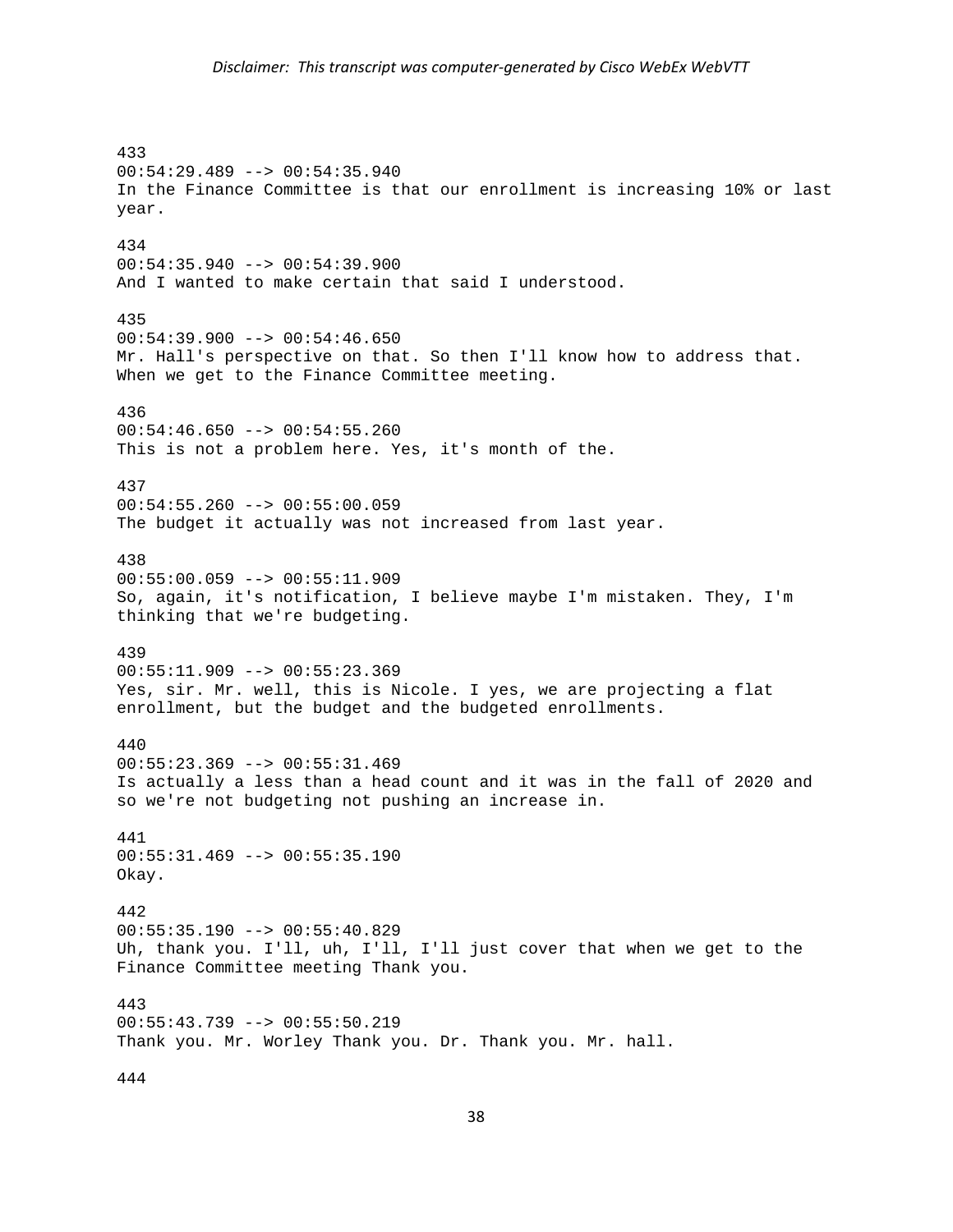00:55:50.219 --> 00:55:56.519 Appreciate the presentation on enrollment. I'm very excited about. 445  $00:55:56.519$  -->  $00:56:11.364$ The team, I think there's been such a, a need for resources in this area and for the types of approaches, you know, me and transfer. 446 00:56:11.364 --> 00:56:14.065 I'm very excited about about having somebody. 447 00:56:14.639 --> 00:56:29.485 On the transfer center very focused on that. So, and looking at at new populations is a very positive thing. I think that's something that was in the strategic plan that that we wanted to. 448 00:56:31.320 --> 00:56:36.179 Focus more on other populations. 449 00:56:36.179 --> 00:56:50.304 So, kudos to the management team for doing that. Dr Palm. We have several. We have 5 approve of items and I think 4 of them have to be in closed session because their personnel. 450 00:56:51.329 --> 00:56:57.329 Do we want to go straight to that? Or would you like us to proceed? 451  $00:57:00.690$  -->  $00:57:10.650$ Maybe we should, we have a few more things, 2 more items and go through and then I would like to maybe just reach out to you before we finish all the ads. So that's okay. 452 00:57:10.650 --> 00:57:13.739 Okay, you lead us on. 453 00:57:13.739 --> 00:57:20.190 All right, thank you very much. I want to give a brief update of our performance measures. 454  $00:57:20.190$  -->  $00:57:27.719$ Uh, some of the next steps as we before with the new targets that we want to project for the next 5 years.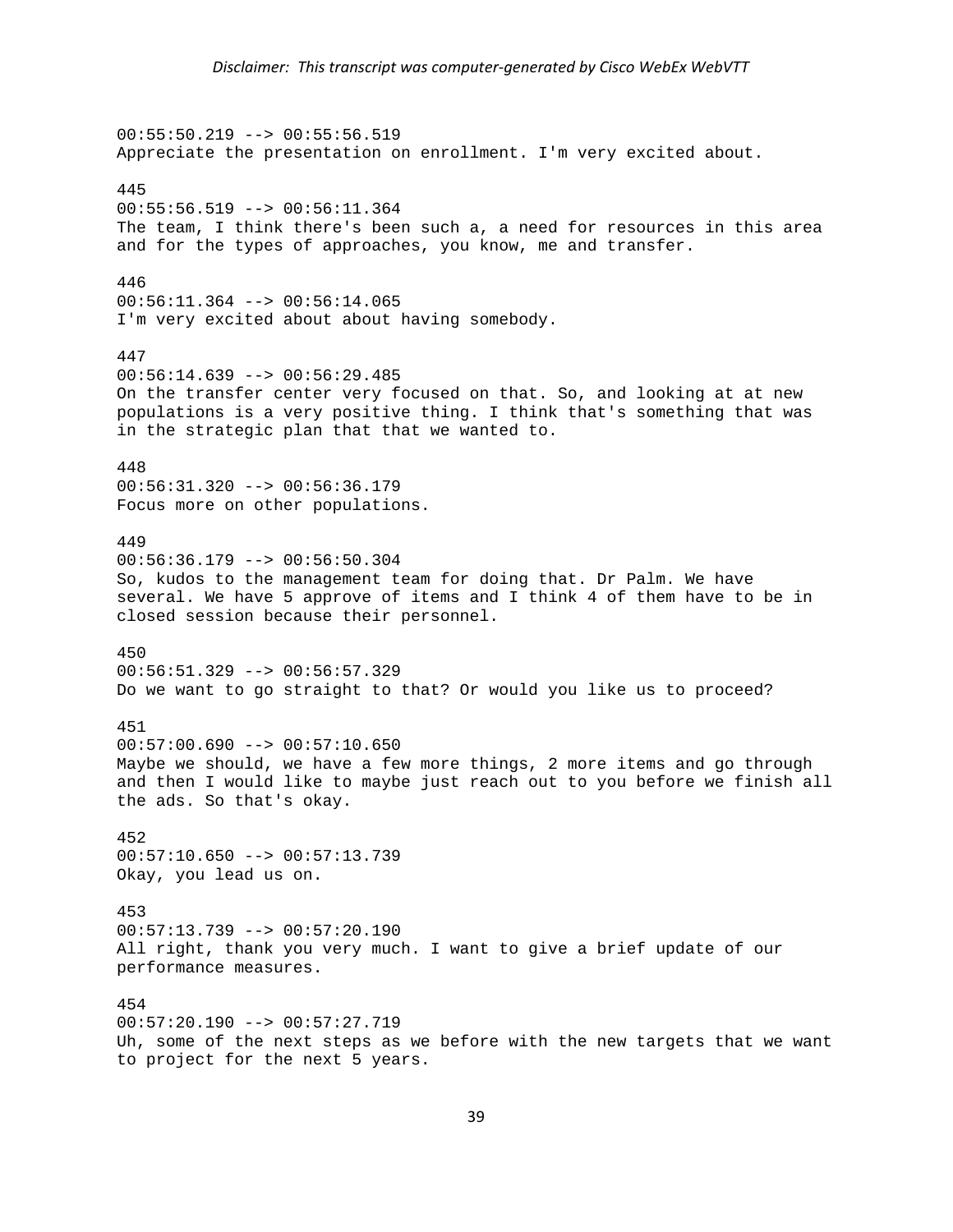455 00:57:27.719 --> 00:57:32.550 Just to recap back. 456 00:57:32.550 --> 00:57:41.880 We received the report from Jim that Virginia University until short, or some of the actual performance measures simultaneously with that report. We also. 457 00:57:41.880 --> 00:57:51.300 I received the notice of probation for some of the financial issues with our financial administrative areas. 458  $00:57:51.300$  -->  $00:57:57.000$ I felt very clear that the probation was not to due to the. 459 00:57:57.000 --> 00:58:05.784 Educating performance measures subsequently shifts requested that Virginia University regarding the education performance measures, 460 00:58:05.815 --> 00:58:07.554 put together a corrective action plan, 461 00:58:07.914 --> 00:58:14.034 and which we did and really taking on the process of putting together the corrective action plan. 462  $00:58:14.250$  -->  $00:58:23.730$ We built down to what, what was the root cause of us? Not meeting some of those particular metrics that we projected and we found 2 things. 1, was that. 463 00:58:23.730 --> 00:58:28.349 We were very overzealous, ambitious with regard to the targets that we projected. 464 00:58:28.349 --> 00:58:39.449 2nd call we also identified that we have of course, we had last enrollment with regard to that, which led to again not meeting a particular metric. 465 00:58:39.449 --> 00:58:42.659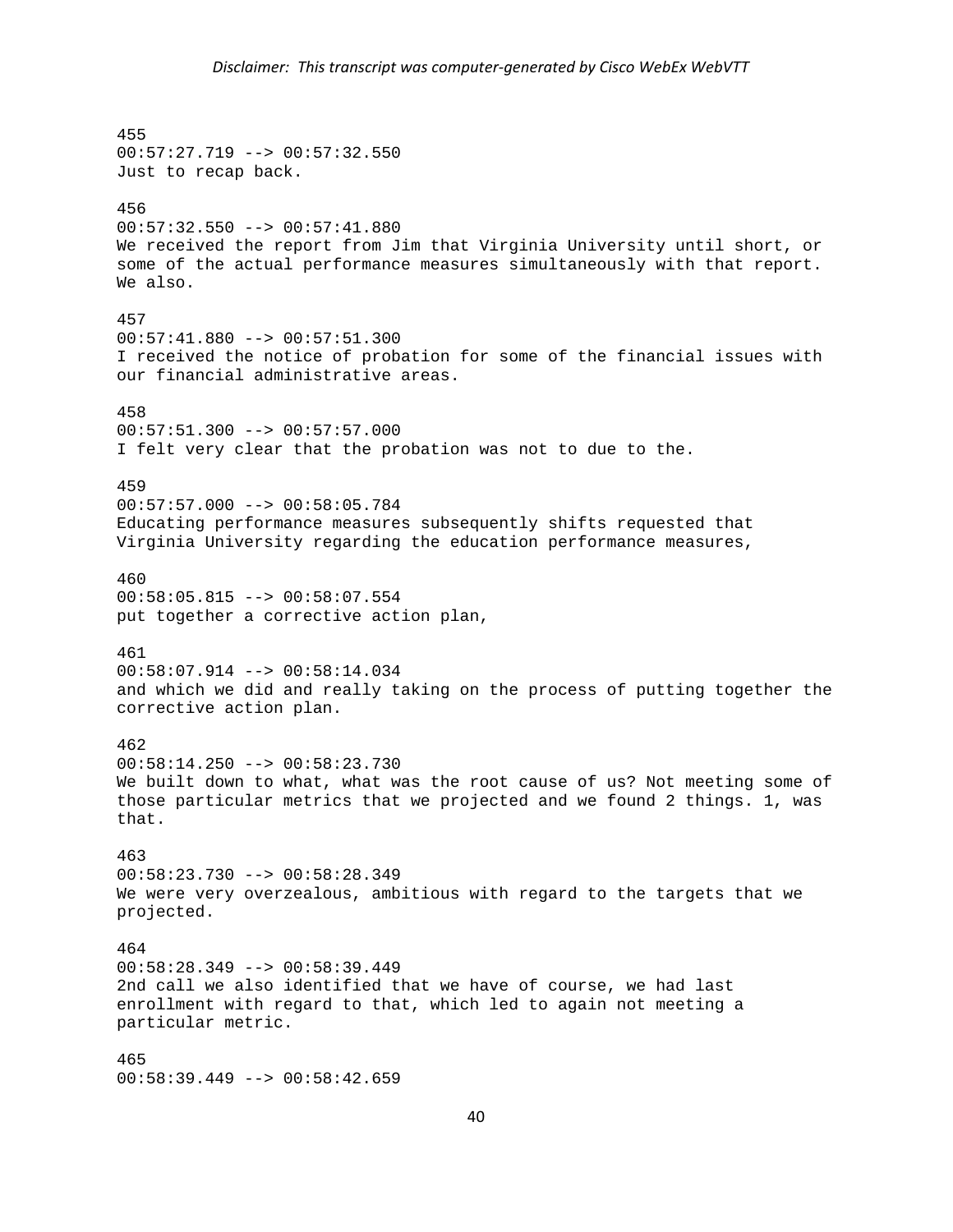And putting together the corrective action plan. 466  $00:58:42.659$  -->  $00:58:48.239$ We made sure that we put together a plan number 2, our data analytics. 467 00:58:48.239 --> 00:58:53.460 As well, as some of the best practices with retention progression and graduation rates. 468  $00:58:53.460$  -->  $00:59:05.969$ I'll put together that plan with that being said, knowing that our impact of not getting the actual marks was due to, in Dallas as well as. 469 00:59:05.969 --> 00:59:11.789 Again, a decrease in enrollment that report that came out of the 1220. 470 00:59:11.789 --> 00:59:22.469 Of course, we feel short, and also the additional report they'll come up and fall 2002, which is part of the cycle will also be short with regards to hitting somebody's metrics. 471 00:59:22.469 --> 00:59:36.690 Moving forward the next cycle metrics are due May 1st of this year documented is working right now. Very, very diligently with Todd. 472  $00:59:36.690$  -->  $00:59:40.260$ Said to actually come up with our projected targeted. 473  $00:59:40.554$  -->  $00:59:55.525$ Where's everything our data analytics as well as some of the best techniques that we have with regards to retention progression and graduation rates to make sure that we get these targets as we move forward the actual for important for this next 474 00:59:55.525 --> 00:59:56.065 cycle, 475 00:59:56.364 --> 01:00:02.184 which will start in 2021 will actually be 2020 for the reports are usually 2 years after the data is actually accumulated.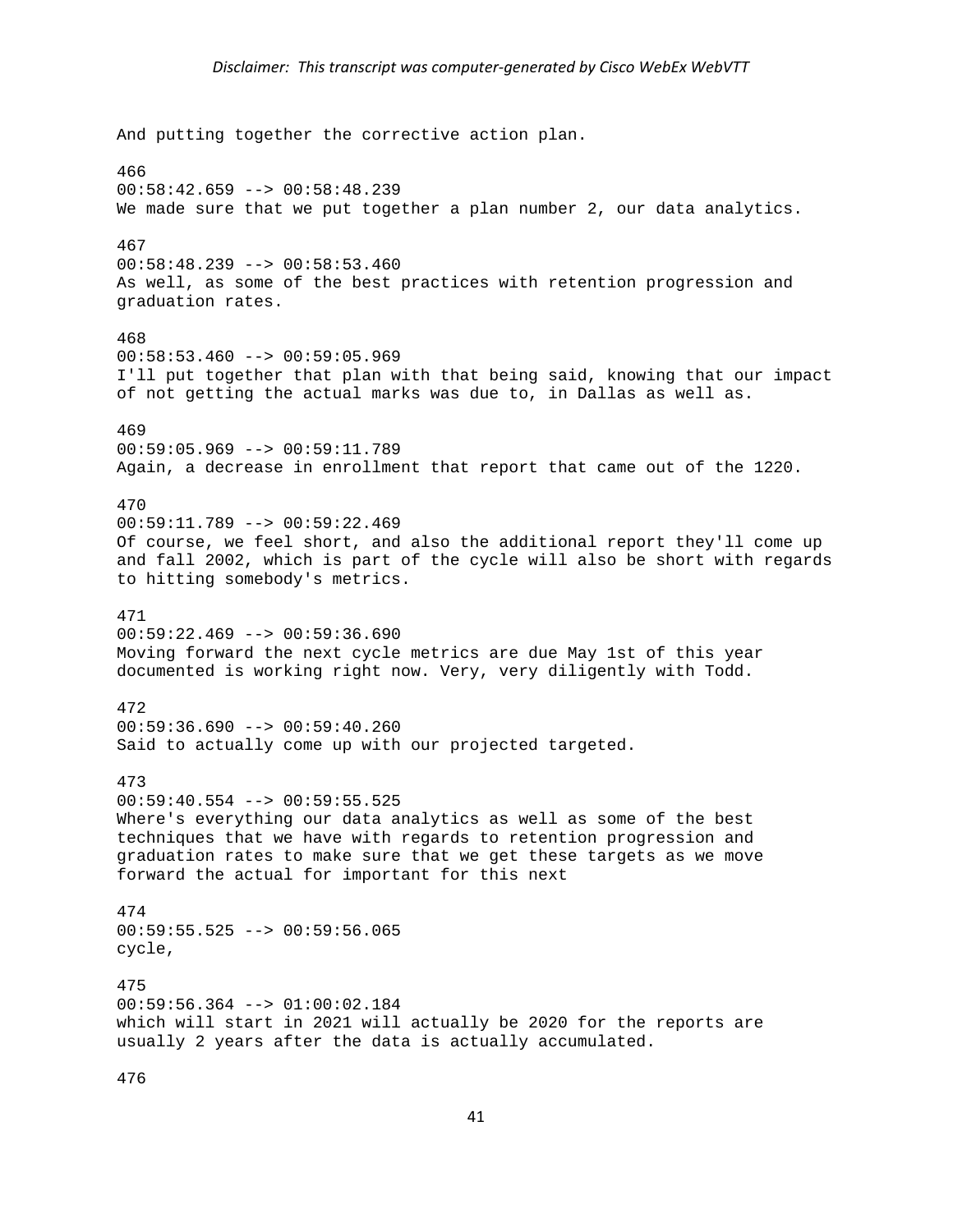$01:00:06.059$  -->  $01:00:12.300$ So both of them very, very much forward to our next cycle, or next opportunity to come up with our projections. 477  $01:00:12.300$  -->  $01:00:20.579$ And making sure that we get those projections as we move forward, I'll pause right there. If there's any questions as far as our next steps. 478  $01:00:20.579$  -->  $01:00:29.635$ With the performance measures that being said, 479 01:00:29.635 --> 01:00:40.554 I'm going to move on to the upcoming 19 update when I start to quarterly to come forward Dr quarterly and his team is doing an outstanding job with making sure the campus is staying safe. 480  $01:00:40.650$  -->  $01:00:48.690$ I mean, it's covered 19 operate you want to just also mentioned a little bit about your team and then if you're. 481  $01:00:58.590$  -->  $01:01:03.929$ Good morning. 482 01:01:03.929 --> 01:01:08.130 I am clear. 483 01:01:09.480 --> 01:01:13.349 Thing with members of the board, the issue campus community. 484 01:01:13.349 --> 01:01:27.269 Want to give a brief update and a few highlights about excellent work. That's taking place. 1st I want to think on the entire corporate response taking for the beta for mobile division and. 485 01:01:27.269 --> 01:01:31.050 Times to make sure that they can keep us. 486 01:01:37.230 --> 01:01:42.510 That's fine. 487 01:01:42.510 --> 01:01:45.869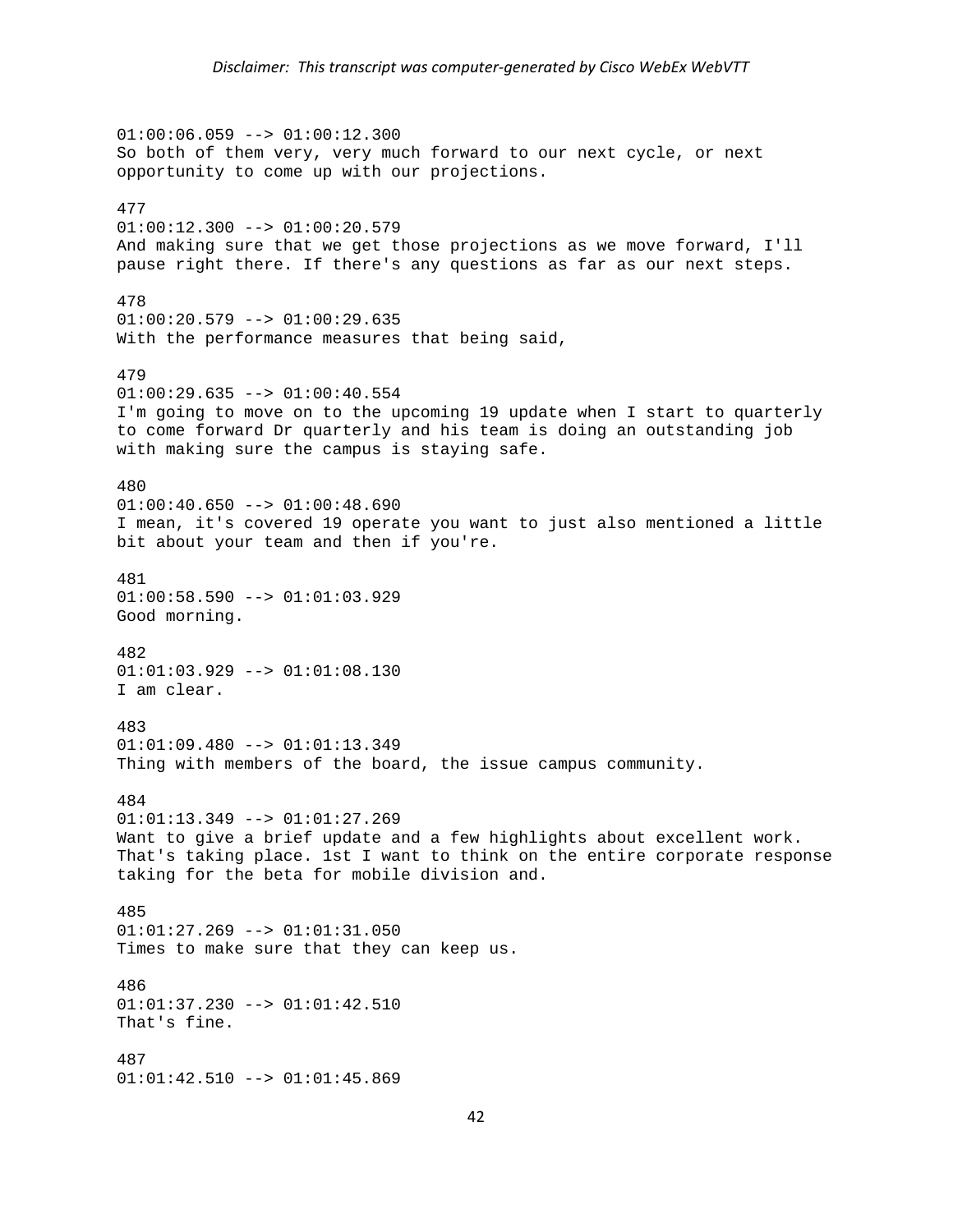Maybe.

488  $01:01:49.195$  -->  $01:02:02.005$ Want to give you a quick update. I think Harris for his leadership as of April 1st, we have been able to begin providing vaccines for our faculty and staff as of April 17th. 489  $01:02:02.005$  -->  $01:02:08.184$ We can also available services to our students. April 19. 2021. we have performed over. 490 01:02:09.840 --> 01:02:20.039 507 73 for 5,773 POV, 19 test. As in January. We recorded a total of 8 and positive cases on a campus. 491 01:02:20.039 --> 01:02:23.670 We have overall test positive rate of 1.4. 492 01:02:23.670 --> 01:02:27.119 Last week we performed 431 test. 493 01:02:27.119 --> 01:02:34.530 Recorded 3, new campus related corporate 19 cases plus 1 self report, this broader active, total to 5. 494  $01:02:34.530$  -->  $01:02:39.179$ For our weekly rate, and we could test positive rate with the point. 7. 495  $01:02:39.179$  -->  $01:02:44.309$ We continue to isolate and on campus, and we had 3 that all campus residents. 496  $01:02:45.929$  -->  $01:02:55.500$ This is not saying that. 497 01:02:55.500 --> 01:03:01.530 And so, to this thing, we continued effort to maintain the health and safety of our staff and staff and students. 498  $01:03:01.530$  -->  $01:03:04.920$ Having a partnership with Virginia Department of health.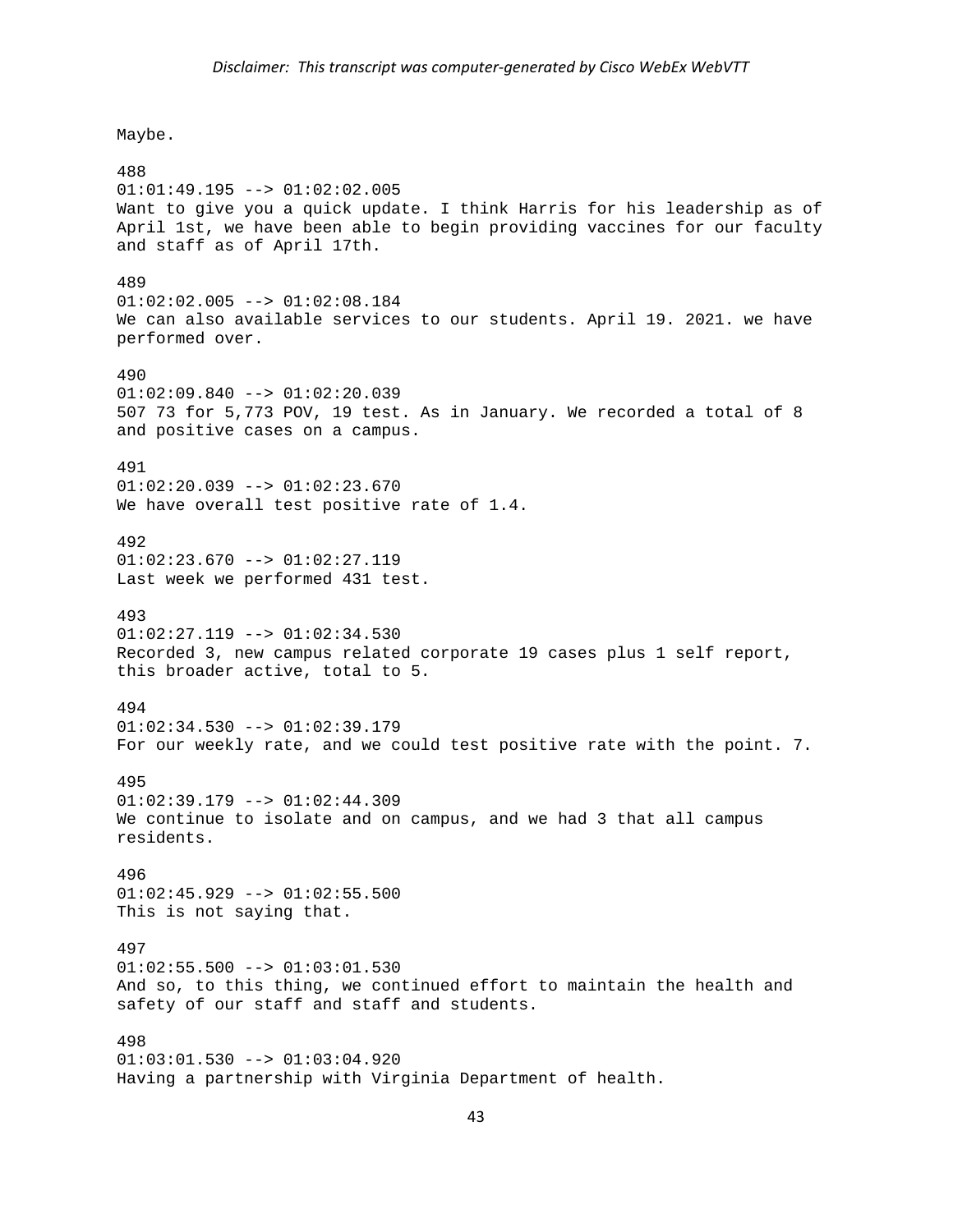499 01:03:04.920 --> 01:03:14.489 I don't think any of the school in the States has done is we've actually entertain a stay. That could be honest. And her team they visited our campus on April. 1st. 500 01:03:14.489 --> 01:03:20.940 And the purpose was to make a form recommendations regarding containment, quarantines infection, control, guidance. 501 01:03:22.829 --> 01:03:34.920 I'm happy to take that from that meeting. We had some very great remarks. Came out of it. 1, was that the issue is hitting the mark. 502  $01:03:34.920$  -->  $01:03:47.010$ I am doing extremely well, they said that we were following guidelines appropriately with exercising proper measures and then we were infected and following covered nicely in health and safety guidelines. 503  $01:03:47.010$  -->  $01:04:00.864$ They say that are required in the superior, and they committed to the issue again for doing an excellent containment job and have excellent preventive measures. And again, I think that we were hitting the mark and doing very well. 504 01:04:01.164 --> 01:04:11.275 Of course, there were a few minor recommendations to send it primarily around additional signage some buildings and bathrooms with regarding began to attend to and additional student education. 505 01:04:11.670 --> 01:04:19.469 So, again, on behalf of our committee, we, thank you for trusting it. Help us think down our campus community into our hands. 506  $01:04:19.469$  -->  $01:04:29.400$ And we just acknowledge statistically it takes to them and so this is all of our efforts that we are being grateful for the remarks that we've had. And this time, if you have any questions to answer. 507  $01:04:31.110$  -->  $01:04:43.320$ Quarterly, thank you for all of your efforts and just, you know, I think

part of enrollment going forward is going to be a feeling of.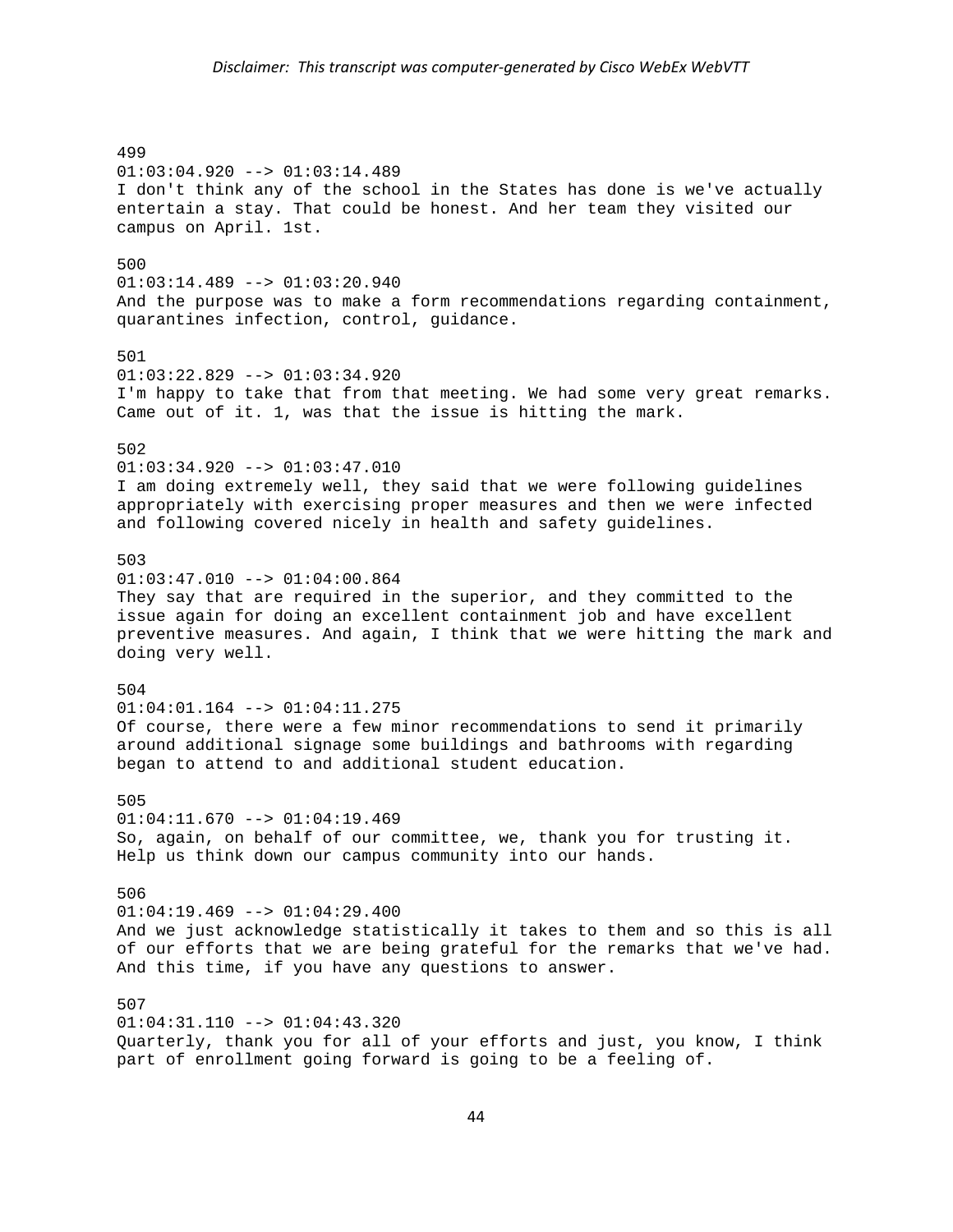508  $01:04:43.320$  -->  $01:04:57.989$ Comfort that parents and students and families can get so hopefully we can highlight through all your various media just how effective. 509 01:04:58.945 --> 01:05:13.344 And above and beyond, we are Virginia state, and that the campus is a safe place and all these efforts are being taken. I think it'll be really key to helping us ensure enrollment going forward. 510  $01:05:15.179$  -->  $01:05:20.039$ Any other questions or comments. 511  $01:05:20.039$  -->  $01:05:23.130$ Silence. 512 01:05:23.130 --> 01:05:26.280 Okay, well Thank you so much. 513  $01:05:26.280$  -->  $01:05:36.329$ Okay, I'll go ahead and continue this again. I can't think this current response team and not Vanessa. Tyler. Dr Nick equipment. 514  $01:05:36.329$  -->  $01:05:50.994$ Peggy David Jane here of course, today by not recording this team is not sleeping at night. They stay up and making sure that the camp, the stance say anything color related addressed it comes to their committee to consensus. 515  $01:05:51.025$  -->  $01:06:02.844$ They move the university forward. Very, very excited about this report coming from the Virginia Department of health. I'm working together with the Virginia department. Tell so very, very, very thankful for the work that this committee is doing. 516 01:06:03.179 --> 01:06:07.320 And again, just moving forward, we. 517  $01:06:07.320$  -->  $01:06:19.619$ Let's bring 2021 calendar believer in that. We're almost at the end, we had 2 children willing to stay and I definitely appreciate those willing to say, because we did not have our spring break.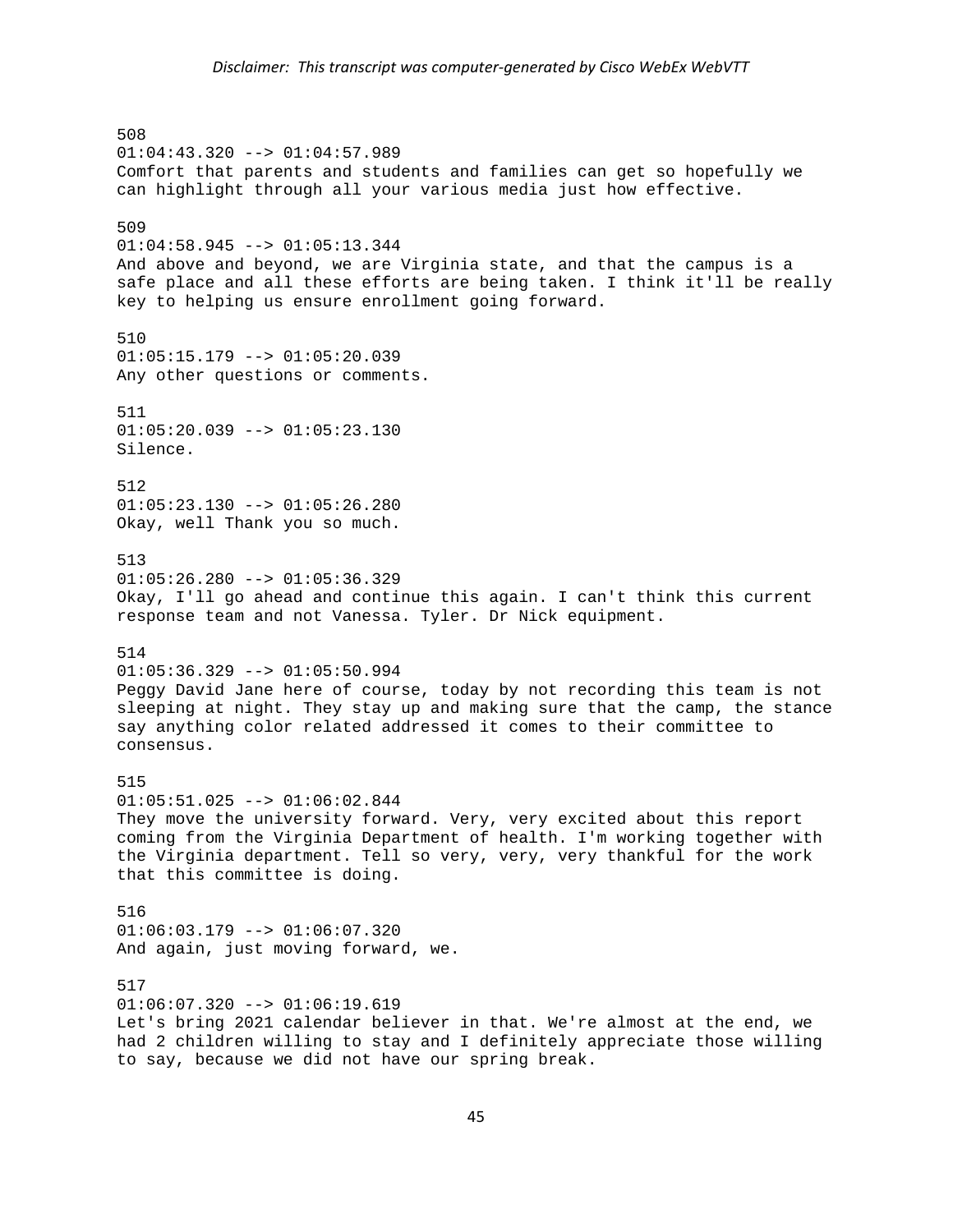518 01:06:19.619 --> 01:06:32.489 Last class will be May 7th, and just also want to alert everyone that we are going to have a face to face spring commitment. May 23rd Sunday may 23rd. We're looking at 2 commitments. 519 01:06:32.489 --> 01:06:44.849 And will be happening outside at the stadium. So we're very, very excited about this students are truly excited about it. And of course, we'll be having safe social, dismissing occurring during the commencement ceremony. 520 01:06:47.489 --> 01:06:51.989 Planning for fall 2021 and of course, we're going to activate the. 521 01:06:51.989 --> 01:06:57.900 Mess mount chair yes, sir. I did have a question on that commencement. 522  $01:06:57.900$  -->  $01:07:01.320$ Okay, um. 523 01:07:01.320 --> 01:07:07.920 Now, is that is that commitment? Is that going to be in roger's stadium? 524 01:07:08.940 --> 01:07:12.119 Yes, sir. And. 525  $01:07:12.119$  -->  $01:07:19.320$ Have we made provisions that if there's, what's our plan? Our. 526 01:07:19.320 --> 01:07:22.860 Plan if if the weather's not, uh. 527  $01:07:22.860$  -->  $01:07:31.199$ Amenable to us being able to pull it outside it, whether we. 528  $01:07:31.199$  -->  $01:07:36.269$ We have, we're working with the committee 1 would be to have an ultimate day. 529  $01:07:36.269$  -->  $01:07:40.320$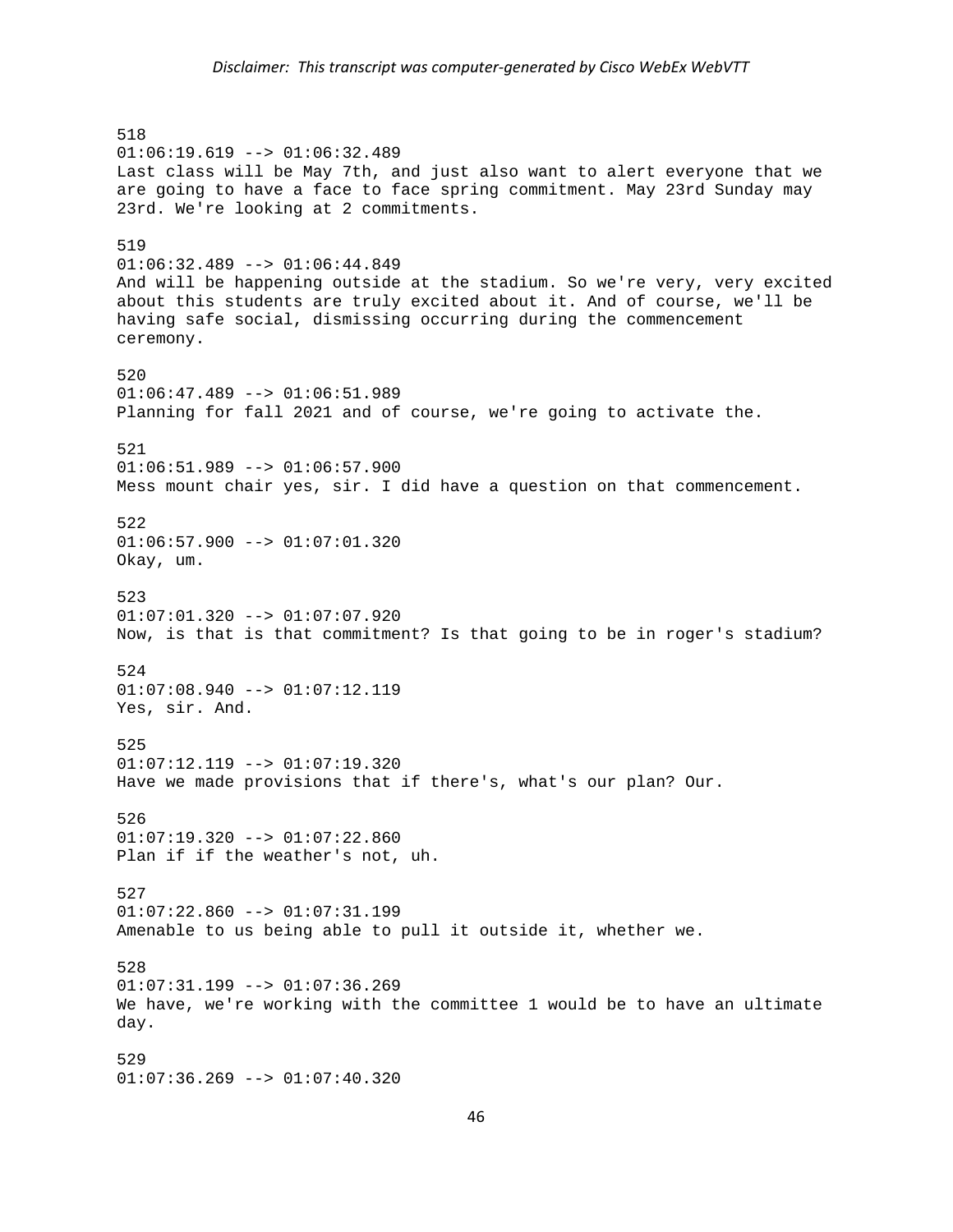For the commitment in other words, we may have to do on that Monday. 530  $01:07:40.320$  -->  $01:07:47.010$ But, if not, we will go through with the, with the commitment to think whether we are planning to have punches. 531 01:07:47.010 --> 01:07:52.500 On the for students, and of course, the stage will be covered. 532  $01:07:52.500$  -->  $01:08:05.039$ But we'll have conscious with parents and students, water bottles, hand sanitizer. We're actually going through the whole work. So we're hoping that we have good weather the weather during that day. 533  $01:08:06.750$  -->  $01:08:10.079$ And and this, all of this complies with the. 534  $01:08:10.079$  -->  $01:08:13.860$ Um, how many people we can bring in the 1 setting and. 535 01:08:13.860 --> 01:08:17.789 All these rules that we have now by the gatherings. 536 01:08:17.789 --> 01:08:29.279 Yes, sir. And the committee is doing a great job. They have actually have a blueprint of how we're going to lay out the stadium. I think seats are going to have the tendency to part. 537  $01:08:29.279$  -->  $01:08:33.060$ And so 600 part here. 538 01:08:33.564 --> 01:08:37.824 They're about to change it to 60. okay. All right. 539 01:08:37.824 --> 01:08:49.524 So we made 2 more people in the state, but originally it was 2 feet apart, but we were being guided through the state as well as the Department of health on how we can actually pull this up. 540  $01:08:49.524$  -->  $01:08:56.095$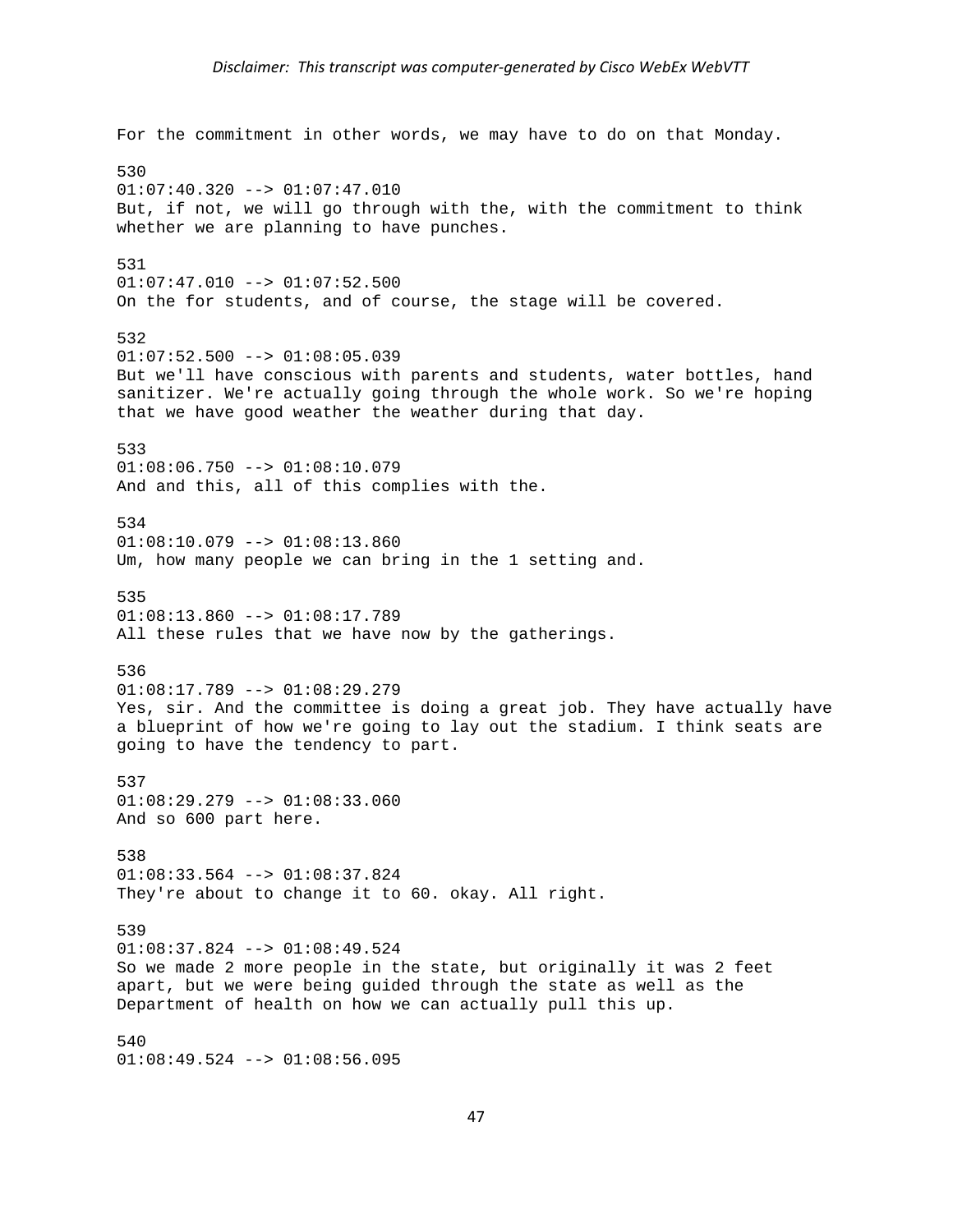They safety 1 of the big issues that they were concerned about was not really the commencement ceremony celebration after. 541  $01:08:56.189$  -->  $01:09:05.880$ So, we are making sure that we have our public safety folks in order in place that they can orally have people exit the stadium. 542 01:09:05.880 --> 01:09:12.899 We're looking at because of the limited space, because of social business and we're looking at I have to commencement ceremony. 543 01:09:13.524 --> 01:09:25.704 On that day as well. So again, making sure that the student get the full impact of their experience. And also the parents are able to attend also have a live streaming event. 544 01:09:26.034 --> 01:09:38.034 We're planning to have mumbo, jumbo, John there as well. And again, we're going out to make sure that we need for our students family. 545  $01:09:38.430$  -->  $01:09:45.869$ So so the whole commencement will be in stadium. I I know we used to hold those. 546 01:09:45.869 --> 01:09:51.210 Commencement, uh, in the stadium, but then used to go back to the various schools. 547  $01:09:51.210$  -->  $01:09:57.659$ To to hand out the plumbers. So you're saying all of that now can be done. 548  $01:09:58.045$  -->  $01:10:11.635$ And Roger saying, yes, so we look at a number of different and then community doing a great job, just still working through it. We're looking at and we hadn't looked at a number of different alternatives. The biggest thing was to the safety piece of it. 549  $01:10:11.635$  -->  $01:10:13.524$ And so I think that. 550  $01:10:14.069$  -->  $01:10:21.060$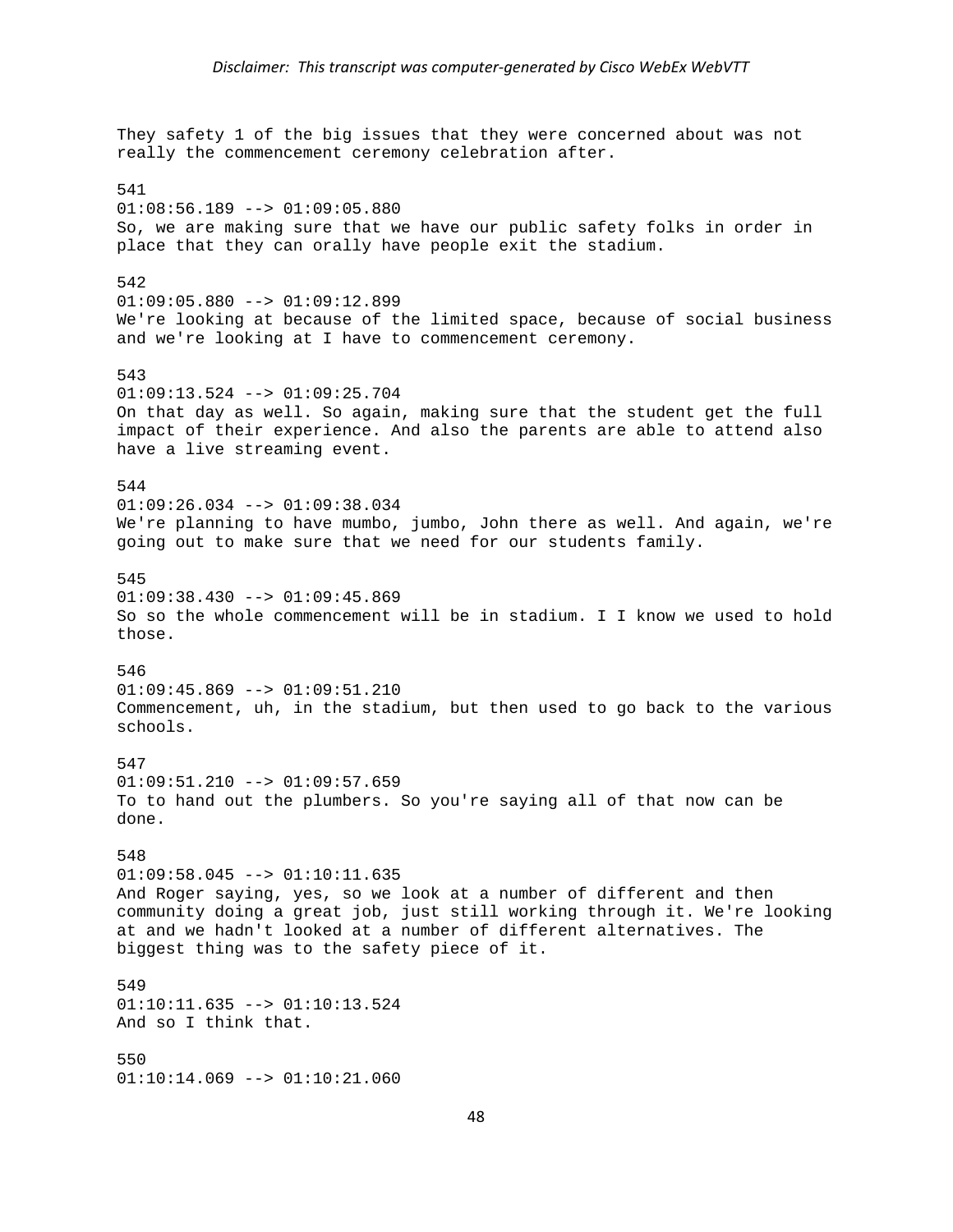More efficient, we can get students in in off campus as well provider experience because October 19. 551  $01:10:21.060$  -->  $01:10:34.710$ Is gonna be best for the safety of everyone then going back and mingling back at the comments or these other different that can occur. Again as I mentioned before the biggest issue was the celebrations that will be taking place afterwards. 552  $01:10:37.439$  -->  $01:10:43.229$ Yeah, I think the guidance from the governor was up to 5,000 people. 553 01:10:43.229 --> 01:10:51.090 On and outdoor only and I know I've seen press from the University of Virginia, Virginia Tech wave and Mary. 554 01:10:51.090 --> 01:10:54.840 They're all going to be outdoors and and limited. 555  $01:10:54.840$  -->  $01:10:58.439$ Still just a different environments. 556  $01:10:58.439$  -->  $01:11:05.189$ And I think that there was some conversation about non social events having. 557  $01:11:05.189$  -->  $01:11:19.140$ Greater numbers and other words, like, performances and things that are not requiring social so he's supposed to comment on that or or make some changes I think sometime this week. So that might help as well. 558 01:11:19.140 --> 01:11:26.220 Okay, yeah, and we're following guys who are in complete conversation with the. 559  $01:11:26.220$  -->  $01:11:29.760$ At the current education as well as a couple. 560  $01:11:29.760$  -->  $01:11:34.350$ Conference call a week to monitor and manage the process. 561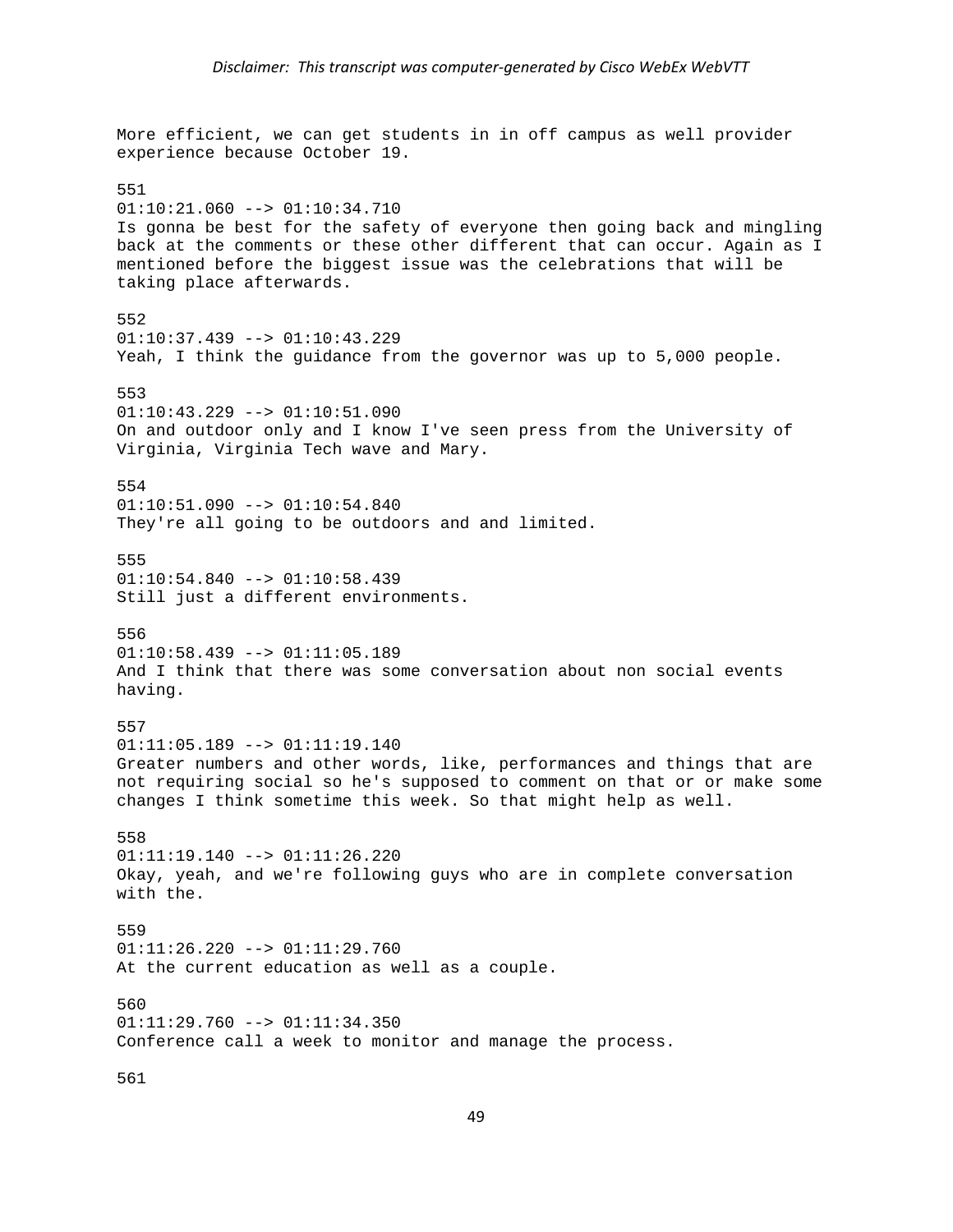01:11:34.350 --> 01:11:48.180 And, of course, we're, we hear from our president in a lot of different ideas that they have also. So we've been doing the dialogue with the parent and the students on how we should. 562 01:11:48.180 --> 01:11:51.539 Thank you. This is a great. 563  $01:11:53.640$  -->  $01:11:58.079$ All right any more questions just moving on. 564 01:11:59.220 --> 01:12:13.494 So, planning for fall, 2021 real briefly, we're going to activate 19 task for we are planning to come back fully face to face with face to face classes. As I said, we are planning to therefore we have to schedule our classes. 565 01:12:15.625 --> 01:12:29.125 To be paid for the fall. Well, I can activate your task force. We will be monitoring the data dealing with code 19. and what we know is that we are able to transition, and we did a great job last year. 566 01:12:29.125 --> 01:12:34.435 If we have to transition to hybrid remote or what have, you will do it closer to. 567  $01:12:34.710$  -->  $01:12:38.729$ That time in August, when we open up for our faces. 568  $01:12:38.729$  -->  $01:12:45.239$ Classes as well, so, 2 are somewhat. 569  $01:12:45.239$  -->  $01:12:50.699$ Worry about that, but they do understand that this is a planning and this is actually planted for. 570 01:12:50.699 --> 01:12:58.015 2021, we do not plan for the fall to be face to face. Our students would not return back because of all the taxes being often online. 571 01:12:58.015 --> 01:13:11.454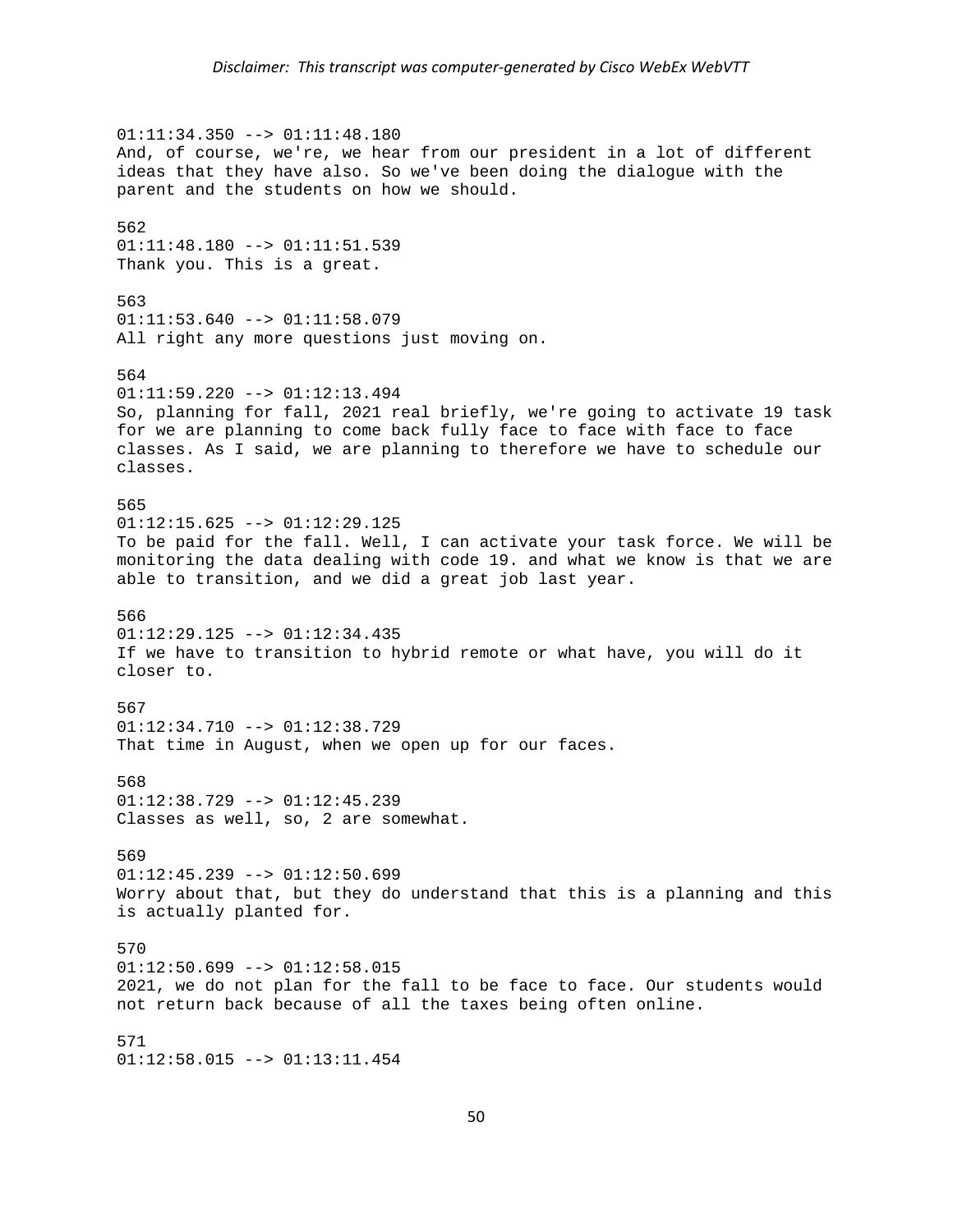We also had a Saturday class workshops to make sure that they understood to make sure the students were registering are going to register for the appropriate classes as well as that, and remind them that they will be face to face. 572 01:13:12.689 --> 01:13:22.140 And we also now have going on right now for 2021 registration campaign campaign, is that 100% of our students get registered before they need to go home. 573  $01:13:22.140$  -->  $01:13:26.250$ Good. 574  $01:13:28.500$  -->  $01:13:40.020$ Some new academic program again, this is an update on them. The MBA in business administration is actually a final approval process, which will take place in. May it has. 575  $01:13:40.020$  -->  $01:13:51.210$ Start date our master data analytics same thing as the final approval process will take place in Maine with a start date of. 576 01:13:51.210 --> 01:14:03.954 This is a friendly reminder from the house and office of Dr novarad Joffrey and associates and Hampton and appointment is scheduled for Christine on Monday, April, 26 to 30 PM. 577 01:14:03.984 --> 01:14:12.564 Please press 1 to confirm that you will attend this appointment to request. Thank you. Your appointment is confirmed please arrive 30 minutes. 578 01:14:23.430 --> 01:14:31.260 Silence. 579 01:14:34.289 --> 01:14:38.100 How are we back live? Yeah. Okay. 580 01:14:38.100 --> 01:14:41.729 Oh, I've never. 581 01:14:41.729 --> 01:14:44.880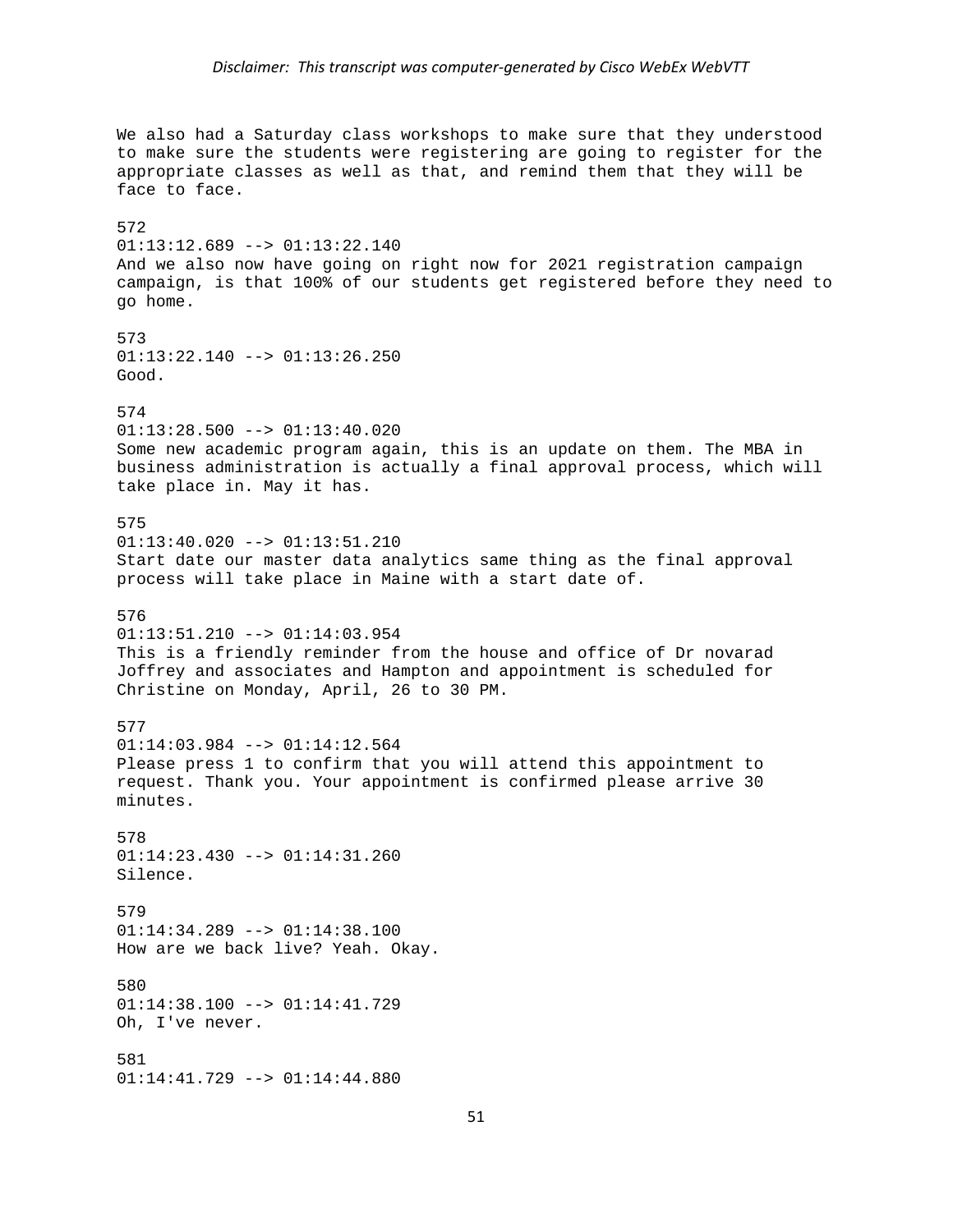All right, uh, Dr Paul. 582 01:14:52.470 --> 01:14:53.010 Hello 583 01:15:16.225 --> 01:15:16.795 can you hear me now? 584  $01:15:17.364$  -->  $01:15:18.564$ I can thanks. 585 01:15:25.045 --> 01:15:29.814 I don't know if you heard me with regards to the new academic programs, 586 01:15:29.814 --> 01:15:33.024 the business administration program again, 587 01:15:33.024 --> 01:15:36.295 in the final stage of approval start date would be 2021, 588  $01:15:36.295$  -->  $01:15:41.935$ masters of data analytics to say final approval processes start date of 2021. 589 01:15:42.385 --> 01:15:44.694 very excited to have a master. The social work. 590  $01:15:46.890$  -->  $01:16:01.829$ Has been approved, but she have already as well as city. And so we're ready to accept program in 2021. I know it'll go through some preliminary accreditation with the actual discipline itself. 591 01:16:01.829 --> 01:16:08.279 And then the final methods of educating, you already have a masters of education, but we are. 592  $01:16:08.279$  -->  $01:16:15.029$ Our strategic plan in which we are actually moving the message that invitation online. This is 1 of the action items.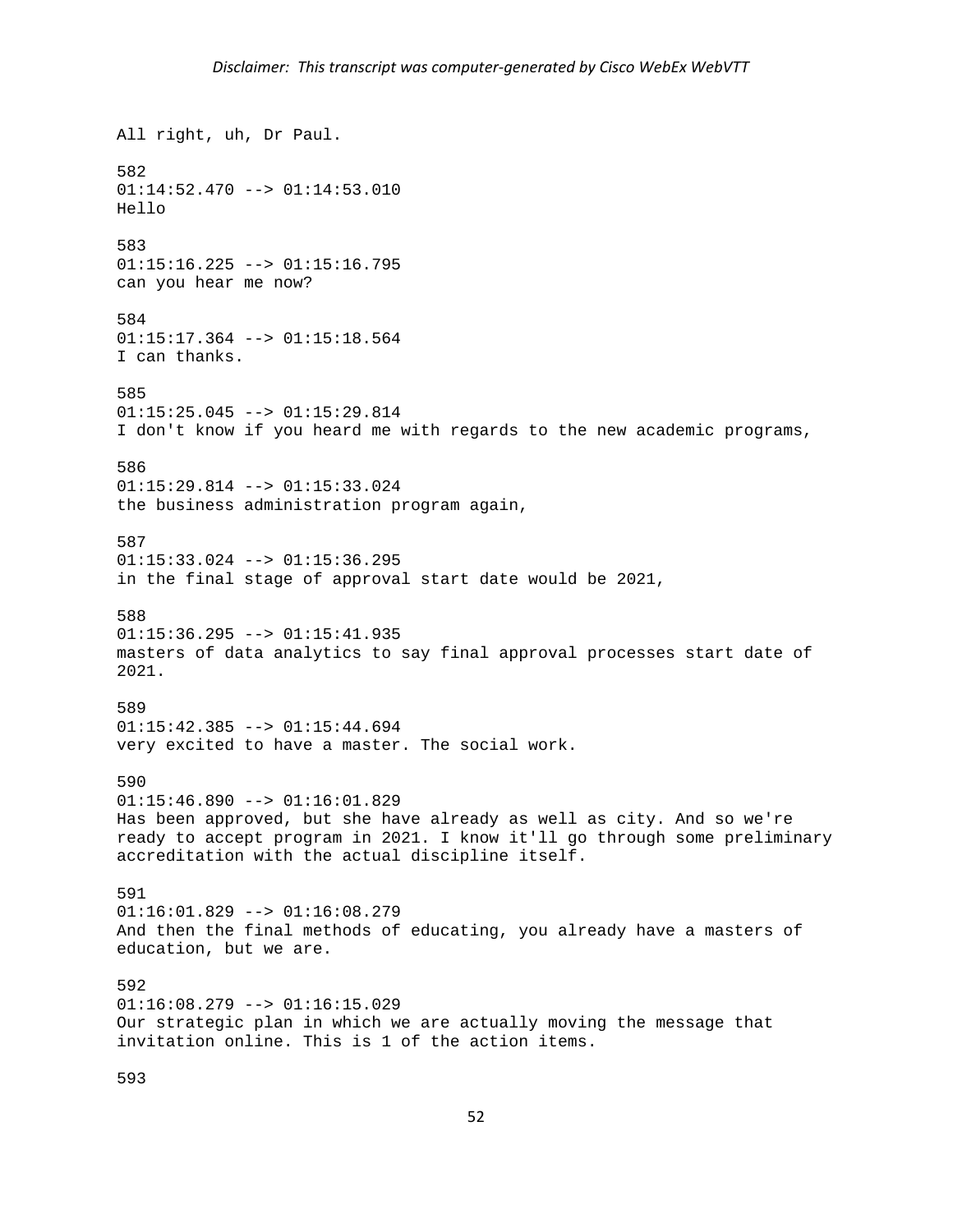$01:16:15.029$  -->  $01:16:19.949$ That we have for the board to approve moving forward. 594  $01:16:24.630$  -->  $01:16:33.960$ I'm excited for these, there's a lot of demand, I think, and I know we've got different board members who've been particularly engaged in, in seeing some of these. 595  $01:16:33.960$  -->  $01:16:46.170$ Occur so thank you. And so, yeah, we are very excited about that. And again, this is exactly with our strategic plan that we. 596 01:16:46.170 --> 01:16:50.489 I'm happy to see a movement here. 597  $01:16:51.265$  -->  $01:17:00.085$ Yes, sir. I agree with you a manage a chair that it's great to have these additional programs and particularly the online program. 598  $01:17:00.295$  -->  $01:17:13.045$ Because I know a lot of educators prefer to a lot of them are have options to pursue their masters online. Is there any consideration for an online program for the masters of social work as well? 599 01:17:13.885 --> 01:17:18.595 It seems like some programs are more conducive to online and then others.  $600$ 01:17:18.840 --> 01:17:28.140 Is that a possibility? That is absolutely right. Dr Gordon is working that through as we speak as well as the online ambassador program. So. 601  $01:17:28.494$  -->  $01:17:43.015$ We are very fortunate that our faculty, and I want to take on the fact that Senate as well, as the former administration for the fact for helping us push through the development for stopping to learn how to teach on land and certified to teach them. 602  $01:17:43.015$  -->  $01:17:44.425$ That we're at a very, 603 01:17:44.425 --> 01:17:46.284 very pivotal point at Virginia State University,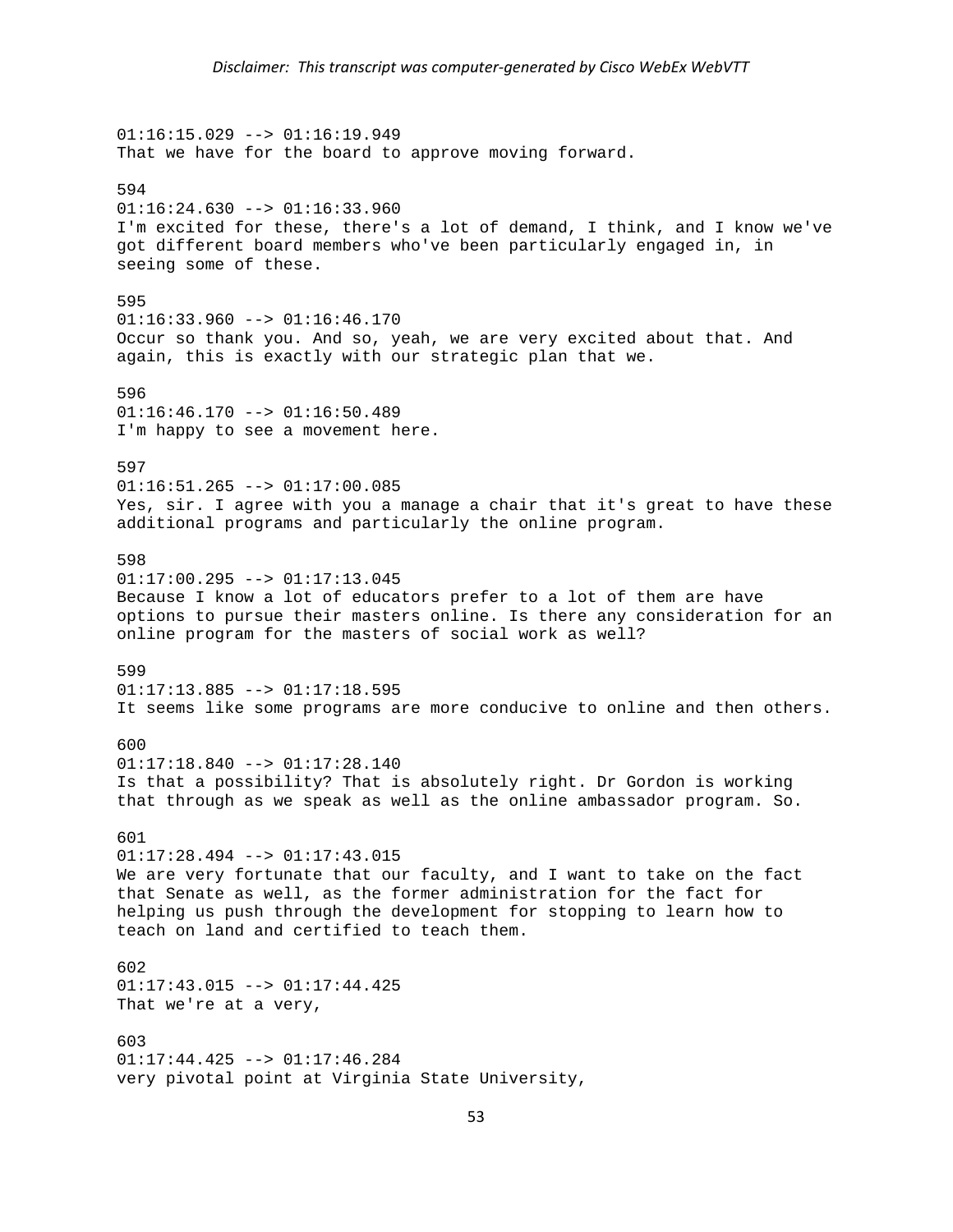604 01:17:46.284 --> 01:17:53.425 where now it's a matter of our staffing moving forward with putting some of their program together to teach online and so, 605 01:17:53.454 --> 01:18:00.863 very excited about that again most of the staff were certified to teach over the summer when they were off contract. 606  $01:18:00.960$  -->  $01:18:15.954$ And so truly shows their commitment to Virginia State University. I want to think also Dr, Tammy Smith are our business and director for help really managing that whole process. So you'll see more program. 607  $01:18:15.954$  -->  $01:18:25.314$ And I have actually charged my deans and chairs to ask you develop more online program. And so there's a few in the works right now and criminal justice, political science. 608  $01:18:25.590$  -->  $01:18:32.520$ And none of those programs are actually working right now to get those programs online and all right. Deliver face. 609 01:18:33.234 --> 01:18:39.175 Right. You keep it up. Maybe I'll get to become a grad after all these offerings online. 610 01:18:41.635 --> 01:18:54.024 We're also going to leverage the opportunity to put it together completion degree and which we cannot stop. And now our credentials to teach, we're going to. 611  $01:18:54.239$  -->  $01:19:08.729$ Really open up the nights and weekends offering for those who are working, who may not have ever completed Virginia State University. So we're going to be very, very, very intentional how we move that forward as well. So That'll be coming fairly soon. 612 01:19:10.194 --> 01:19:23.755 We can college real quick with the innovation award, and I've got to weigh against the work put together. The committee for the innovation award is actually taking place. The committee has met.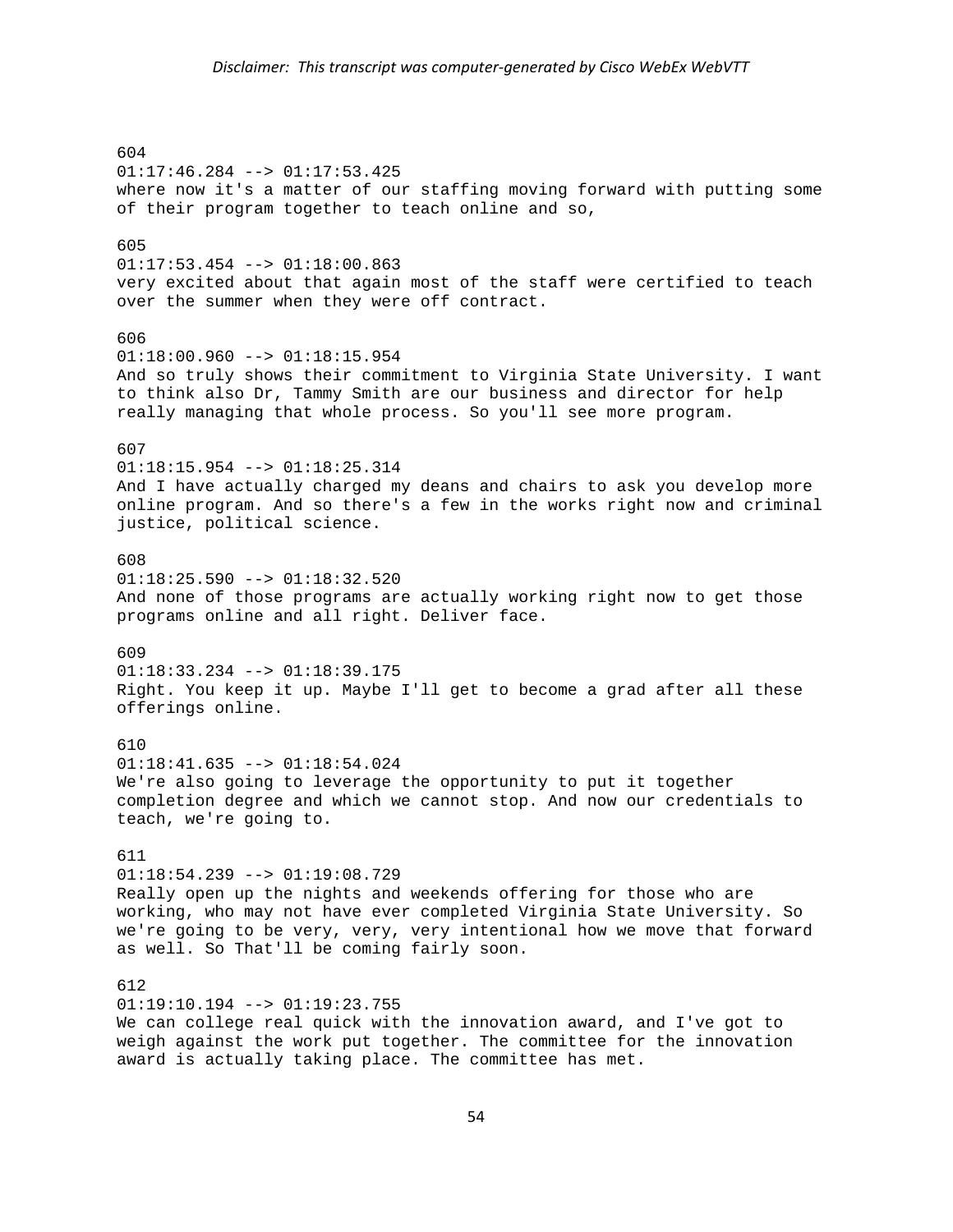613 01:19:23.755 --> 01:19:37.045 I want to thank doctor to bond on a number of different faculty staff, and students were being part of this innovation award committee. This, of course, is the McKenzie Scott funding that the president has allocated about a 1Million dollars 1Million dollars for this. 614 01:19:37.289 --> 01:19:48.810 Innovation award and so right now we're in April There'll be an announcement of innovation war to the university community preparation workshop for proposal submission. So we want to make sure that the. 615 01:19:48.810 --> 01:19:58.829 Individuals, whether it's debt for students who are interested in putting in application on proposal, understand how they do and what that process would look like. 616 01:19:58.829 --> 01:20:11.520 Proposal should be submitted in June, and then the committee will be actually working over the summer to review the actual proposals and we're looking at those projects begin in September 2021. 617  $01:20:15.720$  -->  $01:20:23.310$ Anyway, I was to say, that's a great use of some of the funds since innovation is what. 618 01:20:23.310 --> 01:20:26.760 Created those funds too, so that's great. 619  $01:20:26.760$  -->  $01:20:32.609$ And I'm excited because part of the criteria for the polls, they'll have to align with the strategic plan. 620  $01:20:32.609$  -->  $01:20:47.310$ So, the innovation, I'm excited about this, I look forward to hearing what proposals come through and how they progress. Thank you. Dr, Paul. 621 01:20:47.310 --> 01:20:51.210 Thank you I'm going to have abundant Tyler. 622 01:20:55.199 --> 01:20:59.670 Great morning happy Thursday.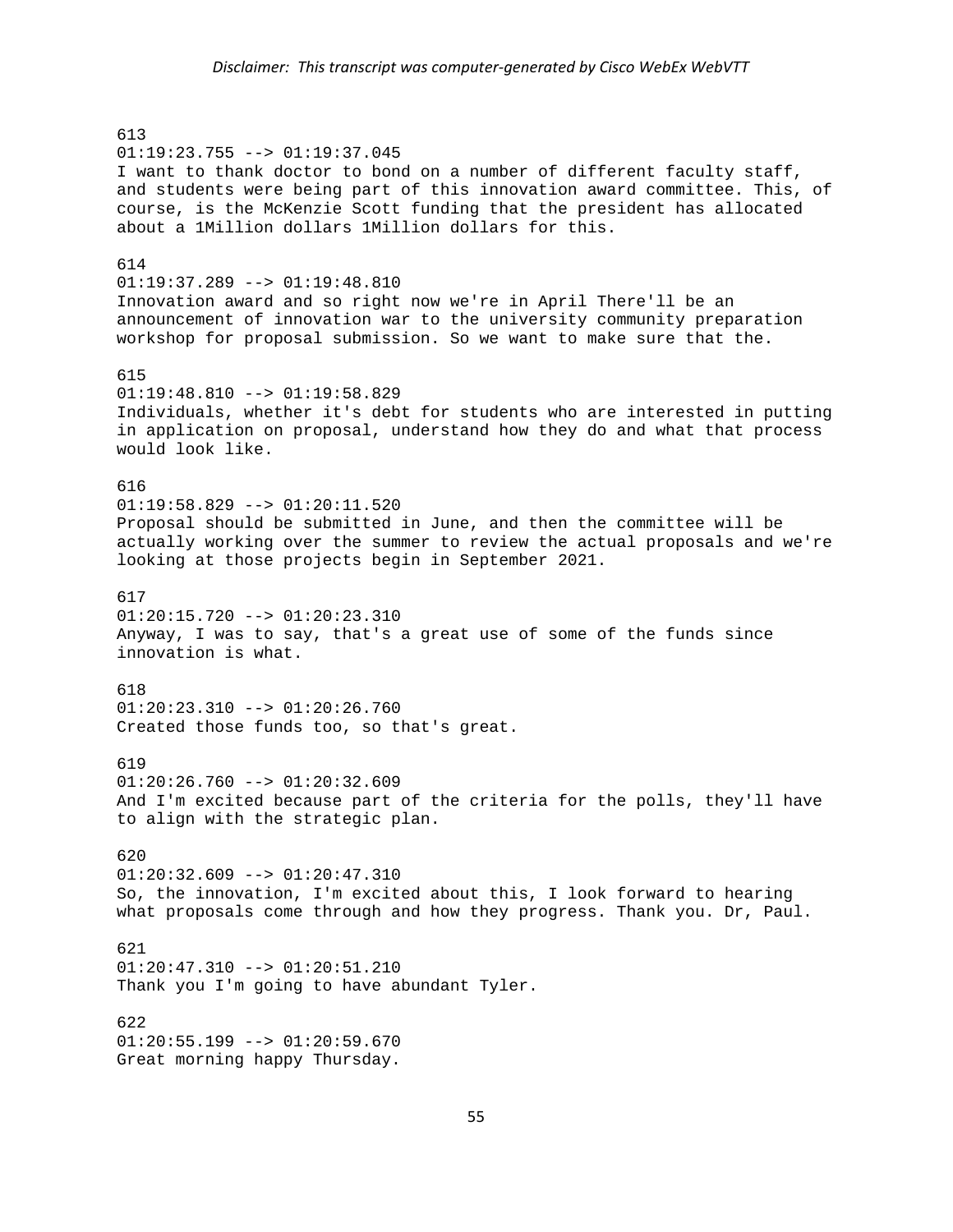623  $01:20:59.670$  -->  $01:21:04.949$ Good morning Thank you. Always a pleasure to visit with you here. 624 01:21:04.949 --> 01:21:17.310 And for other board members, thank you all for money like Dr Thomas and Dr Cole we've got a great investor and it's hard to believe that we only have. 625  $01:21:17.310$  -->  $01:21:30.354$ 26 days, 1, hour and 39 minutes and 14 seconds left until May a 12 noon that I'm counting the day. You might want to know that information. 626  $01:21:34.680$  -->  $01:21:44.130$ I colleagues recycle it, but we have had a really great semester and I am so honored to be part of this success engagement team. 627 01:21:44.130 --> 01:21:48.989 So we want to talk about 2 things to provide some updates to. 628  $01:21:48.989$  -->  $01:21:57.180$ We have had several face to face events and we're really excited about that. We'll talk a little bit more about that. 629 01:21:57.180 --> 01:22:02.609 Or my particular area, we are still working to, um. 630 01:22:02.609 --> 01:22:04.944 Provide the best service we can't do are chosen, 631  $01:22:05.305$  -->  $01:22:14.395$ and by activating the Trojan care response team whenever we have positive complications on our campus and so just as a reminder, 632 01:22:14.395 --> 01:22:18.744 if we do have a student that have a positive cobit test, 633 01:22:18.774 --> 01:22:22.375 they are moved to the isolation coin space, 634 01:22:22.494 --> 01:22:29.875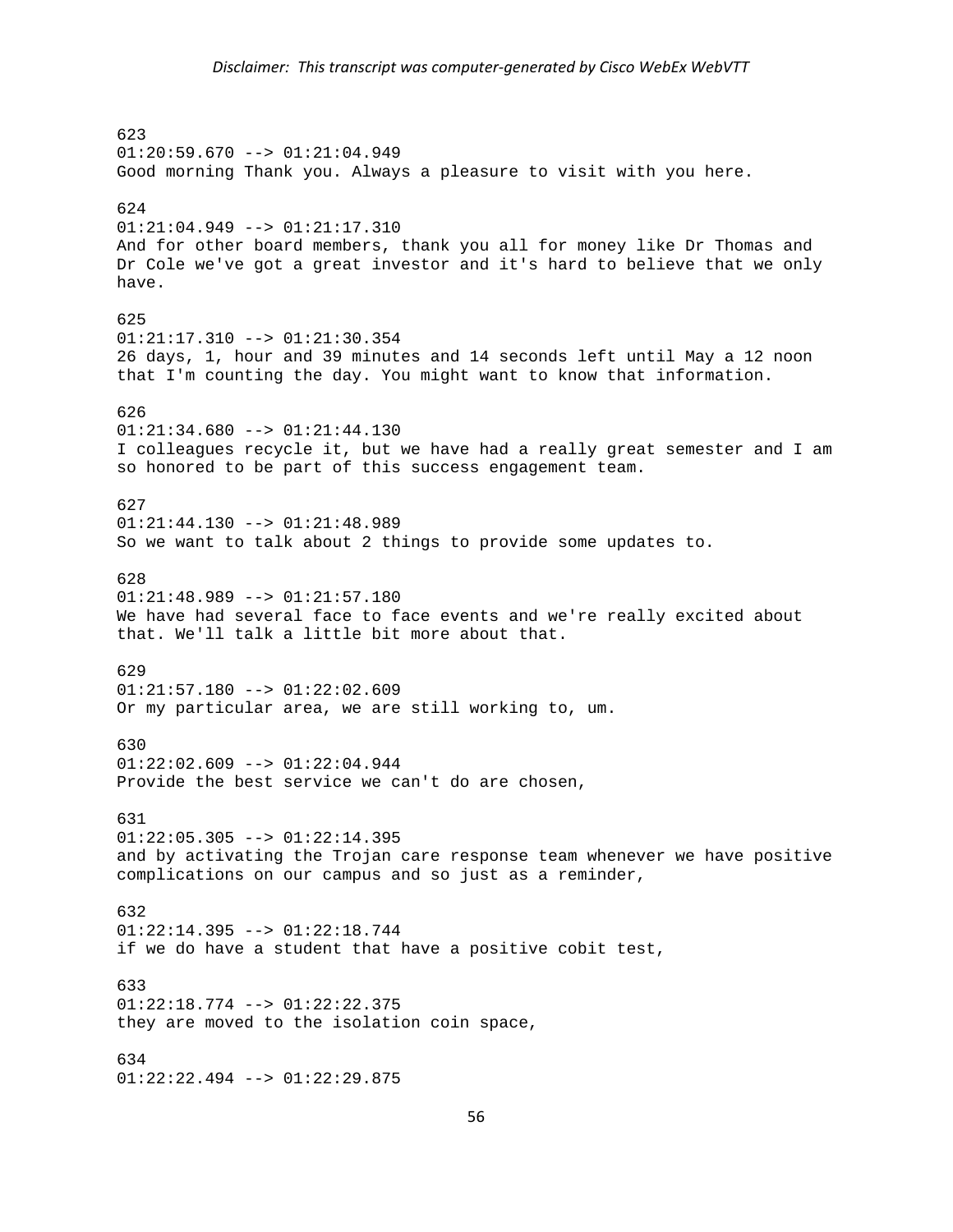and the token kit changes activated and that change is made up of academic centers of excellence. 635  $01:22:29.875$  -->  $01:22:42.414$ So that we can look to professors about their boss. I'm getting in the quarantine space facility that also sanitizer their primary world. 636 01:22:42.654 --> 01:22:51.954 And as well, as the areas within isolation, quarantine space, housing, actually active actra baking about providing the welcome number in the quarantine space. 637 01:22:52.289 --> 01:23:01.795 Top from hospitality, for the males to our students as well as deliver the kids, the children of 1 car, and has recently been added. 638 01:23:01.795 --> 01:23:13.585 We found a gap as we continue to assess that when the students moving to isolation there, what card is actually not being shut off while they're there because their nails are being delivered to the resident call. 639  $01:23:13.765$  -->  $01:23:17.364$ So, we did include this remotely approach site and the chosen 1 caller. 640  $01:23:19.524$  -->  $01:23:34.255$ And then the usual university counseling services into the health services, so that they can provide the additional care that suits me while they are in isolation and quarantine space. And I would like to take a personal upon of privilege to say. 641 01:23:34.500 --> 01:23:45.024 Top for hospitality in particular, because we've had large number of students in quarantine that require delivered meals to more than 1, resident hall. 642 01:23:45.024 --> 01:23:53.185 And this is the heavy lift and they have been phenomenal in preparing meals for all of our students delivering them. 3 meals a day. 643  $01:23:53.185$  -->  $01:24:05.965$ 5 days a week to be able to stay on the weekend to ensure that the students have good healthy meals and are taking care of them while they are in isolation. So, this was somewhat prepared for.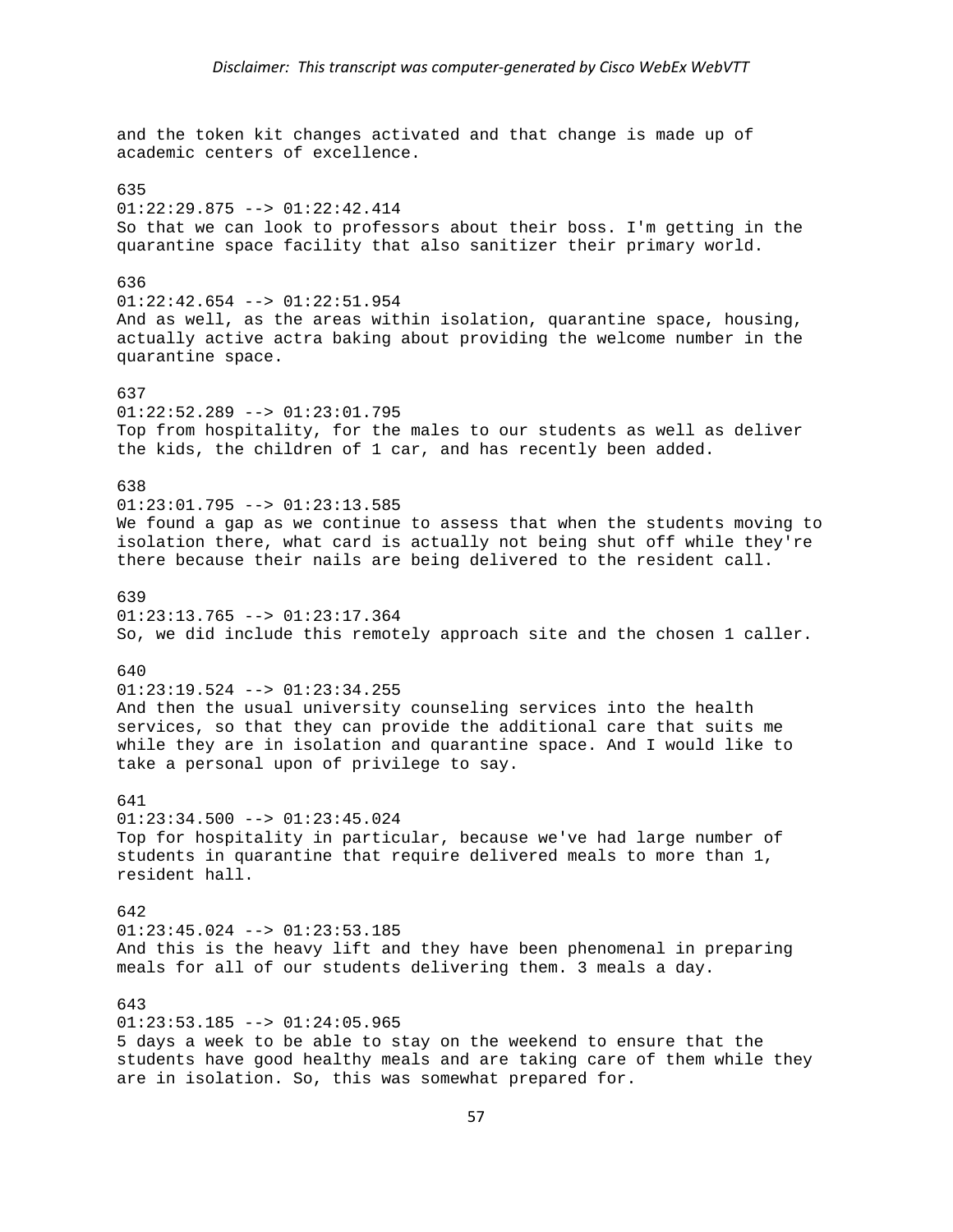644 01:24:05.965 --> 01:24:20.244 But when you have a larger number of people that certainly is going above, and beyond the column, do we, for our space we really need to do in this space because I feel really good about the planning. 645 01:24:20.574 --> 01:24:30.145 We needed to offer additional linen wishes that we have enough lead and that would be able to serve 200 people. So, we're really feeling really good about that. 646 01:24:30.145 --> 01:24:42.925 So we have an additional so that just so that we can have the new won't run out and we did make a 2nd adjustment to how we deliver food kit to all campus housing. That can be also a heavy lift. 647 01:24:42.925 --> 01:24:56.305 Because we don't have enough staff to be able to accommodate some of the delivery because this is not their primary job. So we actually move the food kit into the cobit testing center. 648  $01:24:56.305$  -->  $01:25:00.295$ So that understood about campus and they test and they can actually take their. 649 01:25:00.869 --> 01:25:13.944 Kits with them, so the idea behind that to make sure that they don't have to lose their halls or partners to get food. They have enough food to sustain them for the 14 days. So we're really proud about that. 650 01:25:13.944 --> 01:25:28.675 But again, we continue to assess the weekly of the needs that we need to make for our programs. We've been quite active has always been successful engagement is always visit so that we were able to celebrate women's history. 651 01:25:28.944 --> 01:25:36.414 There were a variety of activities, and I have suppliers at the end, but we wanted to make sure that all of our chosen for celebrated to include our training. 652  $01:25:37.289$  -->  $01:25:40.649$ So that filed with federal women for 3 months within the next.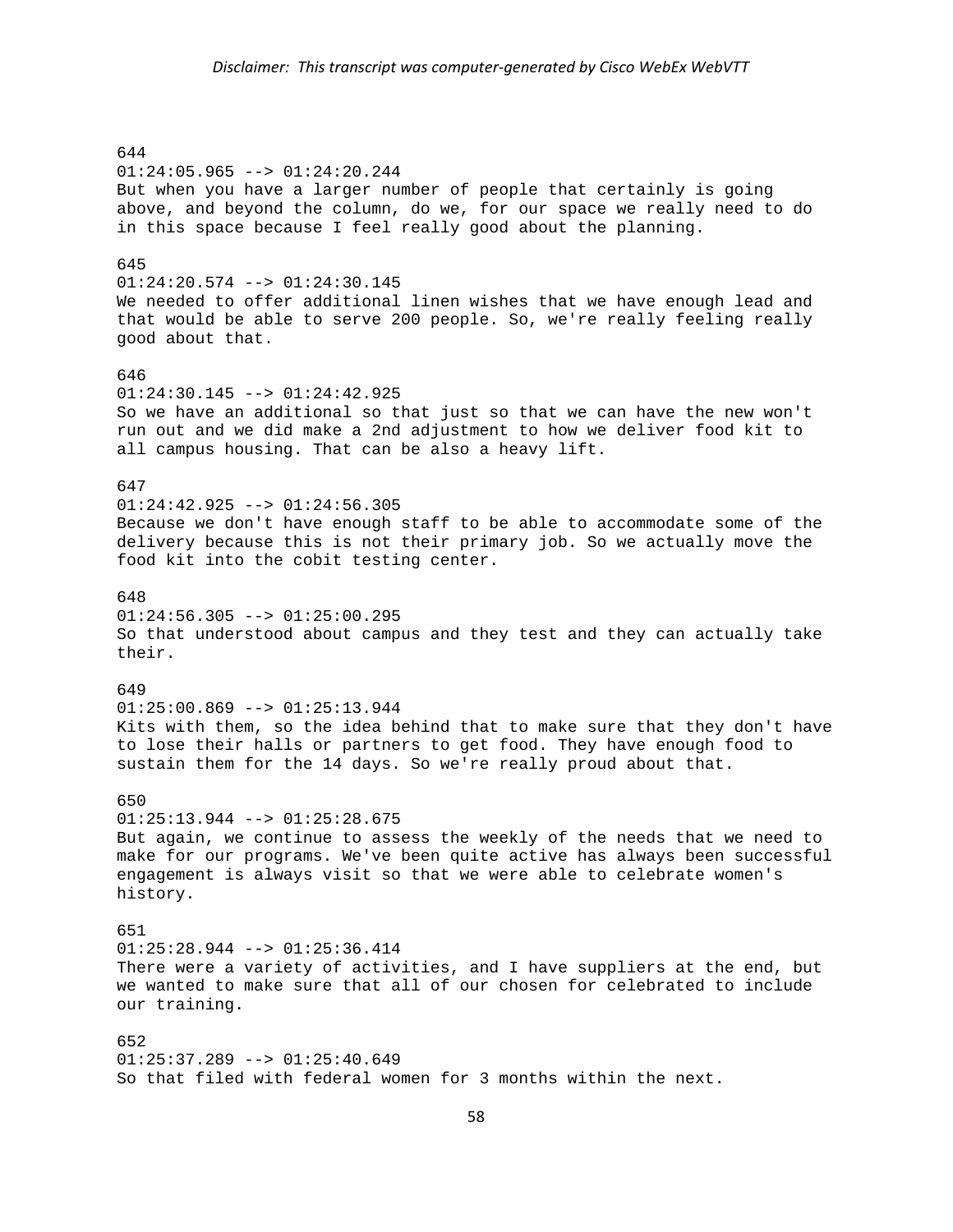## *Disclaimer: This transcript was computer‐generated by Cisco WebEx WebVTT*

653 01:25:42.265 --> 01:25:53.395 We also celebrate a trend day of visibility on March 31st and have really cool activity to celebrate our vice president of the United States with trucks and per day. 654 01:25:53.425 --> 01:26:01.975 And we created a resolution on a road back from the last day. We literally kicked it off with some protocol so very excited about that. 655 01:26:01.975 --> 01:26:10.314 The team was excited to be able to support Mr Harrison effort to have the exact same campus. 656  $01:26:10.435$  -->  $01:26:25.255$ And so, for the 2 weekends that the vehicle was in charge, we provide to volunteer, and all of these services like golf carts for people that have physical limitation to Walmart instances. 657  $01:26:25.255$  -->  $01:26:31.135$ So we have a great cohort of volunteers to assist that effort and we will support. 658  $01:26:32.760$  -->  $01:26:37.079$ We brought back a program called the Trojan girl's award, which was. 659  $01:26:37.079$  -->  $01:26:44.220$ A phone Richard, that material about 4 or 5 years ago that celebrate faculty staff and students. 660  $01:26:44.220$  -->  $01:26:54.895$ For their outstanding contributions to Virginia State University, and we started out small and we're really excited about that. 1st, planning Dr. was on the planning committee. 661 01:26:55.104 --> 01:27:03.085 And I'm honored to say that we have several people and leadership that our children girls who 1 being tested with Android. 662 01:27:03.984 --> 01:27:17.425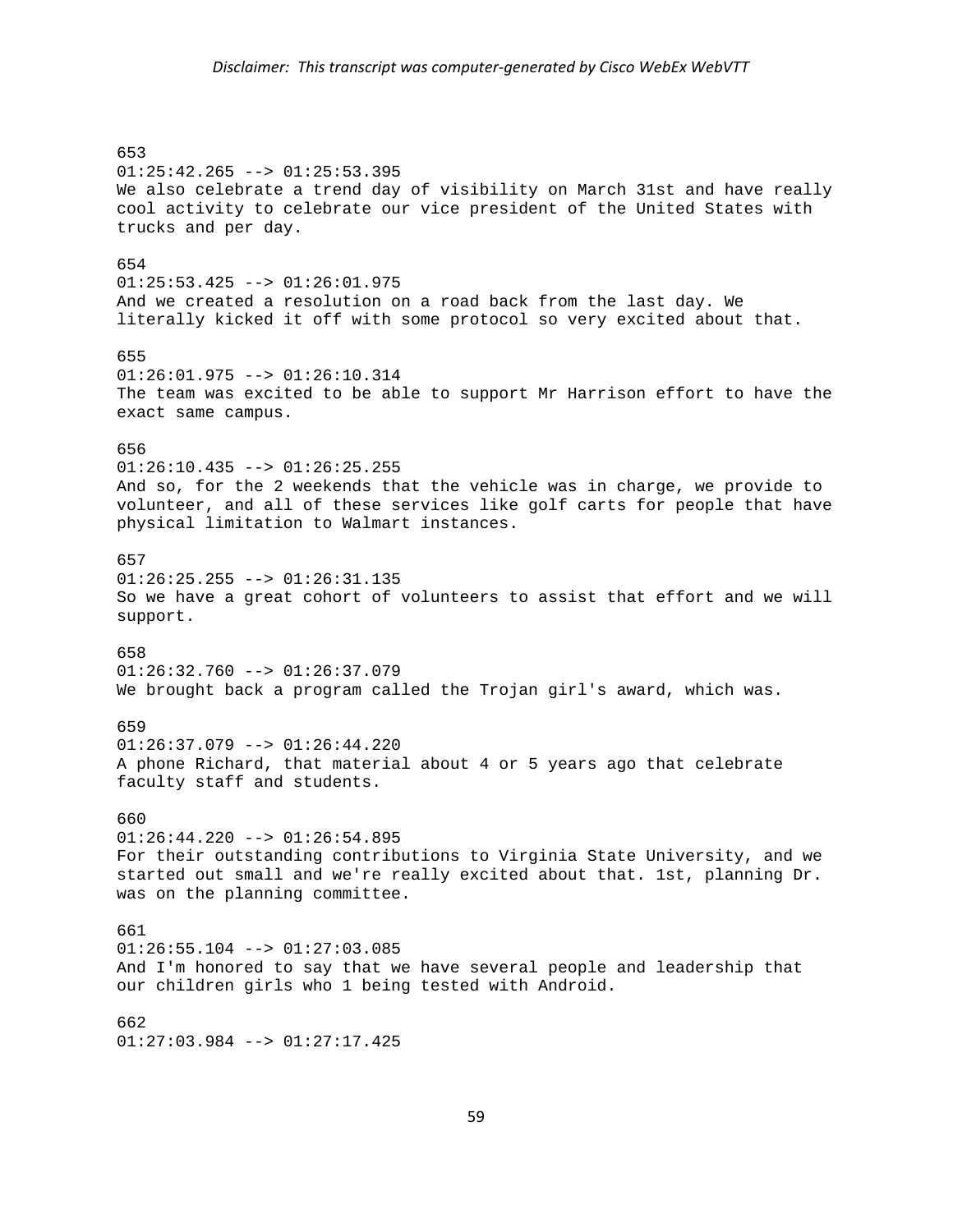And who was here, and there were quite several others, and we're going to post that live sometime there. So we were very excited to bring that back as a reminder. The chosen spirit is still very active. 663  $01:27:17.425$  -->  $01:27:19.375$ And that was the final established by. 664  $01:27:21.505$  -->  $01:27:35.484$ Institutional advancement to support business and need with the emergency funds and so for the past 2 months of time, you said 2 actual applications to support. I told him that needed additional financial assistance. 665  $01:27:35.484$  -->  $01:27:45.175$ So we're excited about that. Nicole. We have a small cohort that is actually trying to plan home, come in 2021. some look like, and I'll talk about that shortly. 666  $01:27:46.739$  -->  $01:27:51.899$ But some of the activities that we are. 667 01:27:51.899 --> 01:28:05.340 Proposing here it is, and I will not bore you with all the details to kind of give you an idea of what we're looking at. We're looking at the traditional activities that we had from previous years. 668  $01:28:05.340$  -->  $01:28:19.524$ Those things that are highlighted in green are things that we think could be converted to virtual. If we need to convert over to a virtual format and we're going to continue on the 1 thing, highlighted in yellow with a proposal. 669 01:28:19.824 --> 01:28:22.944 And so we will talk about that or as we. 670 01:28:23.850 --> 01:28:27.029 As it becomes more realistic in our in our plan. 671  $01:28:30.119$  -->  $01:28:42.239$ So, to kind of just a couple of updates for the areas within successful engagement residence, life, and housing is starting to receive applications for the all 20.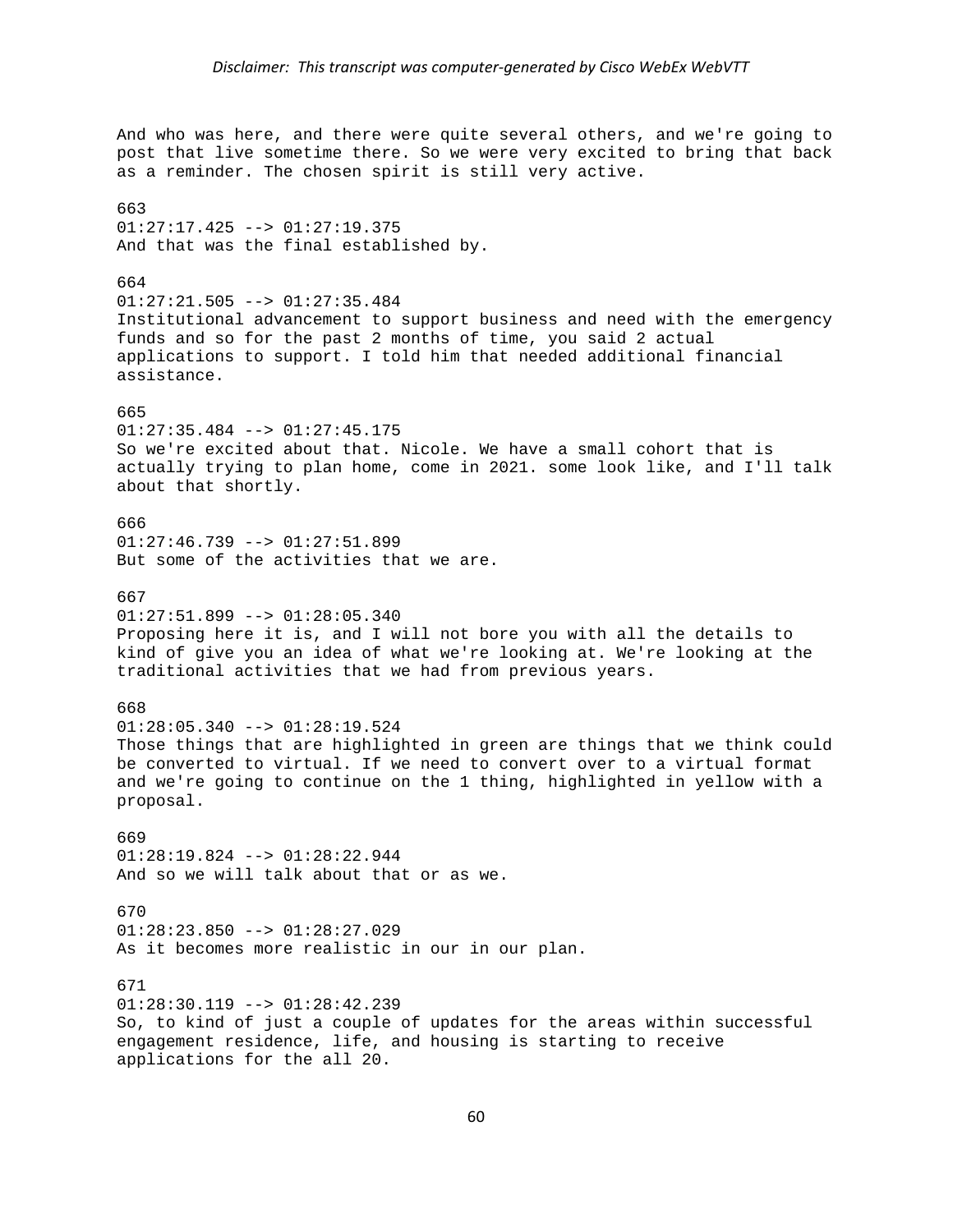672 01:28:42.239 --> 01:28:53.994 122 semester, right now we have 167 full top 1st, time freshmen who have completed the housing applications and their deposits. So we're excited about that. And that was that was Monday. 673 01:28:53.994 --> 01:29:07.404 I'm sure it has increased by now and we have 213 returning students who have completed their house and applications for the fall. And as Dr palm indicated a few minutes ago, we are planning to have face to face classes, which means. 674 01:29:10.800 --> 01:29:25.704 We are planning to operate in full capacity. Of course, this may change, depending upon changes and colon and whatever, the CDC guidelines. But today we are planning to offer even full capacity and we just discussed earlier this week. 675  $01:29:25.765$  -->  $01:29:40.675$ That it is easier to house and double occupancy. And change to single venture, how single and have to convert to double. So we are going to need housing with double occupancy revenue. 676 01:29:40.975 --> 01:29:44.425 Grand, and campus ministries are continuing their services and do an analysis. 677  $01:29:44.425$  -->  $01:29:58.585$ And they actually provided, thank you notes during limited to 3 months to talk about unsung heroes on campus, and they also were instrumental and assisting with grief counseling as the passing of our colleague. Mr. 678  $01:29:58.585$  -->  $01:29:59.635$ the Andre Neil. 679  $01:30:00.954$  -->  $01:30:05.364$ Community engagement continues to serve the community as well as Virginia State University. 680 01:30:05.364 --> 01:30:19.524 We're excited to proceed to what we're saying 1 gift from a 10,000 dollar grant for the food pantry, and we have submitted another 12,000 dollar grant to blue line to also assist the food pantry.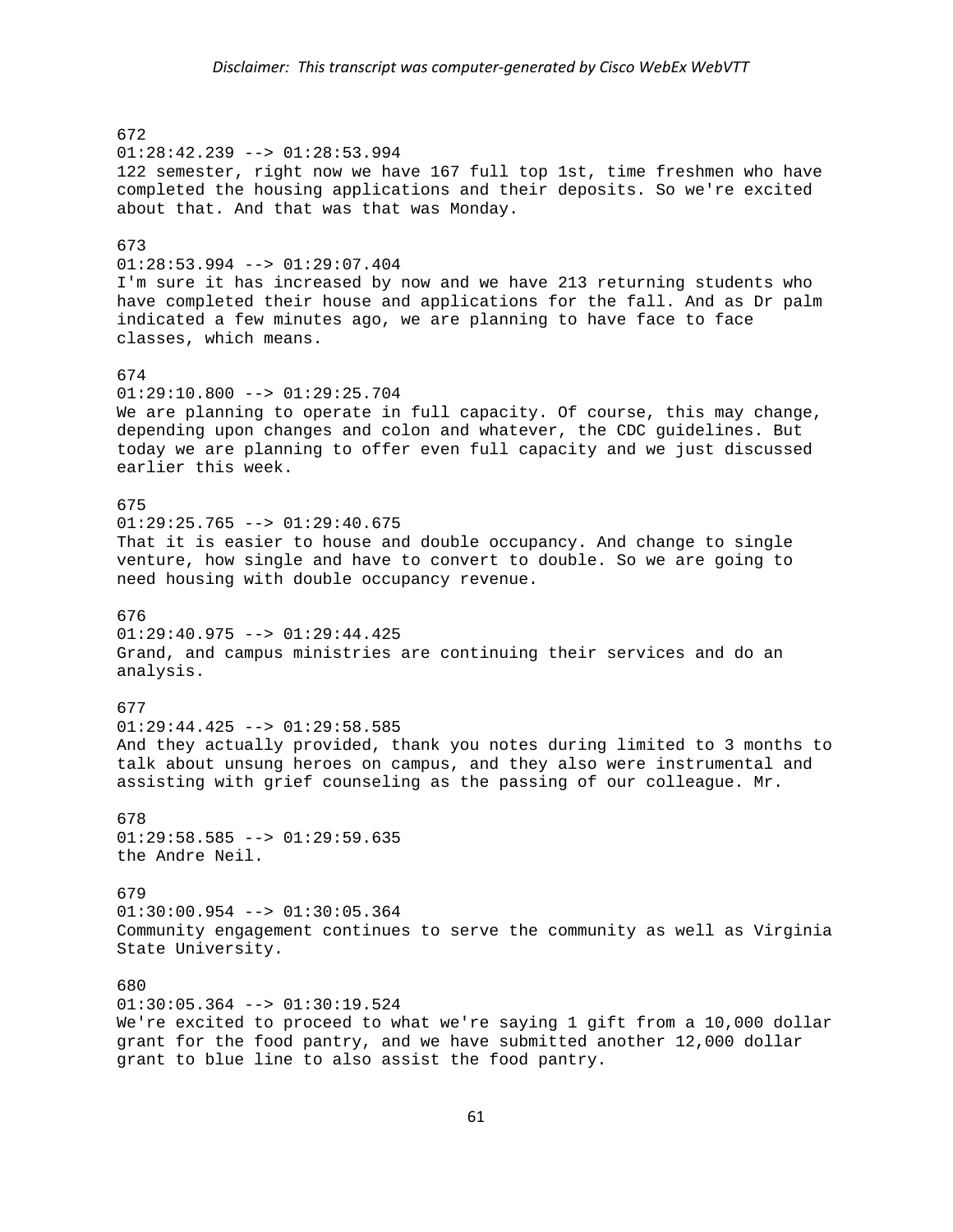681 01:30:19.524 --> 01:30:31.914 So, we are looking at possibly installing a refrigeration unit in the area because 1 of the things that discussions that we had is that the non perishables are good. 682 01:30:31.914 --> 01:30:40.225 We want to make sure that we are incorporating fresh fruits and vegetables for our toes in this community in order to do that. We're going to have to have refrigeration. 683 01:30:40.225 --> 01:30:51.265 So that's 1 of the plans that we're going to have for that, and we continue to support the Chesterfield county alumni association in the distribution that partnership with the food bank. 684  $01:30:52.135$  -->  $01:31:00.925$ And this was a phenomenal service that we had, we had to relocate on the multi purpose center parking lot, because of the vaccinate vaccination event. 685  $01:31:01.345$  -->  $01:31:14.694$ So, we have now with Roger stadium, and so this past weekend was the 1st time we were in that area, but we continued to serve the surrounding community, Virginia State University as well as our students student activity. 686 01:31:15.744 --> 01:31:27.805 That's probably some of the business units on campus and I think last week was the last to be. Most of our organizations have completed their membership intake process. 687 01:31:27.835 --> 01:31:38.574 This was the 1st time that the membership intake process was 100% virtual. There were no complaints of hazing incident of any sort. So we're really excited about. 688 01:31:40.649 --> 01:31:53.965 That process, and there are a lot of different colors going on on campus this week, 1 in particular today and I'm going to show it in our presentation. So I will court Patrick this Sunday. So we are expensive about that. 689 01:31:53.965 --> 01:32:00.685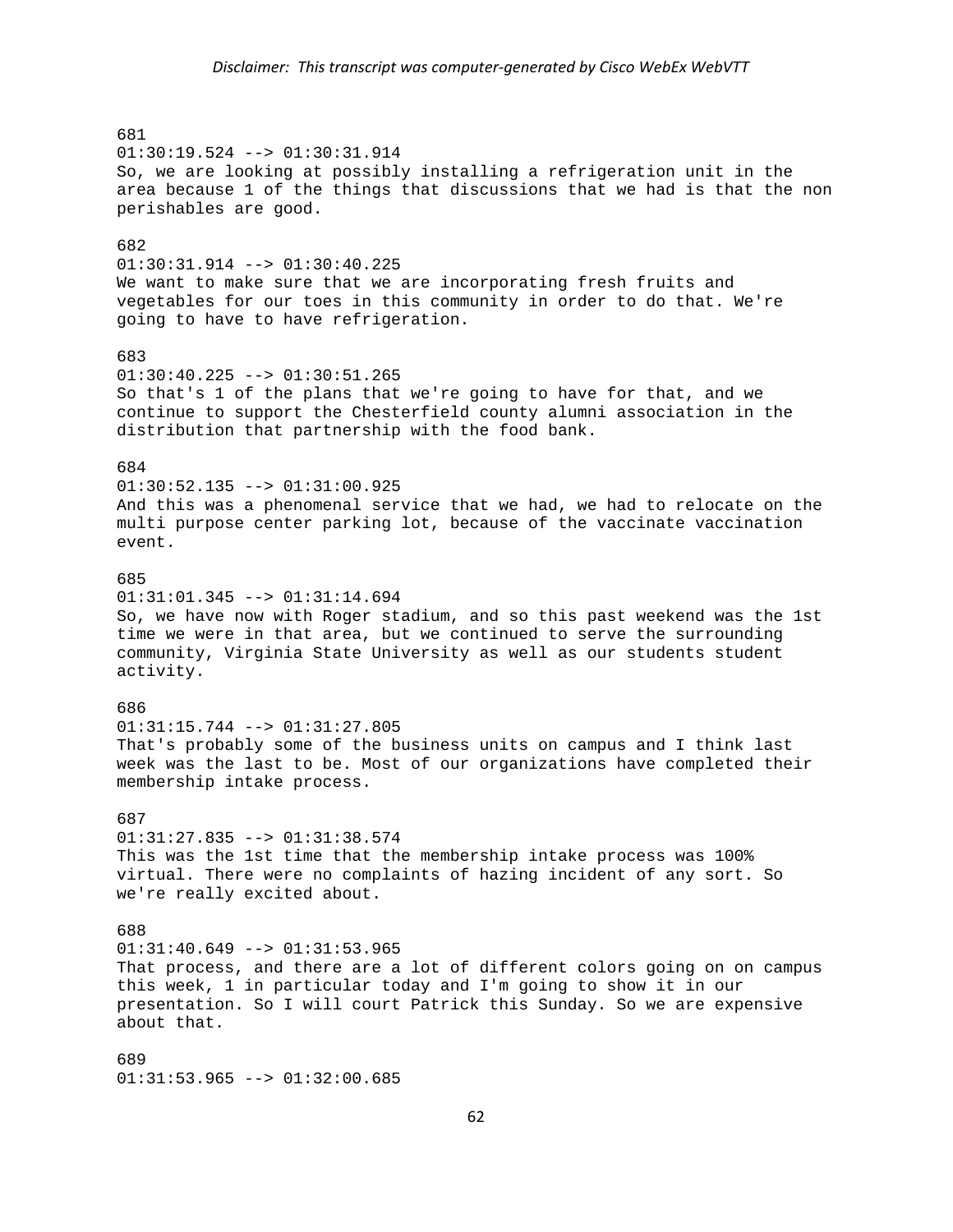That event is going to be face to face so the candidate strikes that are excited about being able to present face to face. 690  $01:32:01.019$  -->  $01:32:10.529$ Last week was spring planning and we had several face to face activities. Very successful. We had a pep rally for all of that. 691  $01:32:10.529$  -->  $01:32:18.599$ Because we have been unable to do that this year. There was a comedy show and. 692 01:32:18.599 --> 01:32:24.479 There's another good news with this point that I have that information. So we're really excited about that. 693 01:32:24.479 --> 01:32:31.194 The chosen leadership program is the program that we're trying to restructure and we're really excited about that. 694 01:32:31.194 --> 01:32:43.554 So we're working on an actual chosen leadership curriculum so that our coaches can have some really good leadership training to add to their Coke over to the transcript. 695 01:32:44.094 --> 01:32:52.104 And we are also partnering with Mr hall and his team to assist with face to face orientation. 696 01:32:52.764 --> 01:33:01.404 To provide training for the Trojan introductory program leadership, and hope that we can continue that partnership. When we have welcome, we can evolve. 697 01:33:02.123 --> 01:33:13.854 The trio programs are continuing to serve for the low income 1st, generation students and we're excited on Monday. We're going to have the ribbon cutting for the official student, support services space. 698  $01:33:14.069$  -->  $01:33:28.884$ In the library, so we're happy to have that program back in Kansas. I think I've discussed that before and we do have a 6 month check up at the end of this month with us Department of education. We're a little behind

I think Mr.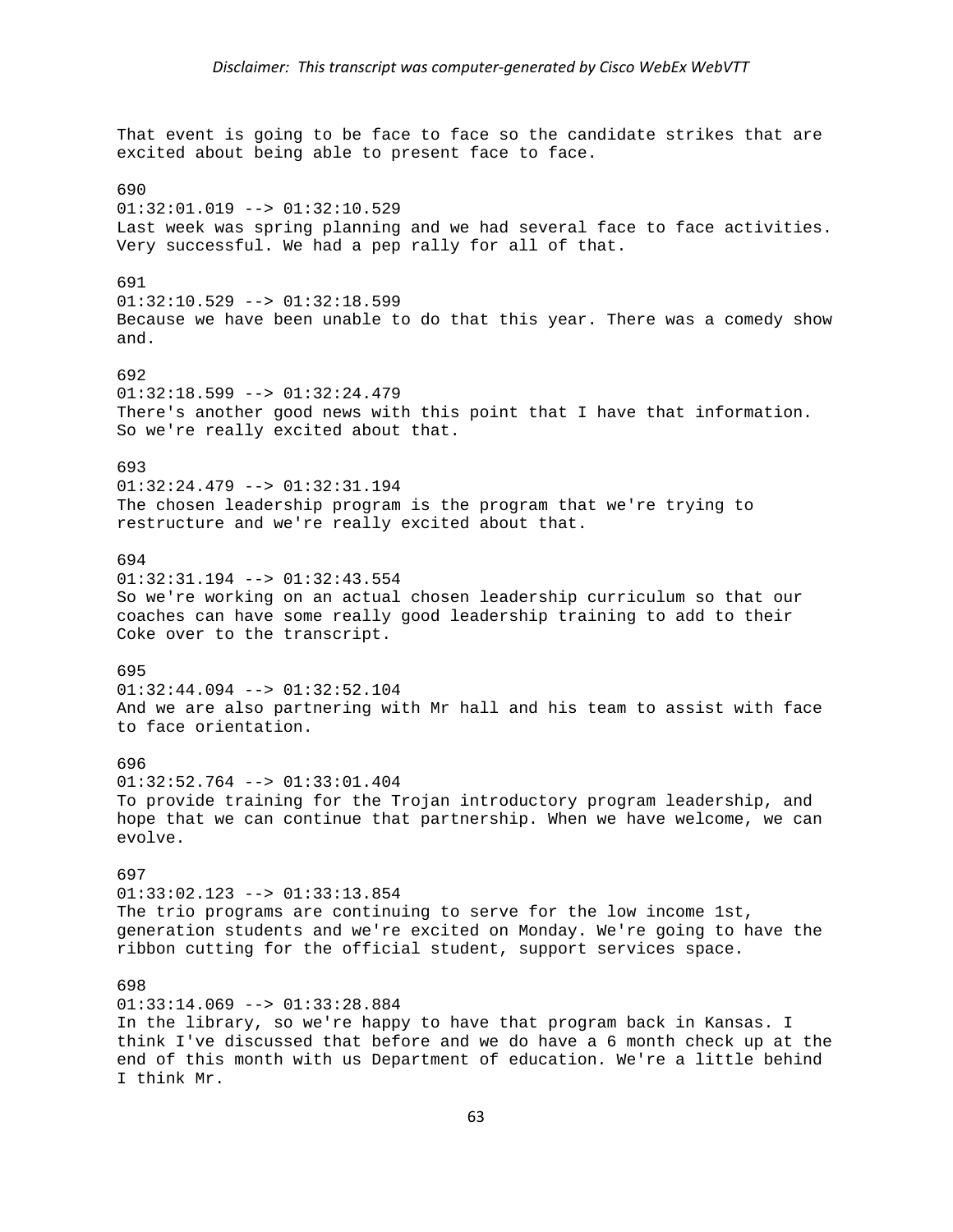699 01:33:28.884 --> 01:33:33.684 hall eluded to some of our numbers are quite low in some areas. 700 01:33:33.894 --> 01:33:36.684 We're confident we can serve the numbers that we can play it to, 701 01:33:36.684 --> 01:33:37.823 which is 140 the trio program, 702 01:33:38.394 --> 01:33:52.493 but also going to look at conducting staff in the community to try to provide some face to face services for people that may be struggling with that with that function and so if you have ever done, 703 01:33:52.493 --> 01:34:02.423 we have a level of education and mix up a little bit more comfortable but this task is often very dark and then we want to make sure that our low income 1st generation parents. 704 01:34:04.859 --> 01:34:17.908 Carrier who English is the 1st language can really get some assistance and 1 of our colleagues has become a state president for our state regional estate association for the trio programs. 705  $01:34:18.503$  -->  $01:34:28.554$ And so any contact that provided from data, so that you could see the number of cases, and the classifications of our chosen 2 things I want to point out 1 was a title 9 case. 706 01:34:28.974 --> 01:34:36.024 And then the others is that there were 11 as early this week cases of the spread agreement. 707 01:34:36.208 --> 01:34:36.448 So, 708 01:34:36.444 --> 01:34:41.123 if you remember the agreement with the document that all from the tech to complete the flat,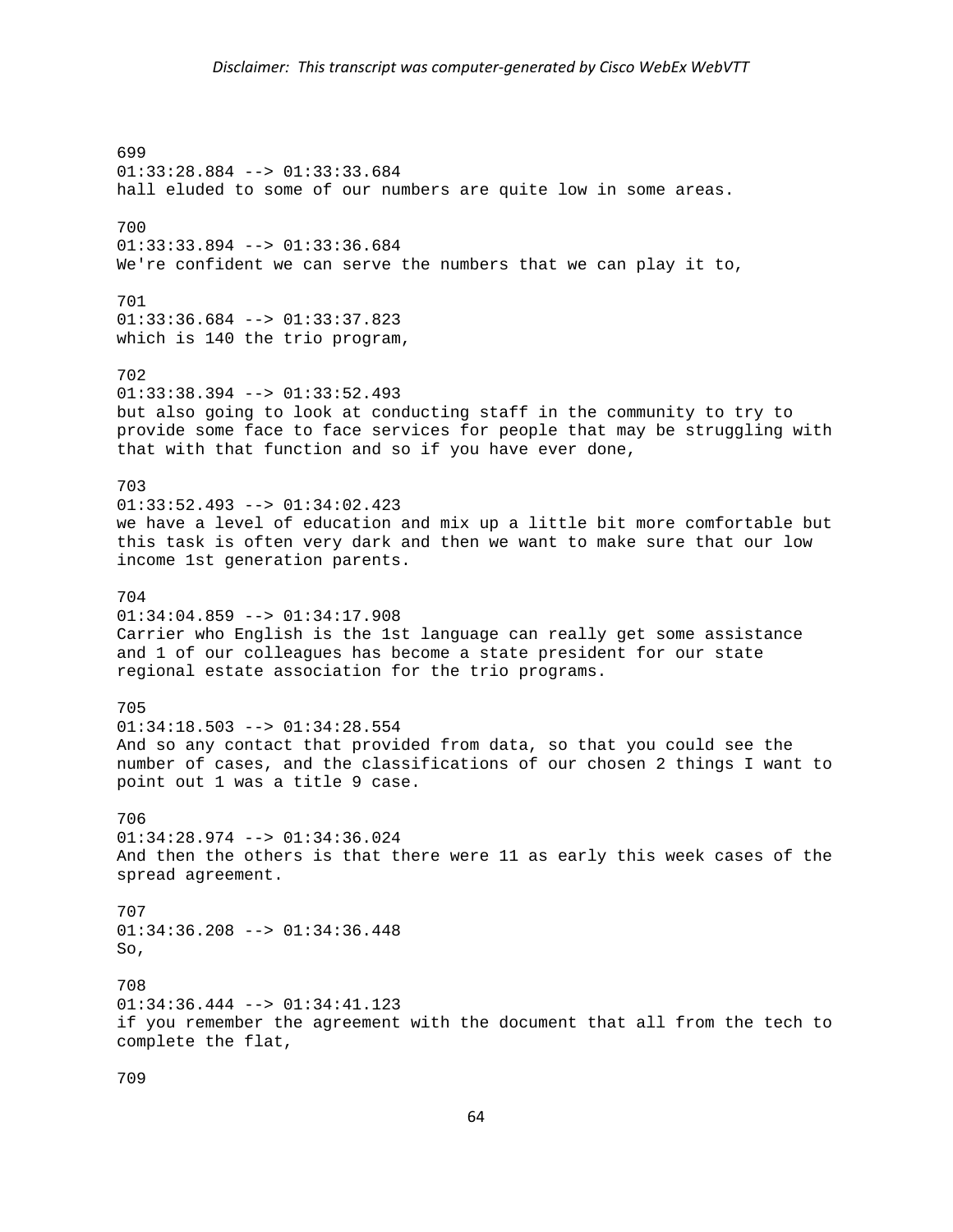01:34:41.123 --> 01:34:42.774 and when they came in to file, 710 01:34:42.774 --> 01:34:43.163 so they were, 711 01:34:43.163 --> 01:34:44.753 where the med safety socially, 712 01:34:45.503 --> 01:34:51.953 and follow all the protocols there have been approximately 11 violations of debt. 713 01:34:51.984 --> 01:34:52.404 So, 714 01:34:52.673 --> 01:34:59.274 with that there have been restored and justice processes to include community service by writing an essay, 715 01:34:59.453 --> 01:35:07.554 and those types of so we want to make sure anything and why it's important for them to do things that we've asked. 716 01:35:07.884 --> 01:35:21.863 And if a courier services that continues to serve exciting way, just a couple of months ago, they actually had the 1st entrepreneurial Expo that was outstanding program. It was so passionate. 717 01:35:21.958 --> 01:35:32.453 And I was able to attend, and we were really excited about having that discussion for our children to know how they can also begin to start living on their own businesses. 718 01:35:32.873 --> 01:35:40.944 But I think let's alliance presented about the Google Google program where we had, we had 46 students enrolled in, that. We actually have 2 students. 719 01:35:41.729 --> 01:35:46.798 That have completed the grow with Google process program and has received there.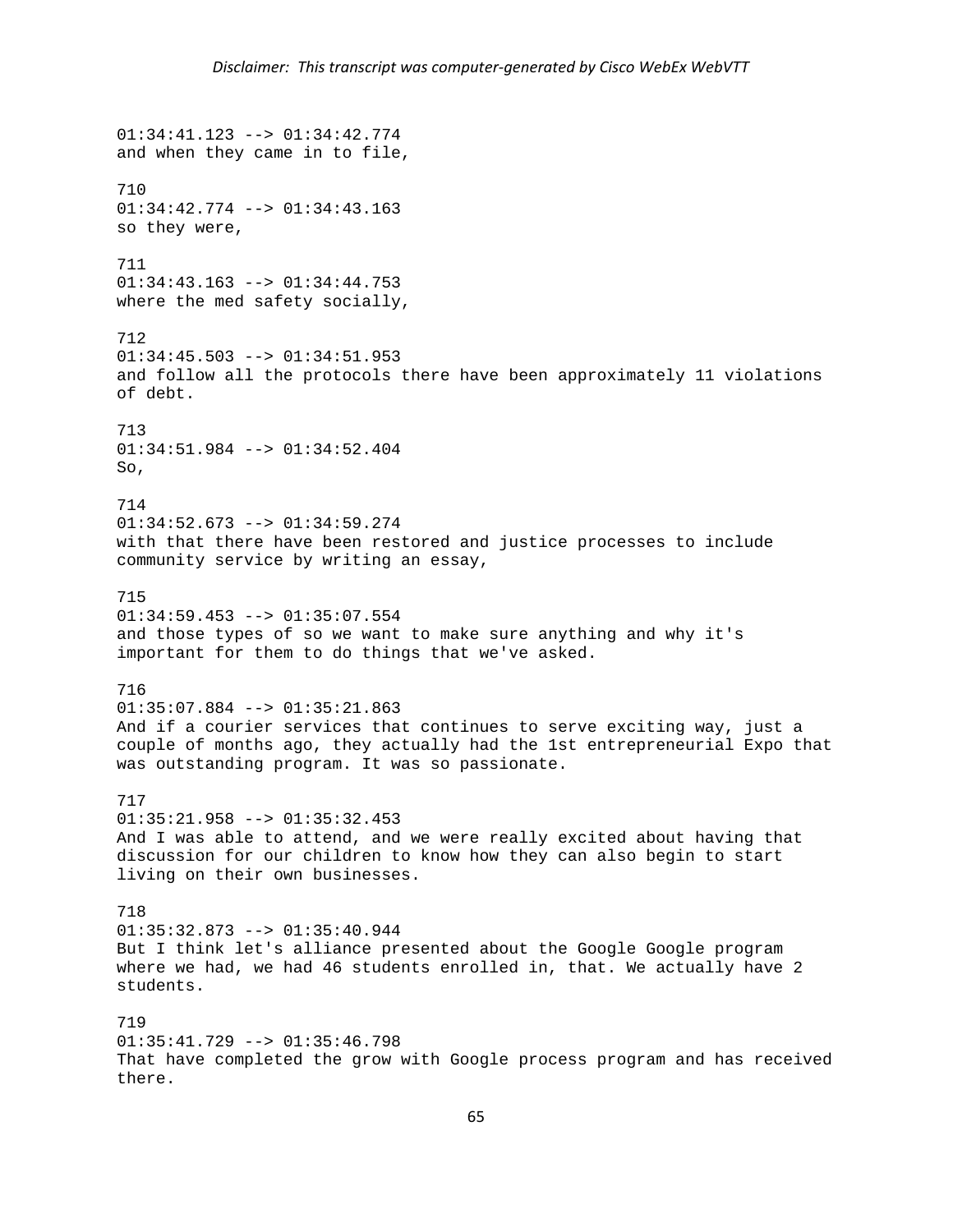720 01:35:46.798 --> 01:35:51.503 Certification so here are just some pictures of things that we've done. 721 01:35:51.503 --> 01:36:06.293 We've talked about women's history, mama and their flyers they're the trucks, and there were a few pictures here, the sprinkling, and some about the career services activities that were launched. 722 01:36:06.323 --> 01:36:20.724 So just wanted to provide you some visual of the social media that we actually do the flyers that go out on campus. And then finally, I'm pleased to announce that our elections have been completed for the 2122 academic year. 723 01:36:20.724 --> 01:36:33.323 You may recognize this gentleman. He is 1 for the 2nd term. Mr. Cameron Greg will be our president again for next year. Over year. Would be the executive vice president. Definitely. 724 01:36:33.323 --> 01:36:36.594 Founders will be the vice president for academic affairs. 725  $01:36:38.219$  -->  $01:36:42.208$ Okay, with calls will be the vice president success and engagement. 726 01:36:42.208 --> 01:36:46.168 Um, will be the vice president for administration. 727  $01:36:46.168$  -->  $01:37:00.059$ And implement the bottom, I really do apologize. I cannot see that. And that concludes my report for you, Madam chair or student success and engagement. Are there any questions for me or things that. 728 01:37:00.354 --> 01:37:13.224 Can answer for you, thank you so much for all of you. And your team's efforts. I appreciate everything that's going on in. 729  $01:37:13.224$  -->  $01:37:18.083$ There clearly seems to be a lot going on. I know this has been a total. 730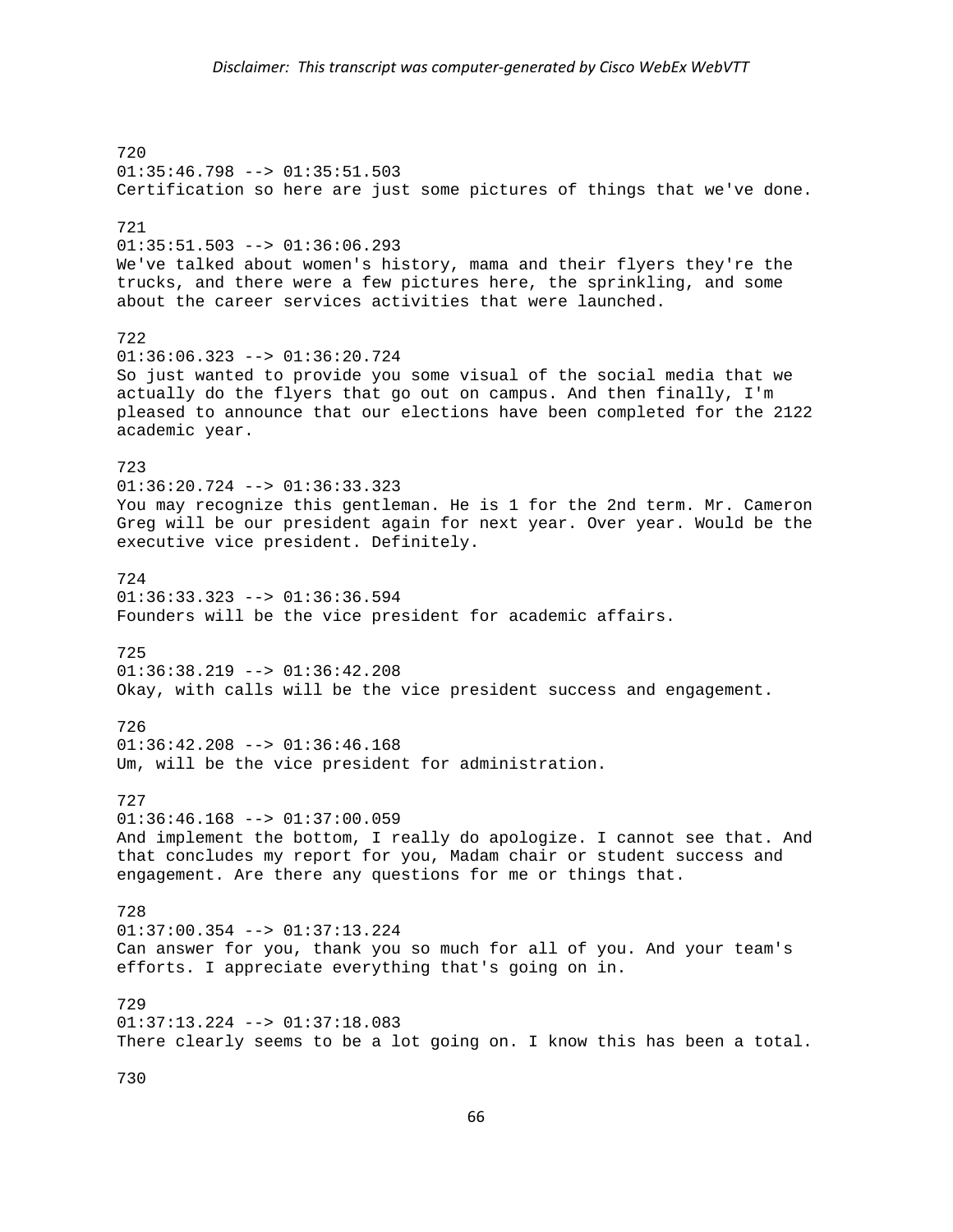01:37:18.269 --> 01:37:22.288 Pivot in the way you have to do business. 731  $01:37:22.288$  -->  $01:37:29.578$ In keeping our students engaged and taking care of our students are truly appreciate your roles innovation and your dedication. 732 01:37:29.578 --> 01:37:32.639 Are there any other questions or comments? 733  $01:37:35.668$  -->  $01:37:43.378$ Nope. Okay. Hearing none. Dr Paul. Do you want to take it back over and. 734 01:37:43.378 --> 01:37:46.769 Sort of lay out what. 735 01:37:46.769 --> 01:37:51.628 We talked about doing going forward given. 736  $01:37:51.628$  -->  $01:37:59.038$ That we're doing technology. Mr. Harris are you. 737 01:37:59.038 --> 01:38:05.338 Yeah, Mr Harris will go and then I'll go ahead and take over from there. Okay. Sounds good. 738 01:38:06.779 --> 01:38:11.368 Mr. Harris good to see you. Good 1. 739 01:38:11.368 --> 01:38:21.118 And thank you for helping me restart my computer and do all the things that I needed to do to be part of the meeting today. I apologize for putting you on. 740 01:38:21.118 --> 01:38:32.309 The spot no problem I have to compete with Travis from time to time to show him still. Can you do just sponsor. 741 01:38:32.309 --> 01:38:35.939 Good morning everyone.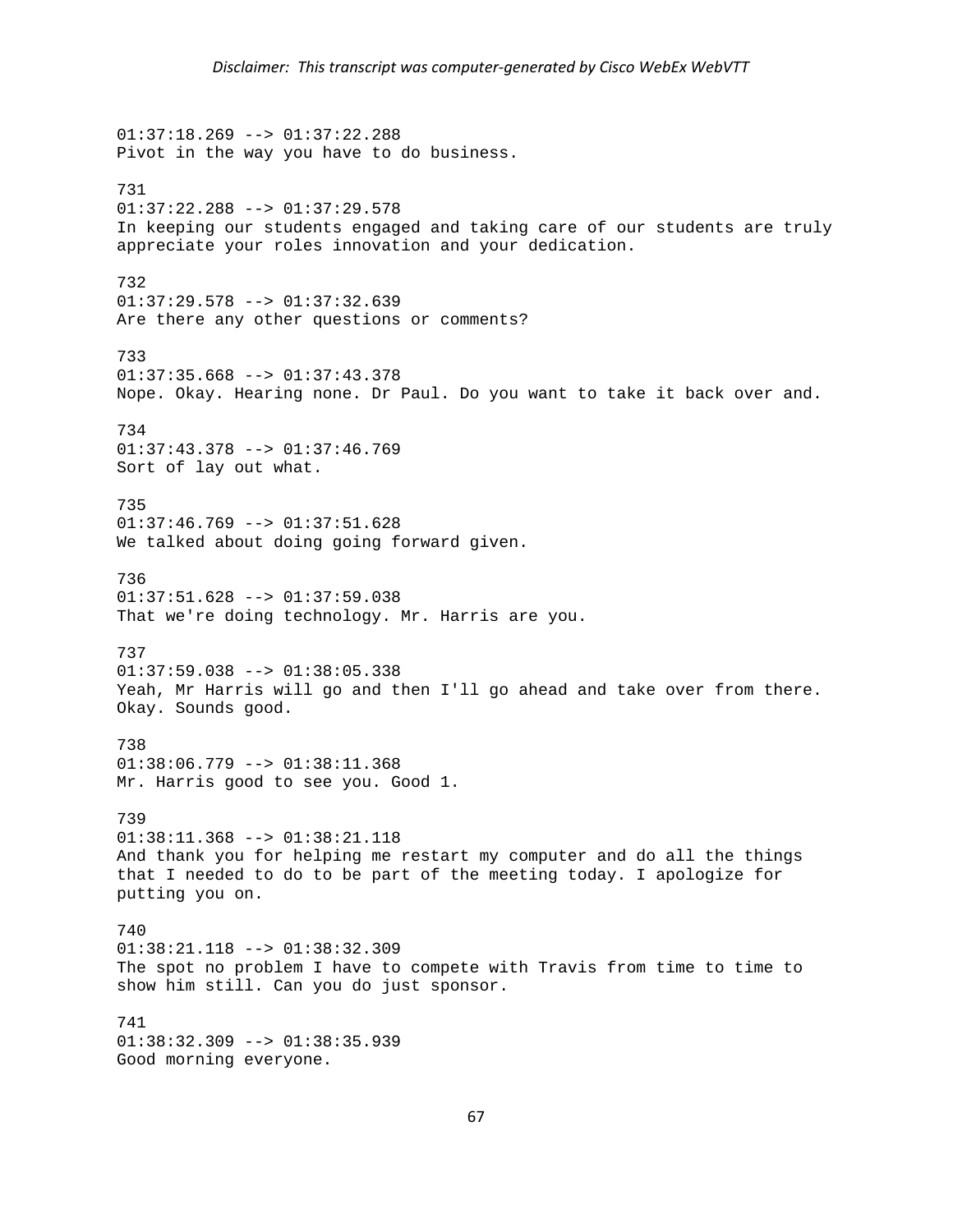742 01:38:36.654 --> 01:38:50.304 1st remind to talk about the work effort that Dr, so Spencer has been doing with the community activist, and with the various police departments throughout the region. 743 01:38:51.203 --> 01:39:02.064 Dr Spencer, who is a professor and our former faculty chair. She's a professor over in the sociology and criminal justice department. 744 01:39:02.753 --> 01:39:09.024 What she's been doing was there was an anticipation coming out of some of the. 745 01:39:10.019 --> 01:39:13.349 Ryan from last summer. 746 01:39:13.349 --> 01:39:25.373 That leading up to the George Floyd decision jury decisions that there may have been some, some adverse activities that may have occurred. 747 01:39:25.734 --> 01:39:33.054 So she took a proactive approach to basically get the community activists as well as the police departments to come to campus. 748 01:39:33.298 --> 01:39:45.384 1, April, 10 and talk about what we can do to prevent the community from, from having a negative reaction to whatever the verdict may be. 749 01:39:46.163 --> 01:39:46.524 So, 750  $01:39:46.524$  -->  $01:39:49.673$ we met on the 10th of April and again, 751 01:39:49.703 --> 01:39:50.184 1, 752  $01:39:50.453$  -->  $01:39:57.413$ yesterday with various organizations that you see listed below all of the area,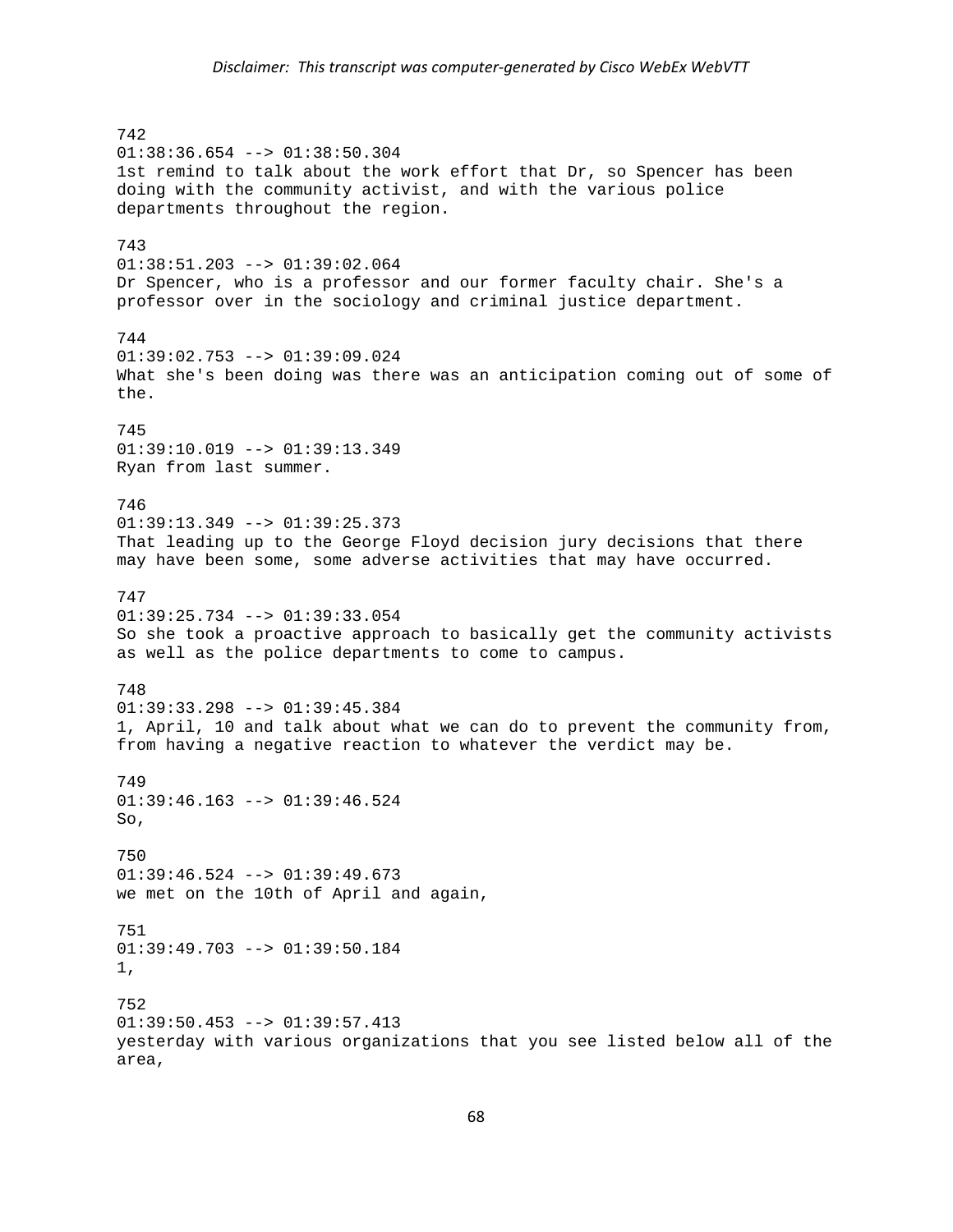753 01:39:57.413 --> 01:40:00.354 police departments to include the Virginia State police, 754 01:40:01.104 --> 01:40:02.333 various phase. 755 01:40:02.363 --> 01:40:15.234 And community activists were also present and center to Morris. He has participated actually substituting for our promos who is very, very busy. 756 01:40:15.234 --> 01:40:19.283 So he asked me to pinch it for him and I've attended. 757  $01:40:20.099$  -->  $01:40:30.179$ The last couple of meetings on his behalf Dr Spencer really does a very good job of working with the police departments and the activists. 758 01:40:30.179 --> 01:40:38.309 And some of the goals of the group, as you see is to promote the safety and effect of the escalation. 759  $01:40:38.309$  -->  $01:40:41.458$ Strategies for the community members. 760 01:40:41.458 --> 01:40:52.524 And so although the community receives the proper burden, considering what took place in Minneapolis, the next phase is to work on education right? 761 01:40:52.734 --> 01:41:00.234 And to educate the law enforcement and community activists on the property, you support police tactics. 762 01:41:00.328 --> 01:41:08.099 And other law enforcement policies with the intent to eliminate any implicit cultural and racial bias. 763  $01:41:08.099$  -->  $01:41:17.519$ And so I want to command doctor expensive for the work that she's doing, and the University of administration we will continue to assist her going for.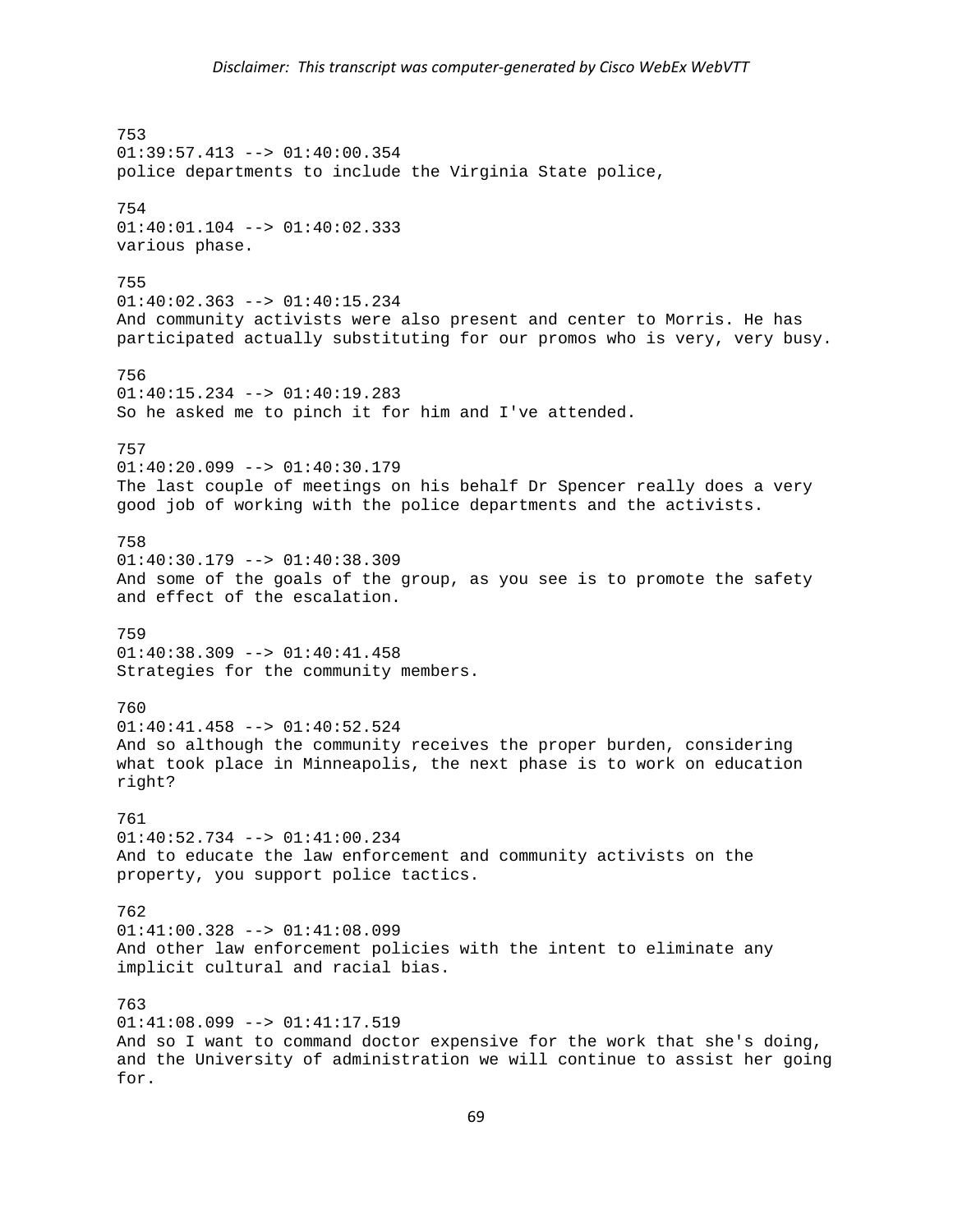764 01:41:18.144 --> 01:41:23.213 Next I want to talk about 19 emergency response, 765  $01:41:23.543$  -->  $01:41:28.734$ the university has been an active partner with the Virginia Department of health, 766  $01:41:29.003$  -->  $01:41:39.144$ and the Virginia Department of emergency management and vaccinating Virginia going to go into a little bit more detail on that on the university side. 767 01:41:39.173 --> 01:41:49.703 Again. I want to thank my colleague Dr Paul and Dr poorly for their work in ensuring that we are able to actually get the community vaccinated. 768  $01:41:50.423$  -->  $01:41:58.493$ We established 2 classes of health and expert in the multipurpose center for the greater health district and that was the March 1613. 769 01:41:58.493 --> 01:42:06.923 and then we found that the embc was selected to become a vaccination site on March 15th. 770  $01:42:08.009$  -->  $01:42:17.009$ With the work of waste standards, we held our press conference and she'll tell you more about that and her presentations. 771 01:42:17.009 --> 01:42:27.713 And the, the site at the PC is as managed by a 3rd party vendor that is working for, on behalf of them, which is the Virginia Department of emergency management. 772 01:42:28.854 --> 01:42:32.993 The 1st, doses of vaccine was provided on March, 17. 773  $01:42:33.088$  -->  $01:42:37.859$ And I'll go into detail on the statistics of how many people have been vaccinated. 774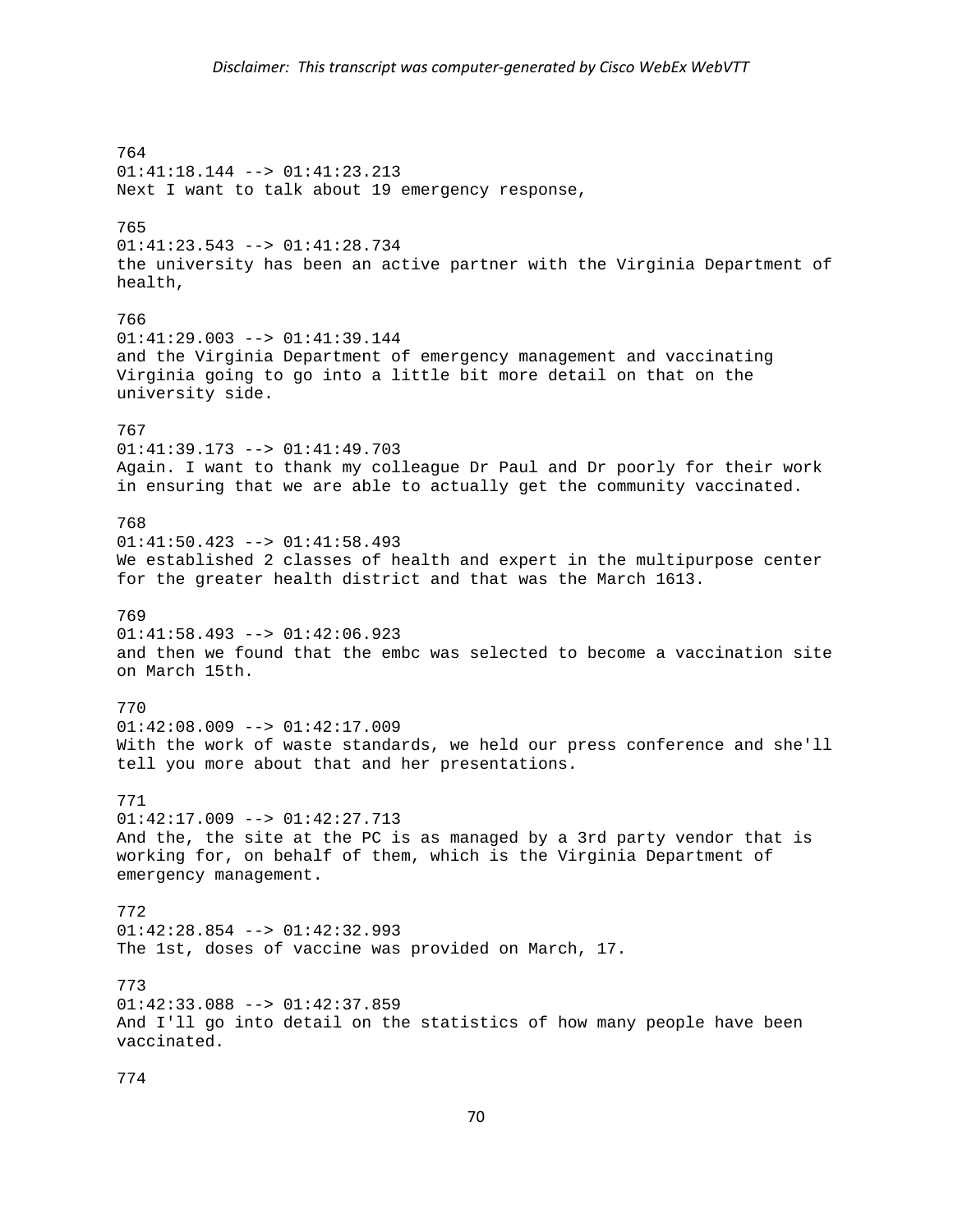01:42:37.859 --> 01:42:47.309 And we found out that they have extended usage through the end of May may 31st. They were due to end on April 30th. 775  $01:42:47.309$  -->  $01:43:02.069$ But with the loss of the Johnson and Johnson vaccine, there had to extend additional time. And also we'll talk a little bit about the deployment of the mobile health clinics as part of the public health Institute. 776  $01:43:02.069$  -->  $01:43:05.578$ Uh, to the help districts. Okay. 777 01:43:05.578 --> 01:43:18.628 On the statistics side with there are to help districts at the MPC site and supporting the crater health district, which is comprised. 778 01:43:18.628 --> 01:43:29.819 The city of status for cope well, in Korea and the counties and then we price George Sussex, 30 and Greenville times. 779  $01:43:29.819$  -->  $01:43:33.059$ And I think I may have left out the city of employees. 780 01:43:33.059 --> 01:43:46.828 As of December 2,203,000 citizens, and the districts have been vaccinated through December 2020 when they started back to me. 781  $01:43:46.828$  -->  $01:43:53.698$ At the MTC which really started on March 6. 782  $01:43:53.698$  -->  $01:44:05.729$ Over 74,391 citizens have been vaccinated, so, by power comparison was the largest vaccination center in the commonwealth. 783 01:44:05.729 --> 01:44:16.349 Next we wait, let me go back for a 2nd so we do have some work to do and she can see when we look at the population. 784  $01:44:16.349$  -->  $01:44:22.434$ And even though the Virginia Department house list tenure, all we all know that 10 year olds cannot get vaccinated.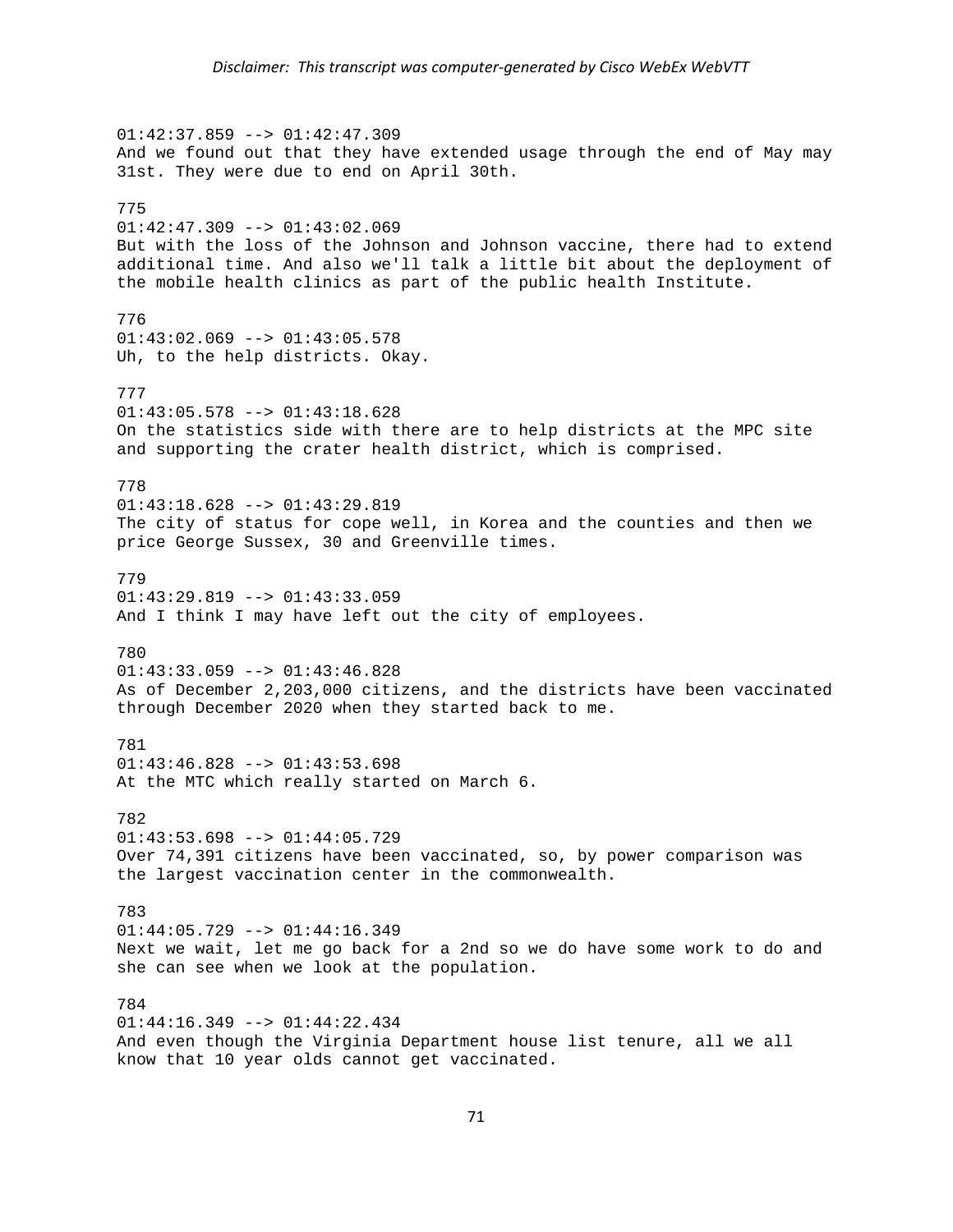785 01:44:23.274 --> 01:44:31.764 So, if you look at that number, being 16 and above, we have a considerable amount of work to do to get. 786 01:44:32.698 --> 01:44:47.363 Younger students as well as citizens vaccinated there's a lot of work that needs to be done there and we're going to be rolling out the vaccinate V issue campaign 787 01:44:47.573 --> 01:44:53.514 starting next week to enforce to get as many students vaccinated before they can of the semester. 788 01:44:53.788 --> 01:44:56.724 In a meeting that I had with the health department yesterday, 789 01:44:57.413 --> 01:45:01.373 even though we know that we're close to the end of the semester, 790  $01:45:02.064$  -->  $01:45:10.764$ the health director Dr Samuel and Dr Hart respectively that's Chesterfield and greater help district directors. 791 01:45:11.099 --> 01:45:16.229 Um, the Pfizer vaccine, which is being provided in. 792 01:45:16.229 --> 01:45:19.738 Is 89% the effect of what a single. 793  $01:45:19.738$  -->  $01:45:24.988$ And so we believe that we can get the students back today when the single those. 794 01:45:24.988 --> 01:45:39.713 Get seniors vaccinated with 2 doses before graduation, and before they go home with the plan of using vaccine finder for the students who have blessed and went home to get their 2nd dose in their home district district. 795 01:45:40.139 --> 01:45:43.618 Next.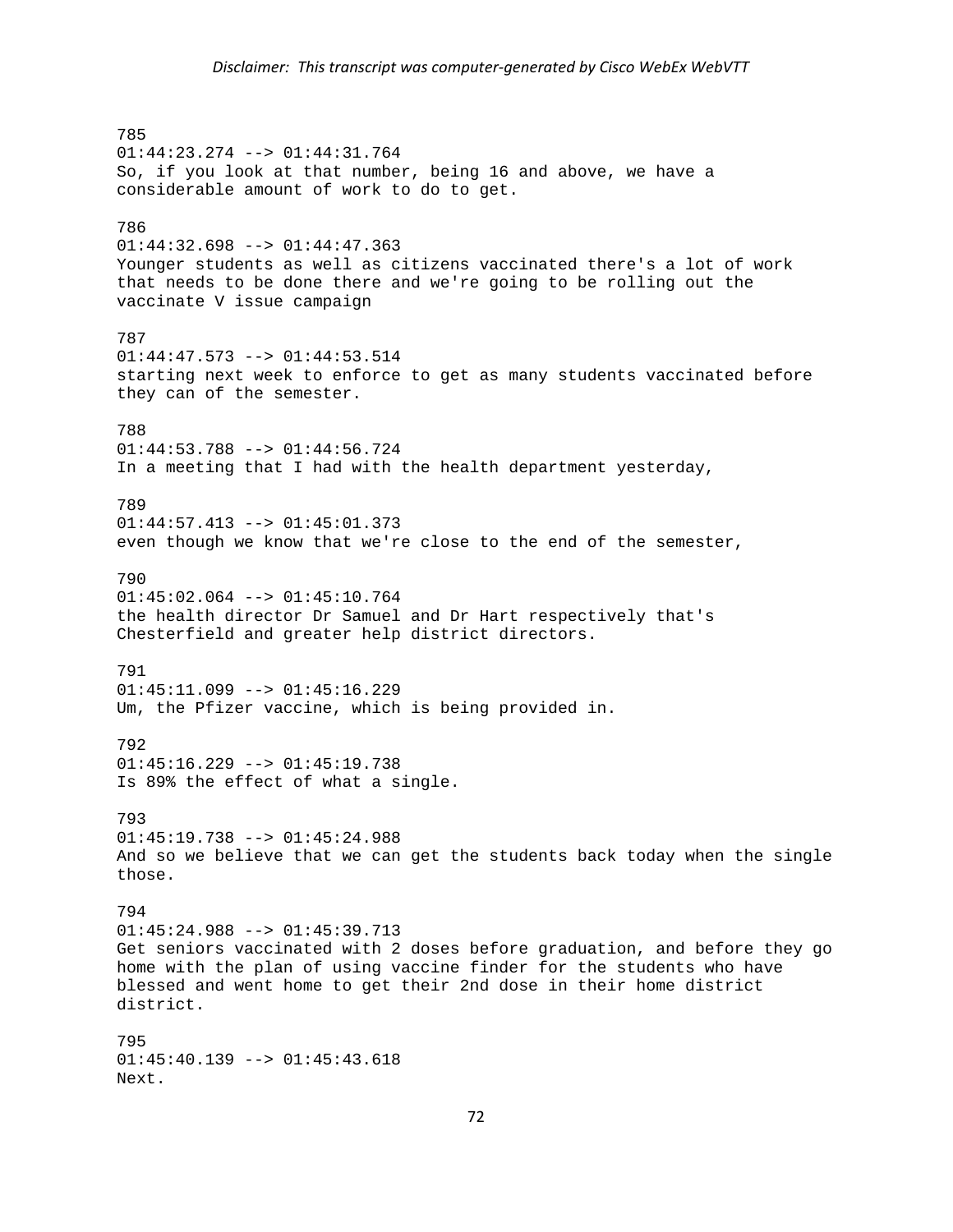796 01:45:44.094 --> 01:45:56.154 We have the vaccination by race and ethnicity. This is something that visitor Richardson asked us to keep tabs on. And the statewide average for African Americans is 13.7%. 797 01:45:56.154 --> 01:46:09.713 But with the work that we're doing in the NPC, we're seeing that we're actually trending ahead of the rest of the commonwealth with 20% of African Americans. Being vaccinated with the things that we're doing in the UPC. 798 01:46:14.128 --> 01:46:28.524 Next we have a vaccination by gender as usual. Women tend to do a better job than us guys, and they're actually getting vaccinated at a higher rate than that we are. 799 01:46:28.913 --> 01:46:35.753 And so, gentlemen, we have to step up our game. Not only with this, but with other men's health issues. 800 01:46:38.399 --> 01:46:41.609 Daily count the. 801 01:46:41.609 --> 01:46:55.408 Anticipated goal when we set up the center was that we would scale to 6,000 doses a day. However, with the supply being kept, we have basically received approximately 3000 doses on a given day. 802  $01:46:55.408$  -->  $01:46:59.908$ And you see this low spike down around April 1st. 803  $01:47:00.594$  -->  $01:47:14.694$ We started to see that the citizens in the 2 districts that dropped off and that is when we started vaccinating employees and then it started to rise back up and we basically been meetings the daily goals. And within the central. 804  $01:47:14.998$  -->  $01:47:24.269$ The mobile clinics, we're providing assistance to prayer and just fill help district. 805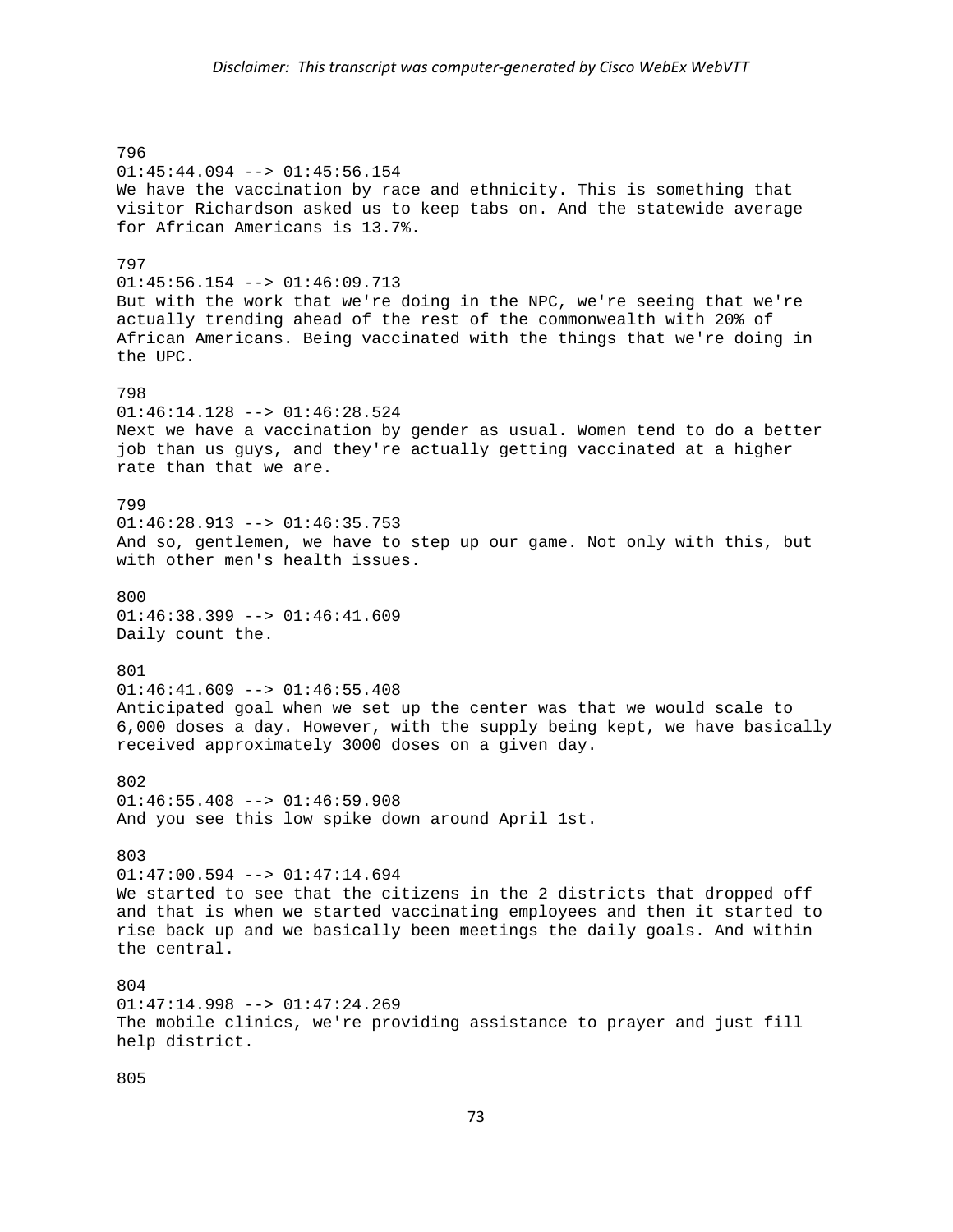$01:47:24.269$  -->  $01:47:35.844$ And the goal with the mobile clinics are how they're being used as they're going out, and they're vaccinating elderly and mobile migrants, and folks in in some of the role areas. 806 01:47:36.113 --> 01:47:37.524 And then post cobit, 807 01:47:37.823 --> 01:47:52.673 we plan to use the mobile clinics as part of the public health institute that Dr Boyd and Dr palm spoke up earlier and we had arrangements because a lot of our K through 12 students. 808  $01:47:53.099$  -->  $01:48:07.583$ Because of the pandemic, they're missing their childhood immunization so we know that we're behind and what we don't want is to have problems with other areas in the post covert world vaccinations could have have solve them. 809 01:48:07.823 --> 01:48:11.814 So, we know that we need to work with the districts to get those counts back up. 810  $01:48:14.514$  -->  $01:48:23.184$ Coming out of, and this is again, piggybacking on Dr Thomas message of why there's a public health Institute. 811 01:48:23.573 --> 01:48:38.423 We previously had a 1 day program called care, which basically we partner with the mission of mercy folks to, and the corporate extension to provide a 1 day medical care program. 812  $01:48:39.203$  -->  $01:48:48.413$ We know that there is a lot of health disparities within our community. Hence, why we are launching our public health Institute and moving into. 813 01:48:49.014 --> 01:48:59.514 The issue becoming a community health partner, as exhibited by what we're doing in the multi partner center with the vaccination clinic. So much. 814 01:48:59.514 --> 01:49:08.814 So that as the slide that you see online that seeing and actually feature the issue multi purpose center,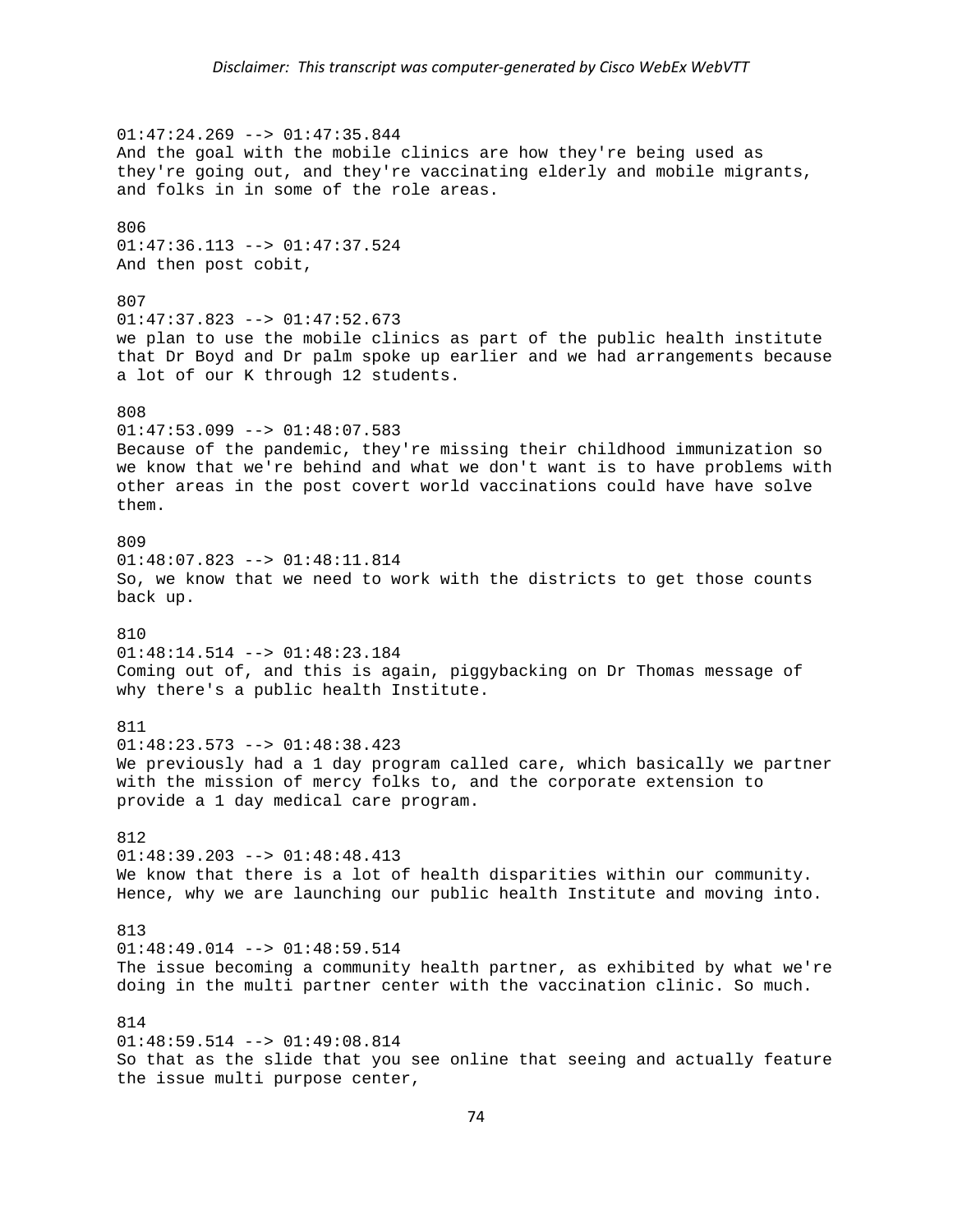815 01:49:09.354 --> 01:49:09.594 1, 816  $01:49:09.594$  -->  $01:49:10.463$ Saturday morning, 817  $01:49:10.823$  -->  $01:49:16.673$ just what's happening to be looking at the news and outcomes of the issue multipurpose center. 818 01:49:17.213 --> 01:49:27.503 So, I think that there is a lot of recognition of the work that the public health Institute is doing, and becoming an established health partner within the region. 819 01:49:28.194 --> 01:49:42.923 Also, the greater health district Dr Alton heart irregular appears on WBS, the radio station, talking to the members of the community, and will be assisting Dr heart with moving that to become a podcast.  $820$ 01:49:42.923 --> 01:49:47.663 So that the crater health district can actually reach a broader audience. 821 01:49:49.349 --> 01:50:01.493 This team at community, health, public health Institute. This is a rehash of what Dr. 822  $01:50:01.493$  -->  $01:50:06.144$ boy Dr Palm has expressed in terms of the mission of. 823  $01:50:06.359$  -->  $01:50:16.109$ Outside of the academic programs that they discussed earlier, and the ability to provide women's health, mental health there's a lot of need. 824 01:50:16.109 --> 01:50:25.679 Uh, for breast cancer awareness as well, as prostate awareness, working with the community for screen diabetes. 825  $01:50:25.679$  -->  $01:50:29.213$ And cardiovascular awareness and blood pressure screening,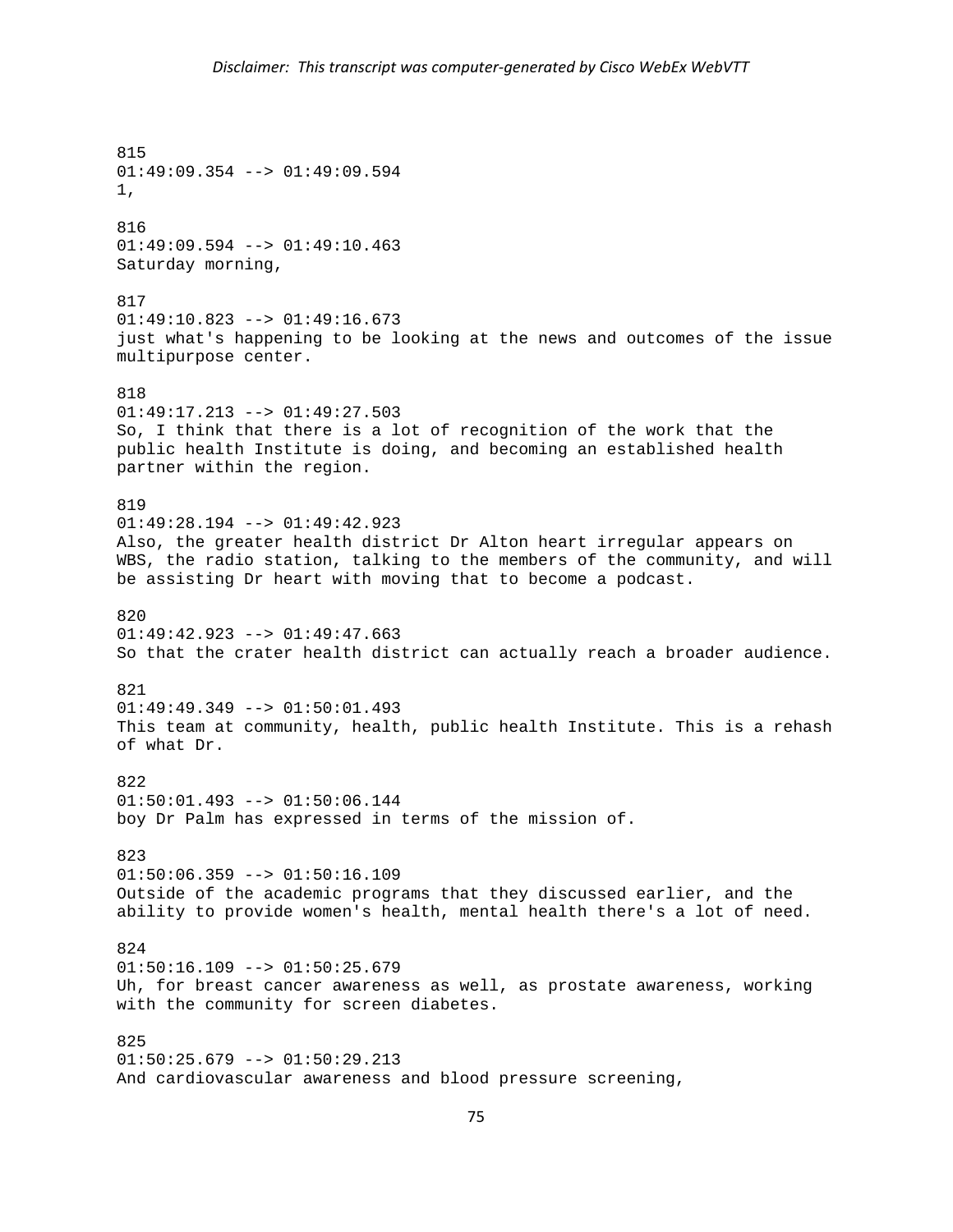826 01:50:29.213 --> 01:50:32.753 and all the other health issues that come with our community, 827 01:50:32.963 --> 01:50:46.554 and making sure that we're educating folks and providing the necessary screening and awareness to ensure that we have a healthy advisor community finally mentioned the childhood immunization, 828 01:50:46.583 --> 01:50:48.833 because the K through 12 students, 829  $01:50:48.833$  -->  $01:50:51.743$ they are behind and working with the help districts. 830 01:50:51.743 --> 01:50:55.644 The help Institute intends to help them catch up on that. 831  $01:50:58.198$  -->  $01:51:03.328$ Okay, transitioning over to the crime statistics. 832  $01:51:04.673$  -->  $01:51:06.354$ Last year was kind of normally, 833  $01:51:06.654$  -->  $01:51:11.154$ because we released the students back in the nonprofit 3rd, 834  $01:51:11.154$  -->  $01:51:12.203$ week of March, 835 01:51:12.503 --> 01:51:14.934 and so from a clarity report, 836 01:51:15.684 --> 01:51:23.213 we didn't really have a whole lot of things due to the cove and 19 pandemic day for 2021. 837 01:51:23.213 --> 01:51:31.734 we have had 3 incidents today. We get the report for April the 1st, week of May. So I don't have that data for you yet.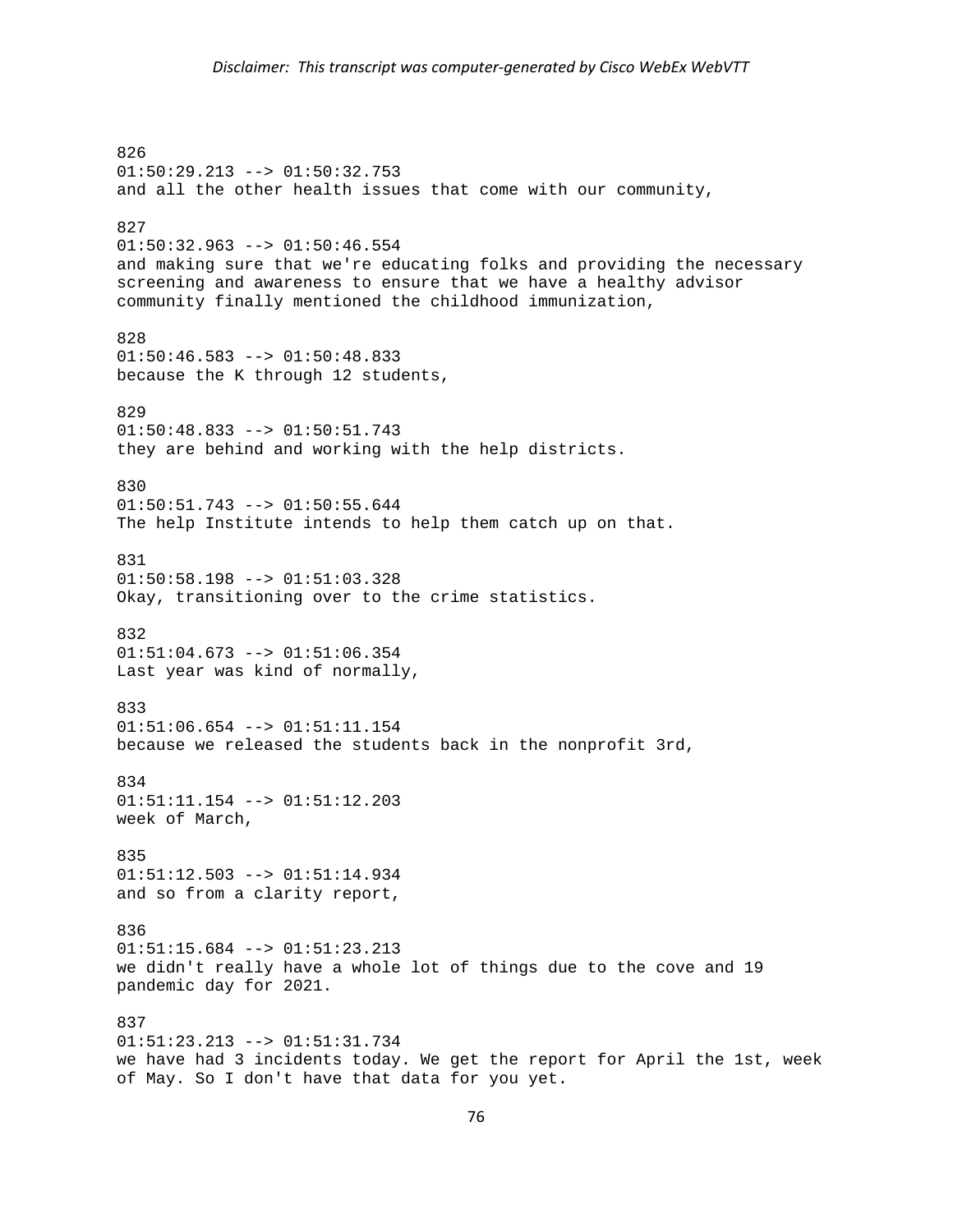838 01:51:34.469 --> 01:51:46.588 And with that, this is a picture of me holding on back right before I had back surgery in January and so I will open up the questions that you have. 839 01:51:46.588 --> 01:52:01.378 Thank you so much appreciate everything that's going on. I wanted to congratulate you all Dr Spencer on being proactive. 840 01:52:01.378 --> 01:52:07.859 Um, and working with the community activists and, and the public safety. 841 01:52:07.859 --> 01:52:19.319 Entities prior to the decision, and just as an ongoing thing, I'm glad you said you met also yesterday. So that's an important. 842  $01:52:19.319$  -->  $01:52:30.658$ Roll that Virginia state can play and I'm pleased to see that we're doing that and I know Dr Spencer is quite dynamic and I'm sure she's doing a great job with that. 843  $01:52:30.658$  -->  $01:52:38.279$ Your crown statistics that's going to be quite the anomaly as you go forward, trying to do any longitudinal. 844 01:52:38.279 --> 01:52:44.219 Comparisons and trend analysis, I don't envy everybody trying to do that. 845 01:52:44.219 --> 01:52:48.118 Are there any questions from members of the committee. 846  $01:52:48.118$  -->  $01:52:58.168$ We covered a lot of ground there and share. This is Charlie. I don't have a question specifically for Mr. Harris, but. 847  $01:52:58.168$  -->  $01:53:02.158$ I would like to say to all of the presenters today. 848  $01:53:02.158$  -->  $01:53:07.618$ They took me down a path of memory lane when Virginia state used to have.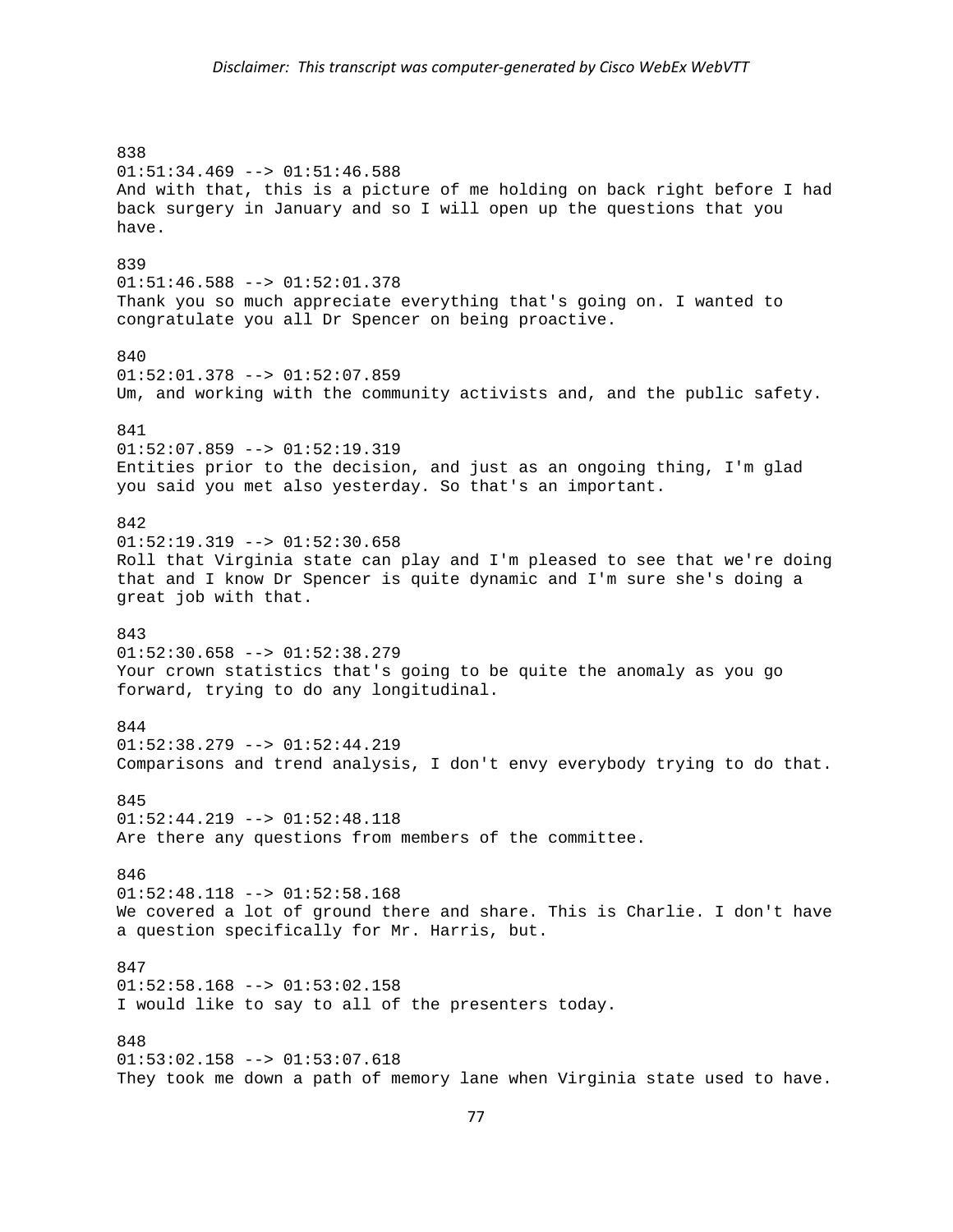849 01:53:07.618 --> 01:53:14.368 A prominence throughout the state for its academic as well as community sensitivities and. 850 01:53:14.368 --> 01:53:19.048 That surface with most, if not all of the presentations today. 851  $01:53:19.048$  -->  $01:53:22.078$ And I'd like to I would like to this. 852 01:53:22.078 --> 01:53:26.099 All of the folk who are directly and indirectly involved in that. 853  $01:53:26.099$  -->  $01:53:29.939$ I only have 1 other concern and again, it's not about Mr. 854 01:53:29.939 --> 01:53:42.719 Harris is subject matter and that if I remain concerned about plans for, and 1 of the 4 commencement exercises of the senior citizens. 855  $01:53:42.719$  -->  $01:53:56.543$ I know the young folk the students will be fine if it rains or snows in May but I'm concerned about senior citizens and folks who are otherwise immobile, 856 01:53:56.663 --> 01:54:01.014 who will want to be there and how we deal with that if, 857 01:54:01.014 --> 01:54:02.844 and when it becomes necessary. 858  $01:54:02.844$  -->  $01:54:03.863$ So that concerns me. 859 01:54:05.993 --> 01:54:18.684 If you don't mind, because the, we just got receipt work from the Department of emergency management that they're going to be vacating the purpose center on on May 31st.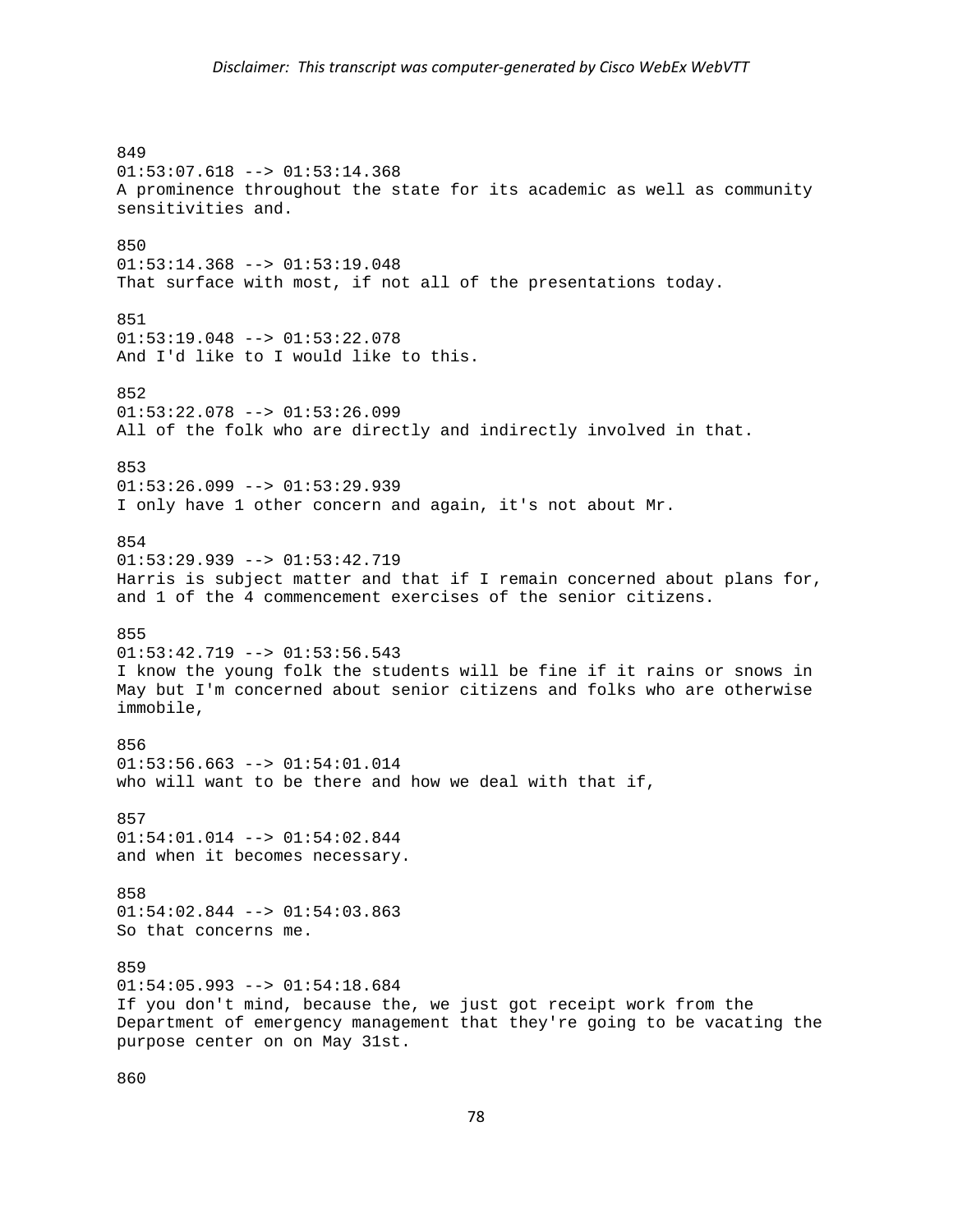01:54:18.713 --> 01:54:32.003 So the team will go back and look at if we could potentially set up for implement while the seniors and Pete, what mobility issues that they can give the ceremony in the MTC. We'll take a look at that. 861 01:54:32.609 --> 01:54:36.328 I'm feeling better I'm feeling better just with your comments, sir. 862  $01:54:36.328$  -->  $01:54:44.698$ Okay, and we'll keep us apprised of of how that proceeds. I'm sure. 863 01:54:45.838 --> 01:54:49.469 Okay, thank you. 864  $01:54:49.469$  -->  $01:54:54.958$ Are there any other questions or comments? Thank you. 865  $01:54:54.958$  -->  $01:54:58.889$ Thank you so much, and I'm glad you're back is feeling better. 866 01:54:58.889 --> 01:55:06.149 Right, yeah, help me down and it wasn't my neck and everything. 867  $01:55:06.149$  -->  $01:55:19.798$ Okay, Dr, Paul, do you want to help us through what we should and can, and can't do virtually in what we will carry over till tomorrow for the committee. 868  $01:55:19.798$  -->  $01:55:31.229$ The query so right now we're going to, I guess, why everybody is here. Go ahead and do 1 of the. 869  $01:55:31.229$  -->  $01:55:40.679$ Actual action items with the masters of education online. I would like to make a recommendation for you to present that to the board. 870  $01:55:40.679$  -->  $01:55:45.059$ And then, and then work with Dr Ray, we're going to go into closed session. 871  $01:55:45.059$  -->  $01:55:52.588$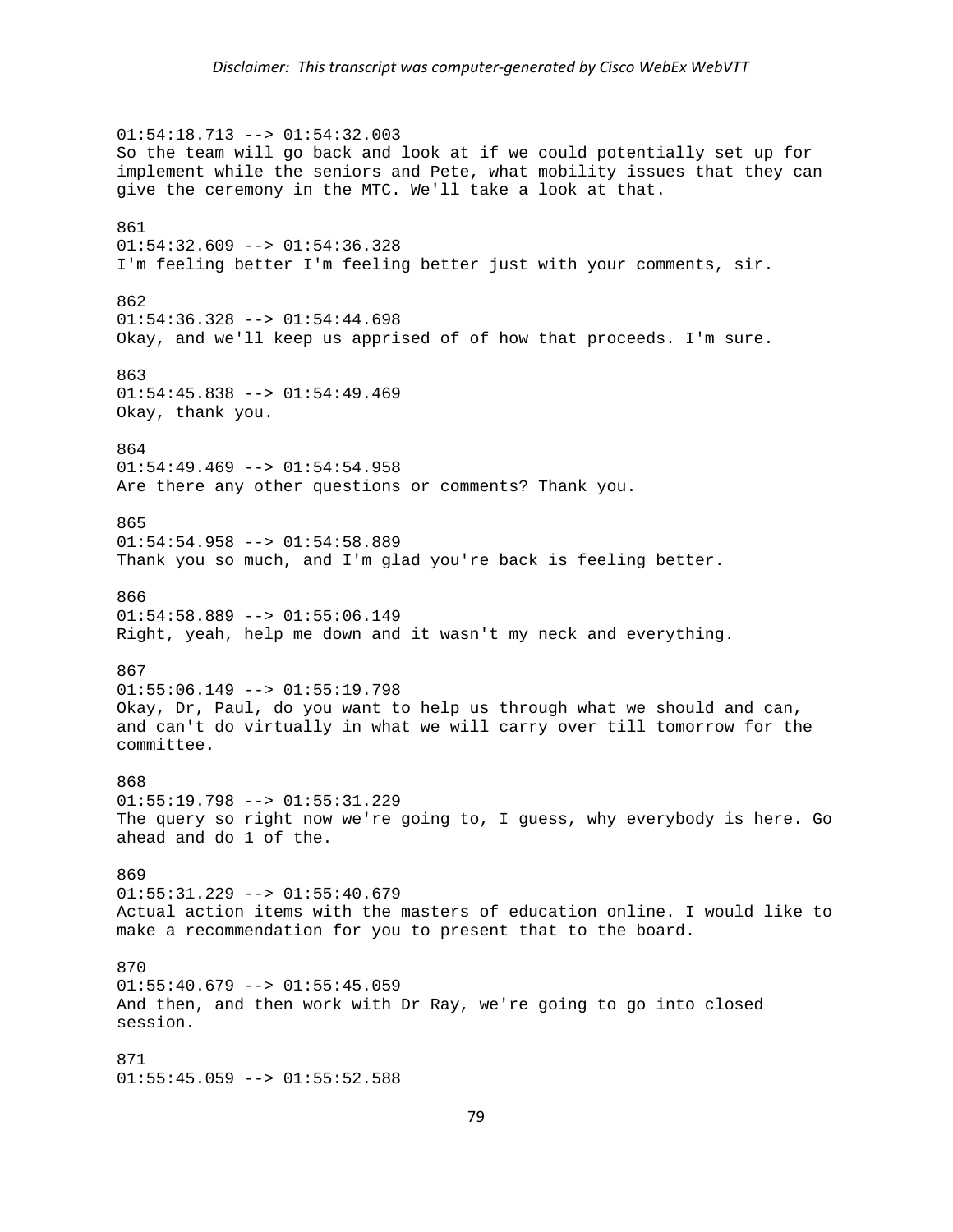And we will do the closed session dealing with the action items that are dealing with some of the personnel. 872  $01:55:52.588$  -->  $01:55:56.729$ Issues with regards to senior promotional knowledge as well. 873  $01:55:56.729$  -->  $01:56:02.698$ So Dr, Ray, I'll go ahead. And how should we proceed after this particular action item? 874  $01:56:02.698$  -->  $01:56:06.479$ Yes. 875 01:56:06.479 --> 01:56:12.838 Excuse me after dot com, possess the. 876 01:56:12.838 --> 01:56:21.389 Information on these degree, we will need to take about 10 minutes 10 minute break for the technical team. 877  $01:56:21.389$  -->  $01:56:25.979$ To prepare for the closed session. Okay. 878  $01:56:25.979$  -->  $01:56:38.128$ What I can do is ask about the information share information about the degrees. I can go ahead and begin reading the motion or closed session. 879  $01:56:38.128$  -->  $01:56:42.599$ But then to take a 10 minute break, so that the technical team can compare. 880  $01:56:42.599$  -->  $01:56:46.259$ And then I'll know when we're ready. 881  $01:56:46.259$  -->  $01:56:53.158$ So, during the 10 minute break, we would suggest that everybody just mute and stop video. 882 01:56:53.158 --> 01:56:56.908 But stay on.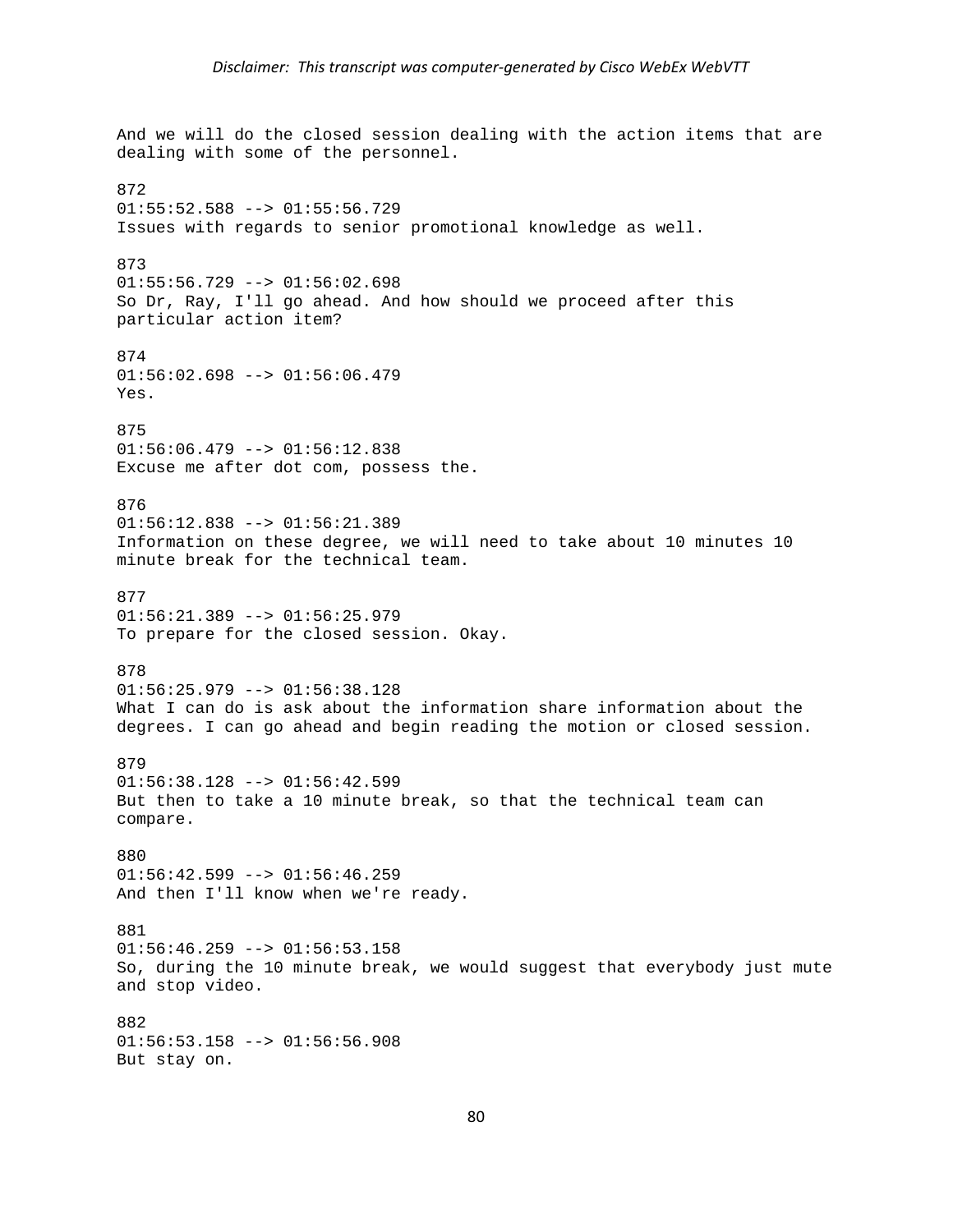883 01:56:56.908 --> 01:57:01.229 I think the board for the board. 884  $01:57:01.229$  -->  $01:57:05.038$ And our legal counsel, but the name of. 885 01:57:05.038 --> 01:57:09.569 Motions that are really those people who stay on and then everyone else. 886  $01:57:09.569$  -->  $01:57:16.769$ We'll make the physical room here gateway as well as the virtual room and the. 887  $01:57:16.769$  -->  $01:57:26.128$ So, that's why we need 10 minutes to make sure only those persons who will be invited will be in both rooms the virtual and physical. 888 01:57:26.128 --> 01:57:33.748 Okay, okay. And we will all of the live stream. 889 01:57:34.948 --> 01:57:38.279 Hi. 890 01:57:39.713 --> 01:57:49.524 So, this is the 1st action item that I would like to present to the board as a recommendation for approval is our masters of education online. 891  $01:57:50.543$  -->  $01:58:02.993$ And this is actually just proposed a simple modification of online delivery options for the matching, the vegetation degree program and education. The curriculum will remain the same as the face to face program require 36 credit hours. 892 01:58:03.689 --> 01:58:11.819 Graduate level courses in an internship, so the program remains the same as the original degree program approved by. 893  $01:58:11.819$  -->  $01:58:17.578$ And it's entirely so I'm actually put in as a recommendation for approval by the board.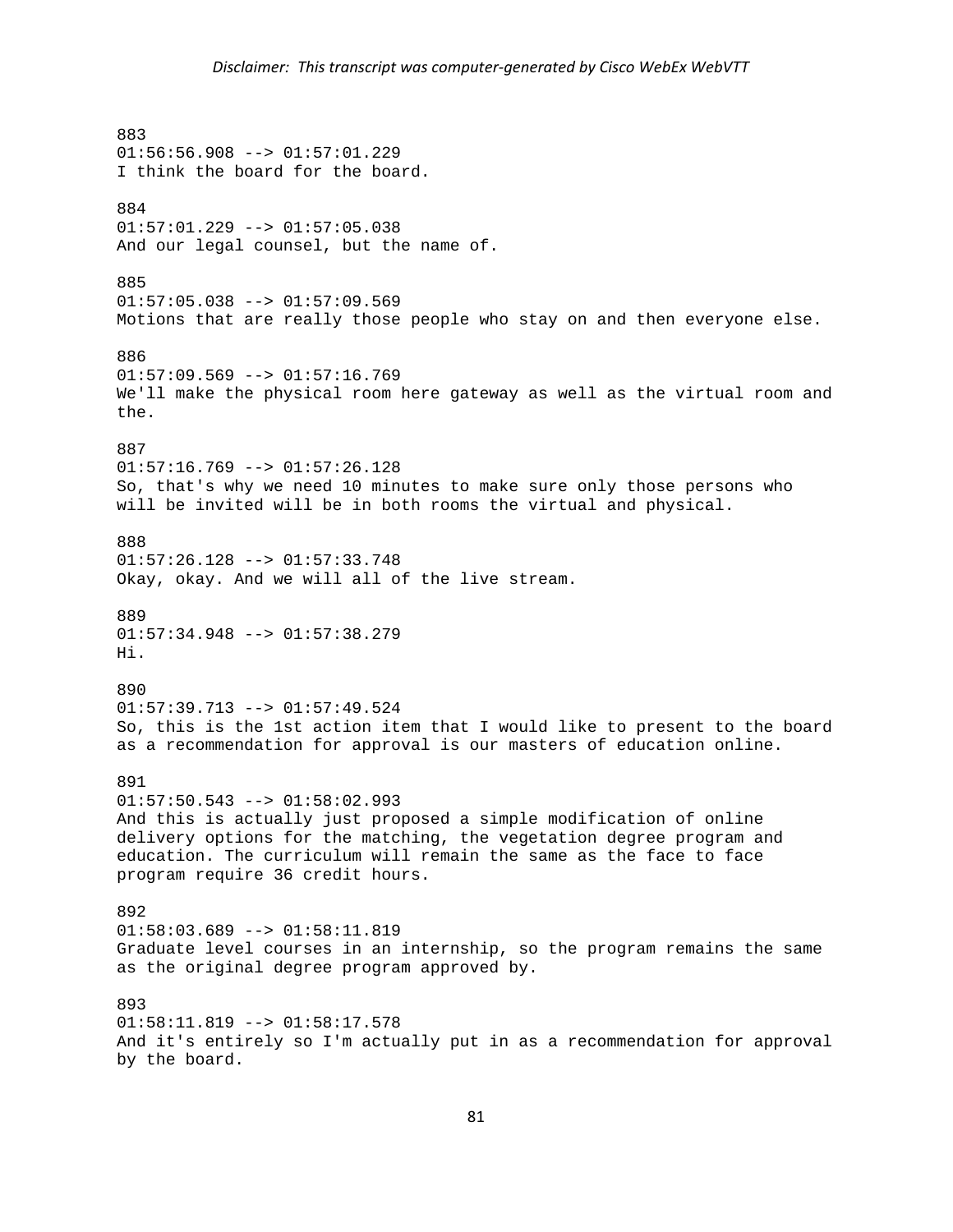894 01:58:19.198 --> 01:58:28.078 Do we do I hear a motion for the approval of the masters of education and online. 895 01:58:28.078 --> 01:58:35.639 Madam chair I prove, or I'm not us make a motion that we approve the masters. 896  $01:58:35.639$  -->  $01:58:42.448$ Programs I back the problems as presented. Thank Thank you. Mr. hill. Do I have a 2nd. 897  $01:58:43.588$  -->  $01:58:50.338$ Is there a 2nd. 898 01:58:51.868 --> 01:58:56.429 2nd, this is great. 899  $01:58:56.429$  -->  $01:59:02.878$ Thank you Mr. worthy. I'm having problems with this microphone so I'm trying to switch out to. 900 01:59:02.878 --> 01:59:07.139 Apologize oh, tell me about it. I've had my issues today. 901  $01:59:07.139$  -->  $01:59:14.969$ All right, so a 2nd, by Mr Worley uh, do we'd like a roll call? Dr red. 902  $01:59:19.469$  -->  $01:59:23.069$ Yes, ma'am. Thank you. 903 01:59:25.048 --> 01:59:32.519 Yes, yes. 904 01:59:32.519 --> 01:59:39.149 Yes. 905 01:59:40.229 --> 01:59:43.439 I believe Mister Marie had to leave the meeting.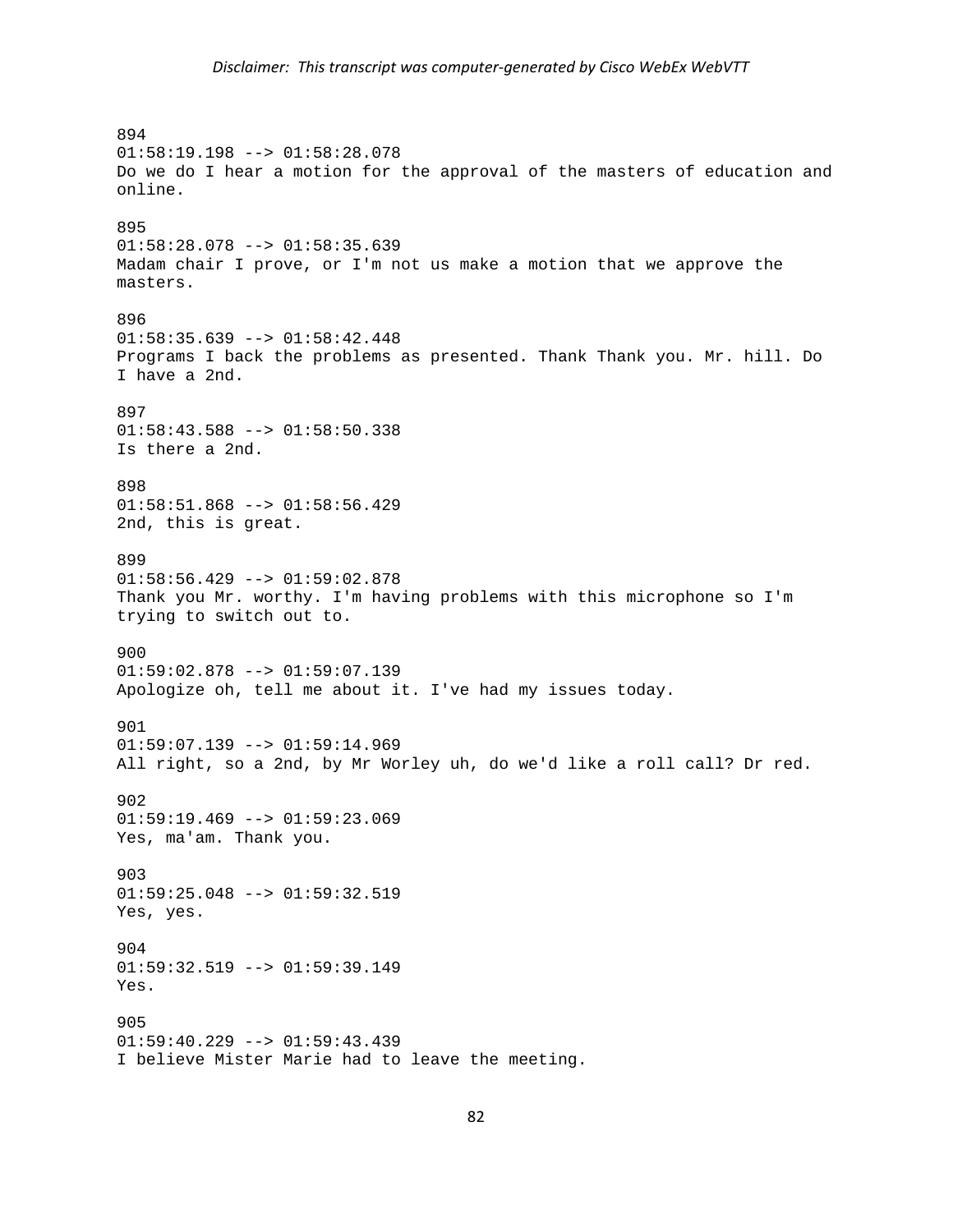906 01:59:55.618 --> 01:59:59.578 I missed the word. 907  $01:59:59.578$  -->  $02:00:02.998$ Thank you. 908 02:00:06.029 --> 02:00:12.628 Okay, thank you. And it sounded to me as if it was approved. 909 02:00:12.628 --> 02:00:17.338 So, we'll hand it back to Dr palm and Dr red. 910 02:00:17.338 --> 02:00:22.349 And is this the appropriate time to sign off? Not sign off. 911 02:00:22.349 --> 02:00:35.488 To me, well, let me read the motion 1st meeting. We asked the person in the physical room here who are not invited to please leave. 912  $02:00:35.488$  -->  $02:00:39.658$ And the persons who are in the virtual room to please. 913 02:00:39.658 --> 02:00:46.019 Sign off, or and then we will send you an email to invite you to return. 914  $02:00:47.639$  -->  $02:00:57.628$ On behalf of the chair I know that the board convenient closed meeting pursuant to section 2.2 dash. 371 1. 915 02:00:57.628 --> 02:01:02.639 Section 81 and 2 part 2 dash 3, 7, 1 1. 916 02:01:02.639 --> 02:01:10.408 Section pay 11 of the code of Virginia for discussion or consideration of promotion and tenure. 917  $02:01:10.408$  -->  $02:01:16.738$ Sabbatical the specific numerous employees, and for our degrees.